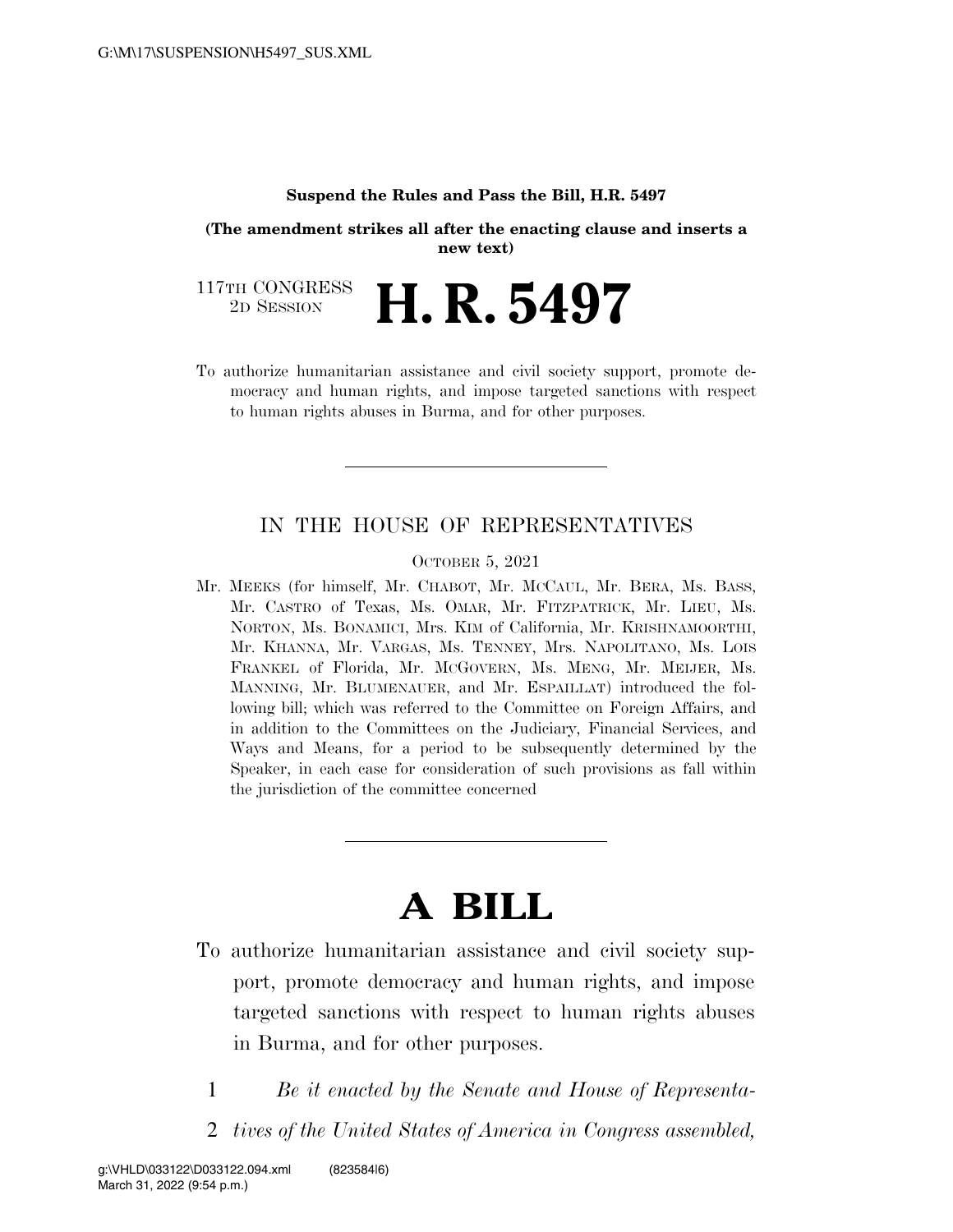### 1 **SECTION 1. SHORT TITLE; TABLE OF CONTENTS.**

- 2 (a) SHORT TITLE.—This Act may be cited as the
- 3 ''Burma Unified through Rigorous Military Accountability

### 4 Act of 2022'' or the ''BURMA Act of 2022''.

- 5 (b) TABLE OF CONTENTS.—The table of contents of
- 6 this Act is as follows:

Sec. 1. Short title; table of contents. Sec. 2. Definitions.

### TITLE I—MATTERS RELATING TO THE CONFLICT IN BURMA

Sec. 101. Findings.

Sec. 102. Statement of policy.

#### TITLE II—SANCTIONS, IMPORT RESTRICTIONS, AND POLICY COORDINATION WITH RESPECT TO BURMA

- Sec. 201. Definitions.
- Sec. 202. Imposition of sanctions with respect to human rights abuses and perpetration of a coup in Burma.
- Sec. 203. Certification requirement for removal of certain persons from the list of specially designated nationals and blocked persons.
- Sec. 204. Sanctions and policy coordination for Burma.
- Sec. 205. Support for greater United Nations action with respect to Burma. Sec. 206. Sunset.

#### TITLE III—HUMANITARIAN ASSISTANCE AND CIVIL SOCIETY SUPPORT WITH RESPECT TO BURMA

- Sec. 301. Support to civil society and independent media.
- Sec. 302. Humanitarian assistance and reconciliation.
- Sec. 303. Authorization of assistance for Burma political prisoners.

#### TITLE IV—ACCOUNTABILITY FOR HUMAN RIGHTS ABUSES

- Sec. 401. Report on accountability for war crimes, crimes against humanity, and genocide in Burma.
- Sec. 402. Authorization to provide technical assistance for efforts against human rights abuses.

#### TITLE V—STATUTORY PAY-AS-YOU-GO ACT

Sec. 501. Determination of budgetary effects.

### 7 **SEC. 2. DEFINITIONS.**

## 8 In this Act: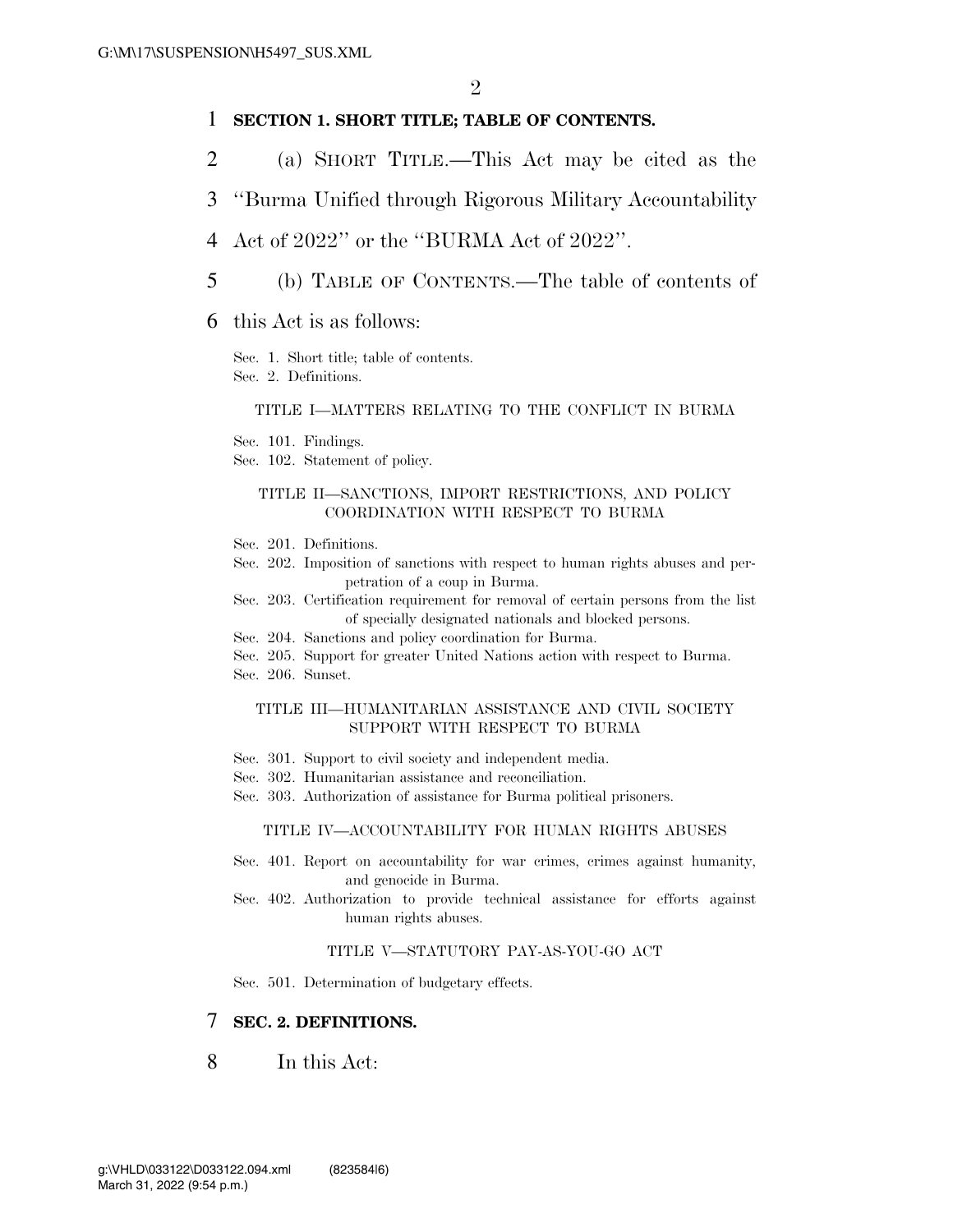| $\mathbf{1}$   | (1) BURMESE MILITARY.—The term "Burmese               |
|----------------|-------------------------------------------------------|
| $\overline{2}$ | mality'                                               |
| 3              | (A) means the Armed Forces of Burma,                  |
| $\overline{4}$ | including the army, navy, and air force; and          |
| 5              | (B) includes security services under the              |
| 6              | control of the Armed Forces of Burma such as          |
| 7              | the police and border guards.                         |
| 8              | (2) CRIMES AGAINST HUMANITY.—The term                 |
| 9              | "crimes against humanity" includes the following,     |
| 10             | when committed as part of a widespread or system-     |
| 11             | atic attack directed against any civilian population, |
| 12             | with knowledge of the attack:                         |
| 13             | (A) Murder.                                           |
| 14             | (B) Forced transfer of population.                    |
| 15             | (C) Torture.                                          |
| 16             | (D) Extermination.                                    |
| 17             | (E) Enslavement.                                      |
| 18             | (F) Rape, sexual slavery, or any other                |
| 19             | form of sexual violence of comparable severity.       |
| 20             | (G) Enforced disappearance of persons.                |
| 21             | (H) Persecution against any identifiable              |
| 22             | group or collectivity on political, racial, na-       |
| 23             | tional, ethnic, cultural, religious, gender, or       |
| 24             | other grounds that are universally recognized as      |
| 25             | impermissible under international law.                |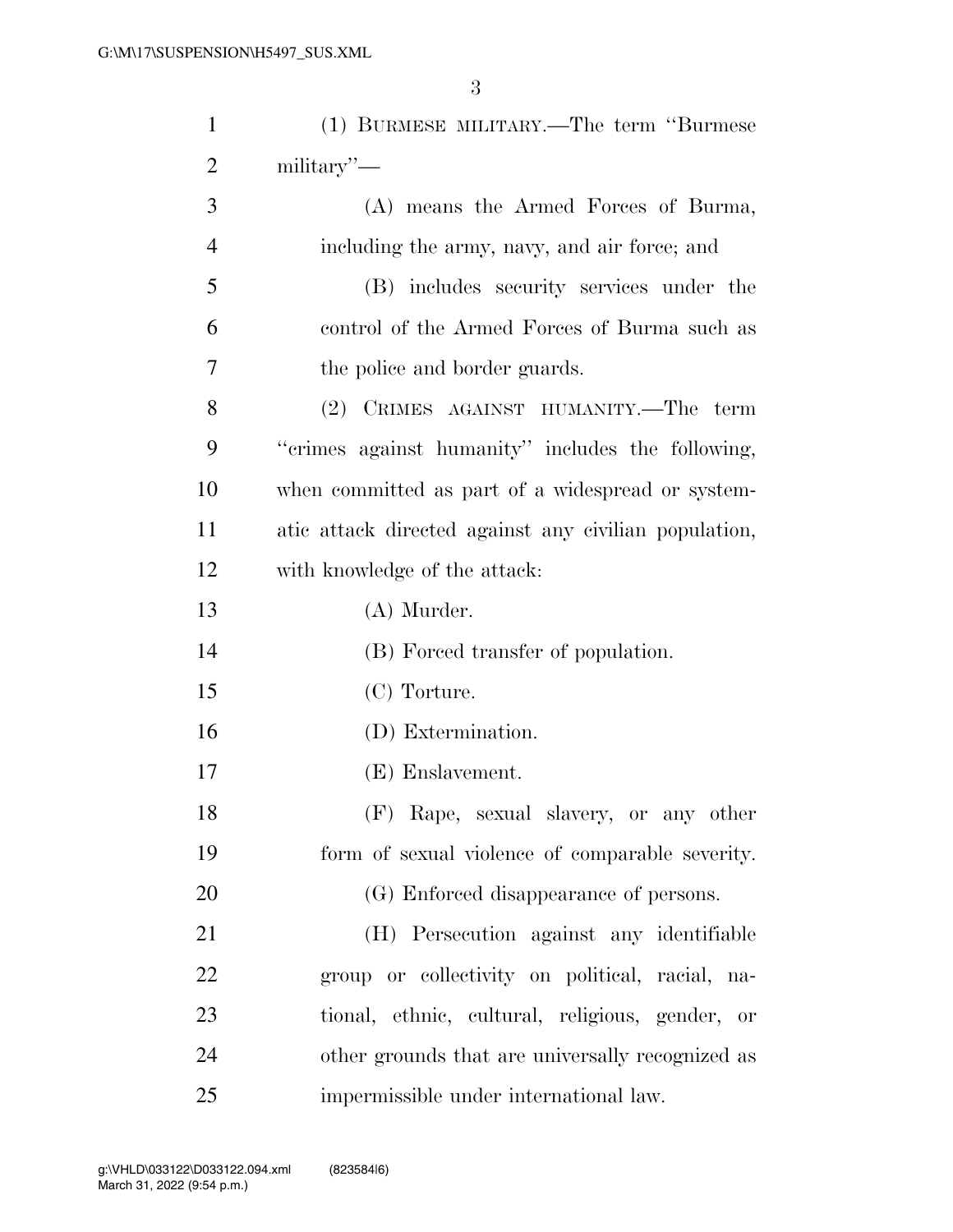| $\mathbf{1}$   | (I) Imprisonment or other severe depriva-                    |
|----------------|--------------------------------------------------------------|
| $\overline{2}$ | tion of physical liberty in violation of funda-              |
| 3              | mental rules of international law.                           |
| $\overline{4}$ | $(3)$ EXECUTIVE ORDER 14014.—The term "Ex-                   |
| 5              | ecutive Order 14014" means Executive Order 14014             |
| 6              | $(86 \text{ Fed. Reg. } 9429;$ relating to blocking property |
| 7              | with respect to the situation in Burma).                     |
| 8              | (4) GENOCIDE.—The term "genocide" means                      |
| 9              | any offense described in section $1091(a)$ of title 18,      |
| 10             | United States Code.                                          |
| 11             | (5) TRANSITIONAL JUSTICE.—The term "tran-                    |
| 12             | sitional justice" means the range of judicial, non-          |
| 13             | judicial, formal, informal, retributive, and restorative     |
| 14             | measures employed by countries transitioning out of          |
| 15             | armed conflict or repressive regimes, or employed by         |
| 16             | the international community through international            |
| 17             | justice mechanisms, to redress past or ongoing               |

 atrocities and to promote long-term, sustainable peace.

 (6) WAR CRIME.—The term ''war crime'' has the meaning given the term in section 2441(c) of 22 title 18, United States Code.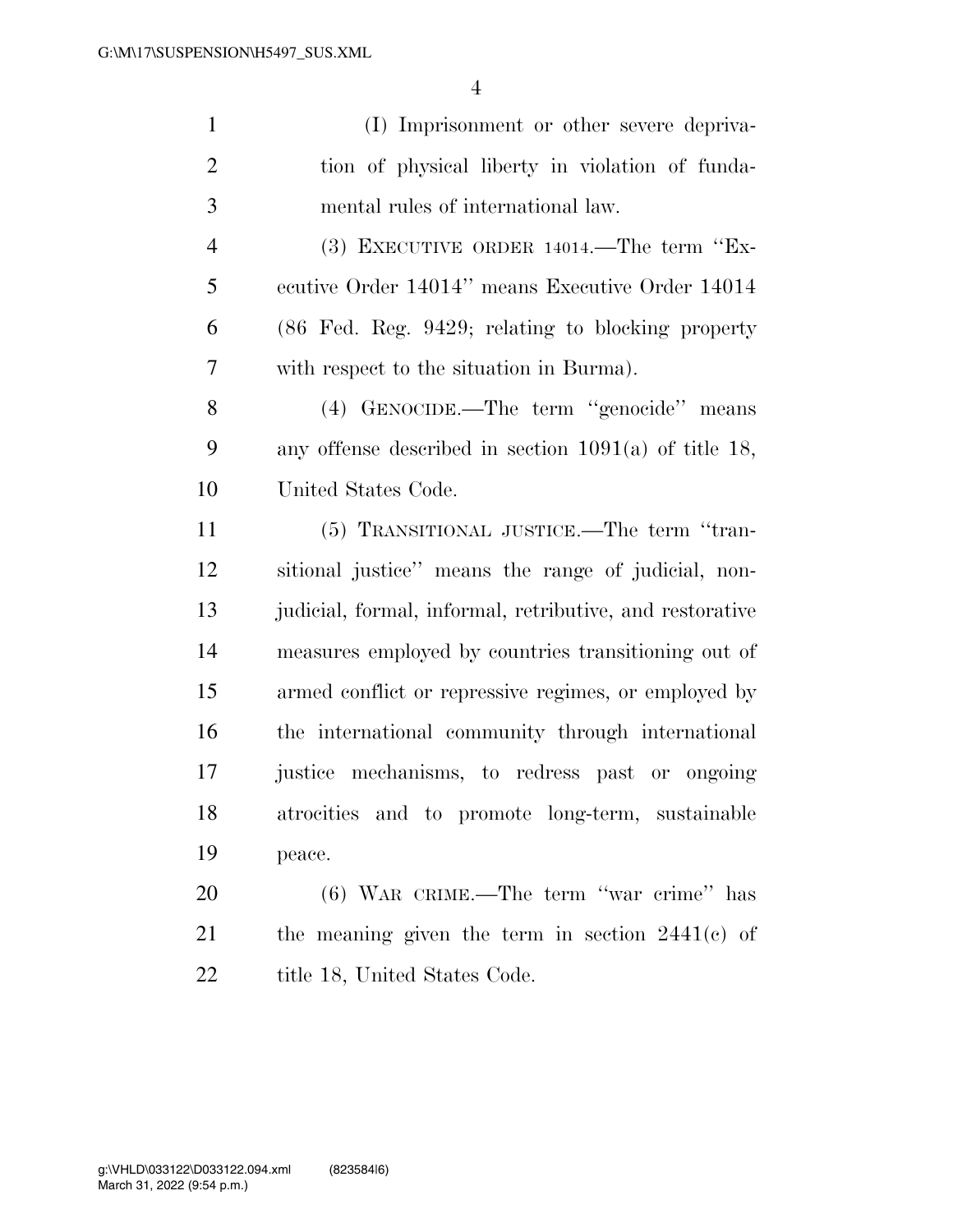# **TITLE I—MATTERS RELATING TO THE CONFLICT IN BURMA**

# **SEC. 101. FINDINGS.**

Congress makes the following findings:

 (1) Since 1988, the United States policy of principled engagement has fostered positive demo- cratic reforms in Burma, with elections in 2010, 2015, and 2020, helping to bring about the partial transition to civilian rule and with the latter 2 elec- tions resulting in resounding electoral victories for 11 the National League for Democracy.

 (2) That democratic transition remained incom- plete, with the military retaining significant power and independence from civilian control following the 2015 elections, including through control of 25 per- cent of parliamentary seats, a de facto veto over con- stitutional reform, authority over multiple govern- ment ministries, and the ability to operate with im-punity and no civilian oversight.

 (3) Despite some improvements with respect for human rights and fundamental freedoms beginning in 2010, and the establishment of a quasi-civilian government following credible elections in 2015, Burma's military leaders have, since 2016, overseen an increase in restrictions to freedom of expression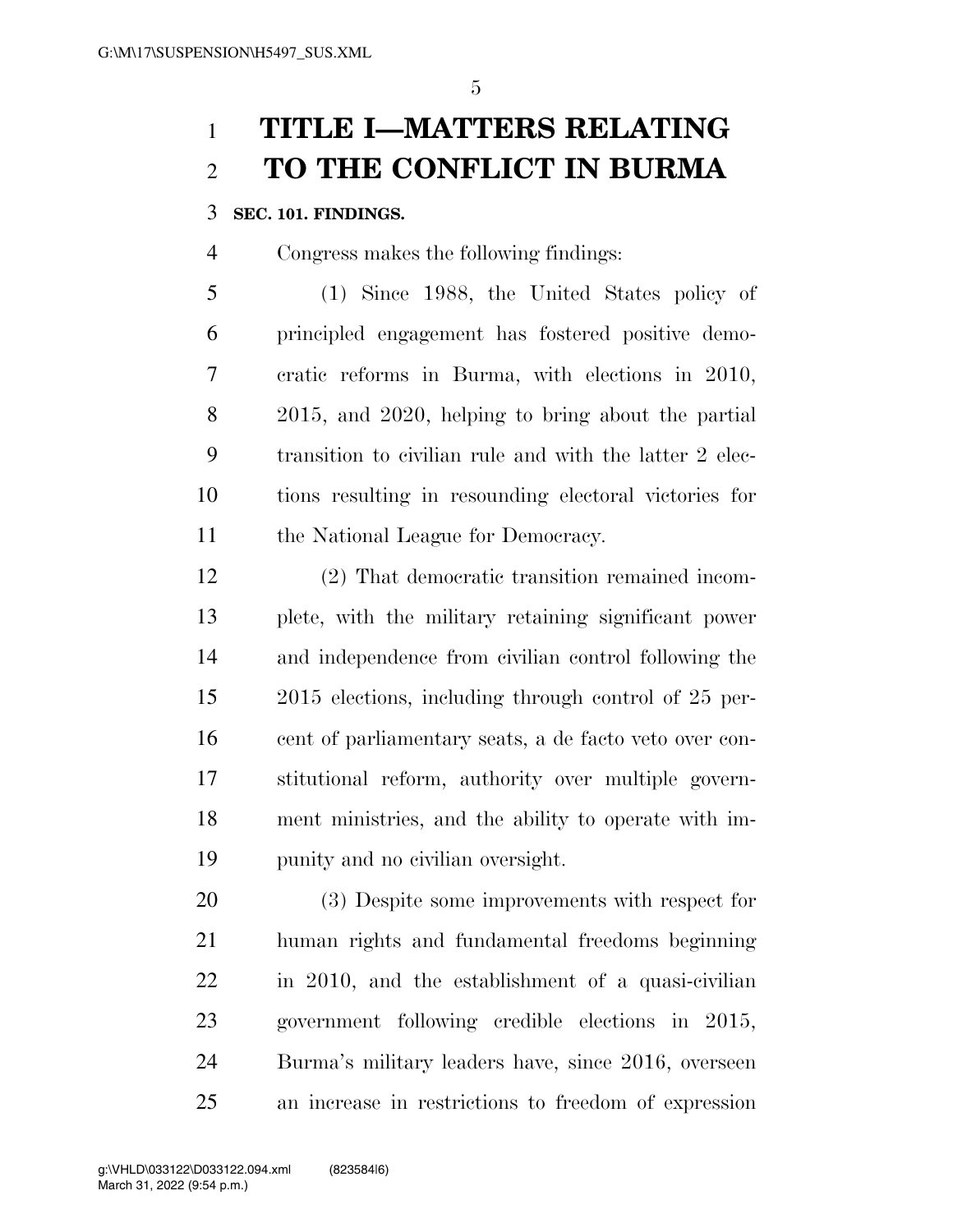(including for members of the press), freedom of peaceful assembly, freedom of association, and free-dom of religion or belief.

 (4) On August 25, 2017, Burmese military and security forces launched a genocidal military cam- paign against Rohingya, resulting in a mass exodus of some 750,000 Rohingya from Burma's Rakhine State into Bangladesh, where they remain. The mili- tary has since taken no steps to improve conditions for Rohingya still in Rakhine State, who remain at high risk of genocide and other atrocities, or to cre- ate conditions conducive to the voluntary return of Rohingya refugees and other internally displaced persons (IDPs).

 (5) The Burmese military has also engaged in renewed violence with other ethnic minority groups across the country. The military has continued to commit atrocities in Chin, Kachin, Kayah, and Shan. Fighting in northern Burma has forced more than 100,000 people from their homes and into camps for internally displaced persons. The Burmese military continues to heavily proscribe humanitarian and media access to conflict-affected populations across the country.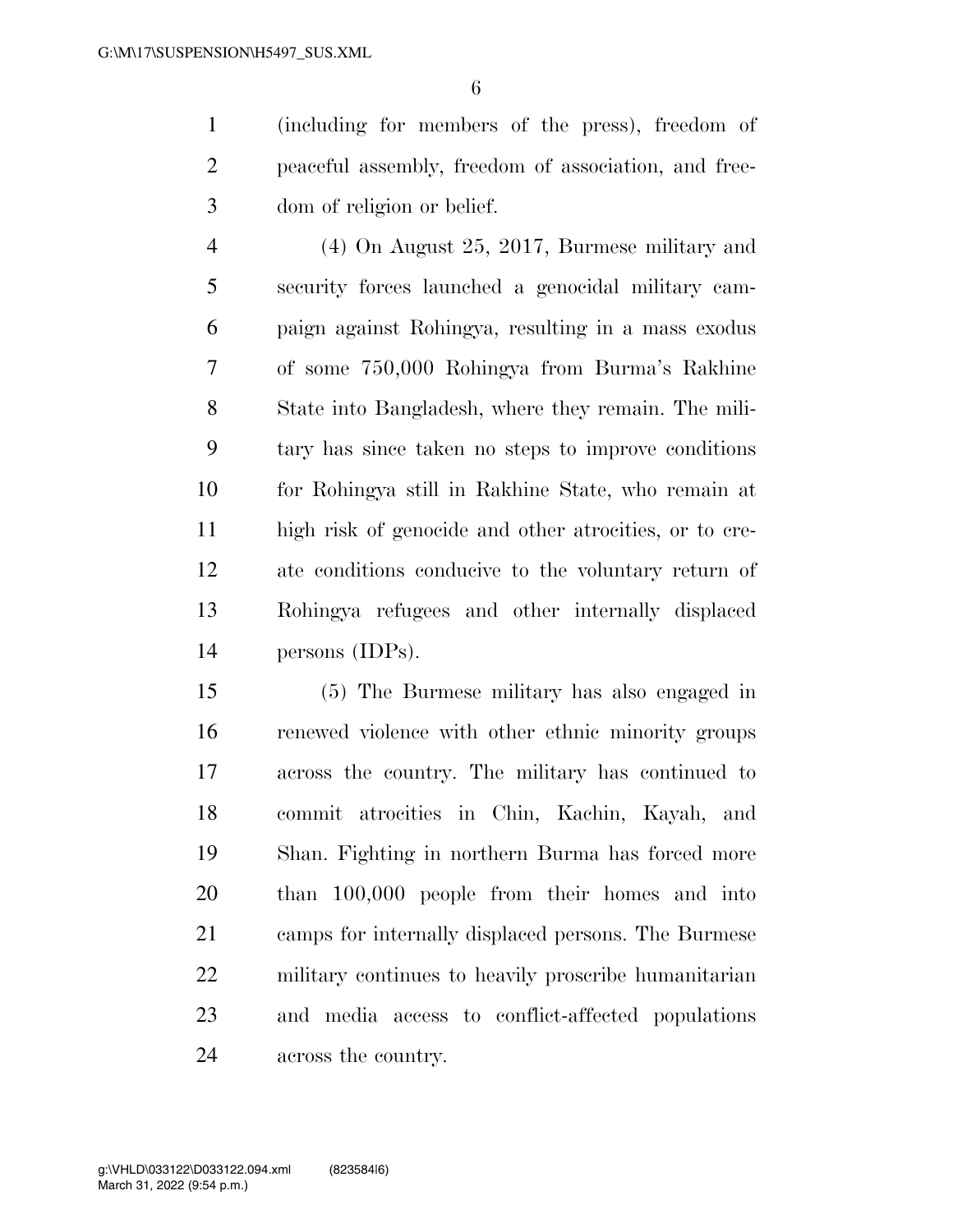(6) With more nearly \$470,000,000 in humani- tarian assistance in response to the crisis in fiscal year 2021, the United States is the largest humani- tarian donor to populations in need as a result of conflicts in Burma. In May 2021, the United States announced nearly \$155,000,000 in additional hu- manitarian assistance to meet the urgent needs of Rohingya refugees and host communities in Ban- gladesh and people affected by ongoing violence in Burma's Rakhine, Kachin, Shan, and Chin states. In September 2021, the United States provided nearly \$180,000,000 in additional critical humani- tarian assistance to the people of Burma, bringing the total fiscal year 2021 to more than \$434,000,000.

 (7) Both government- and military-initiated in- vestigations into human rights abuses in Burma in- volving violence between ethnic minorities and Bur- mese security forces have failed to yield credible re-sults or hold perpetrators accountable.

 (8) In its report dated September 17, 2018, the United Nations Independent International Fact- Finding Mission on Myanmar concluded, on reason- able grounds, that the factors allowing inference of ''genocidal intent'' are present with respect to the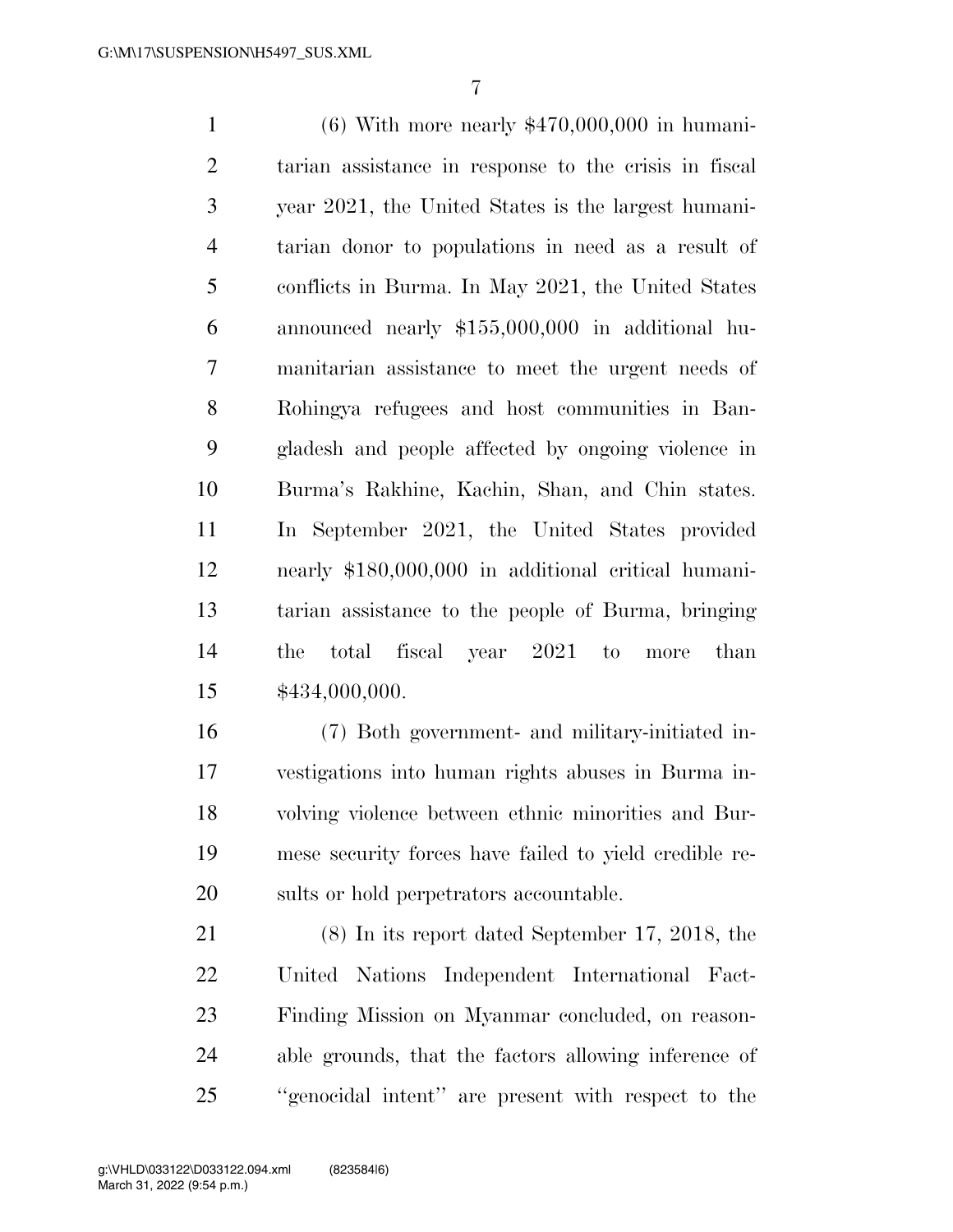attacks against Rohingya in Rakhine State, and acts by Burmese security forces against Rohingya in Rakhine State and other ethnic minorities in Kachin and Shan States amount to ''crimes against human- ity'' and ''war crimes''. The Independent Inter- national Fact-Finding Mission on Myanmar estab- lished by the United Nations Human Rights Council recommended that the United Nations Security Council ''should ensure accountability for crimes under international law committed in Myanmar, preferably by referring the situation to the Inter- national Criminal Court or alternatively by creating an ad hoc international criminal tribunal''. The Mis- sion also recommended the imposition of targeted economic sanctions, including an arms embargo on Burma.

 (9) On December 13, 2018, the United States House of Representatives passed House Resolution 1091 (115th Congress), which expressed the sense of the House that ''the atrocities committed against the Rohingya by the Burmese military and security forces since August 2017 constitute crimes against humanity and genocide'' and called upon the Sec- retary of State to review the available evidence and make a similar determination.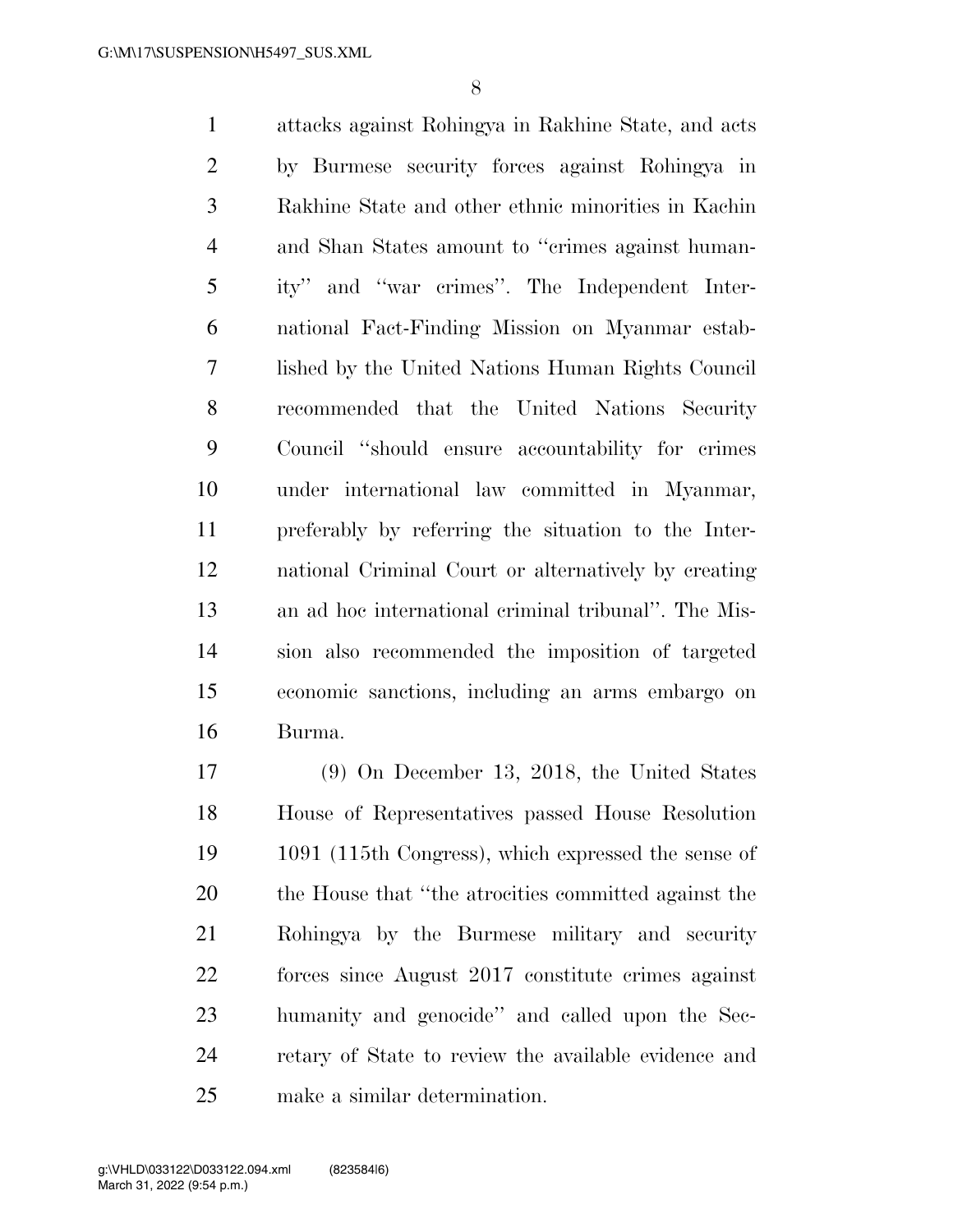(10) In a subsequent report dated August 5, 2019, the United Nations Independent International Fact-Finding Mission on Myanmar found that the Burmese military's economic interests ''enable its conduct'' and that it benefits from and supports ex- tractive industry businesses operating in conflict-af- fected areas in northern Burma, including natural resources, particularly oil and gas, minerals and gems and argued that ''through controlling its own business empire, the Tatmadaw can evade the ac- countability and oversight that normally arise from civilian oversight of military budgets''. The report called for the United Nations and individual govern- ments to place targeted sanctions on all senior offi- cials in the Burmese military as well as their eco- nomic interests, especially Myanma Economic Hold-ings Limited and Myanmar Economic Corporation.

 (11) On February 1, 2021, the Burmese mili-19 tary conducted a coup d'état, declaring a year-long state of emergency and detaining State Counsellor Aung San Suu Kyi, President Win Myint, and doz- ens of other government officials and elected mem- bers of parliament, thus derailing Burma's transi- tion to democracy and disregarding the will of the people of Burma as expressed in the November 2020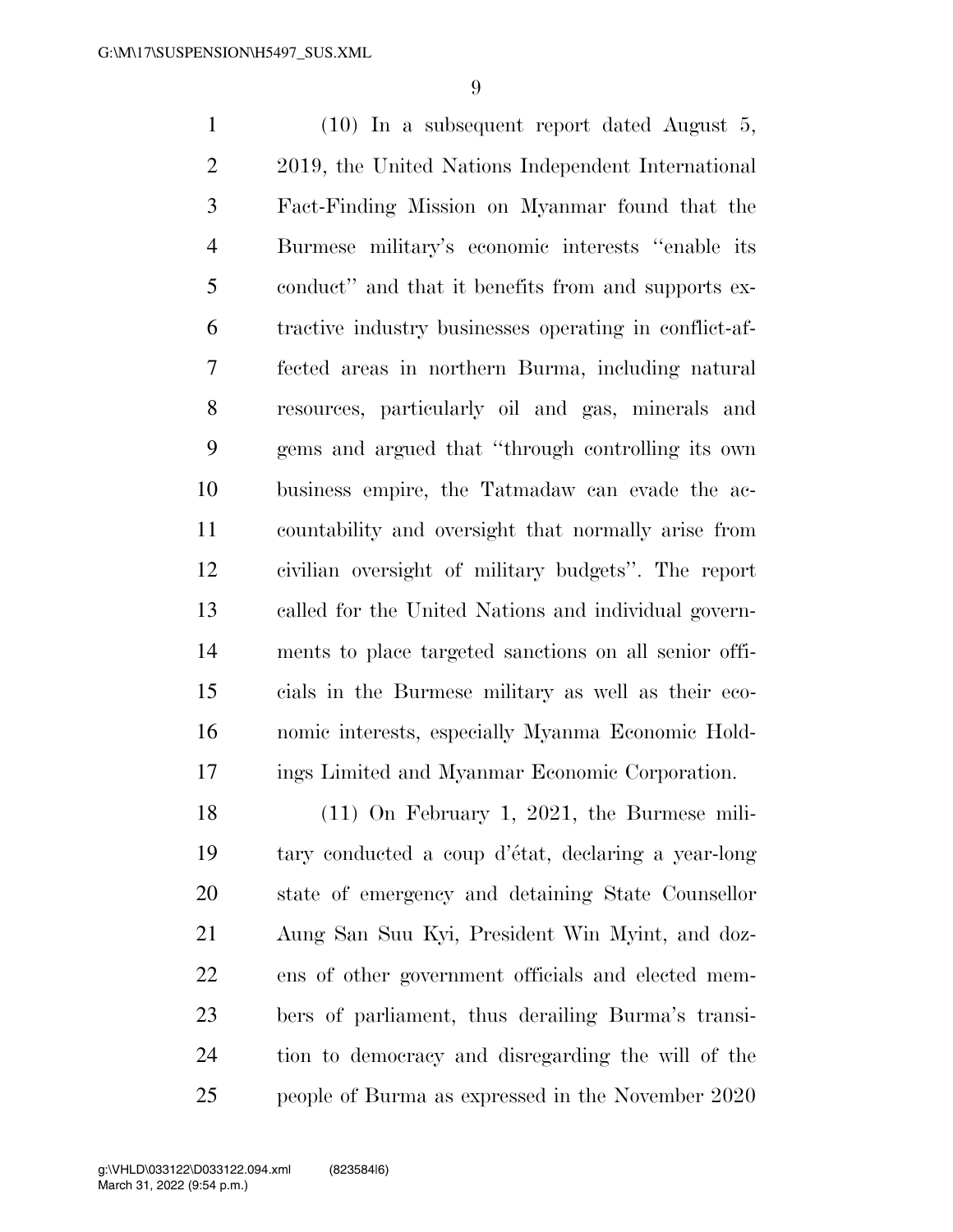- general elections, which were determined to be cred-ible by international and national observers.
- (12) Following the coup, some ousted members of parliament established the Committee Rep- resenting the Pyidaungsu Hluttaw, which subse- quently released the Federal Democracy Charter in March 2021 and established the National Unity Government in April 2021. In June 2021, the Na- tional Unity Government included ethnic minorities and women among its cabinet and released a policy paper outlining pledges to Rohingya and calling for ''justice and reparations'' for the community.
- (13) Since the coup on February 1, 2021, the Burmese military has—
- (A) used lethal force on peaceful protestors on multiple occasions, killing more than 1,500 people, including more than 100 children;
- (B) detained more than 10,000 peaceful protestors, participants in the Civil Disobe- dience Movement, labor leaders, government of- ficials and elected members of parliament, members of the media, and others, according to the Assistance Association for Political Pris-oners;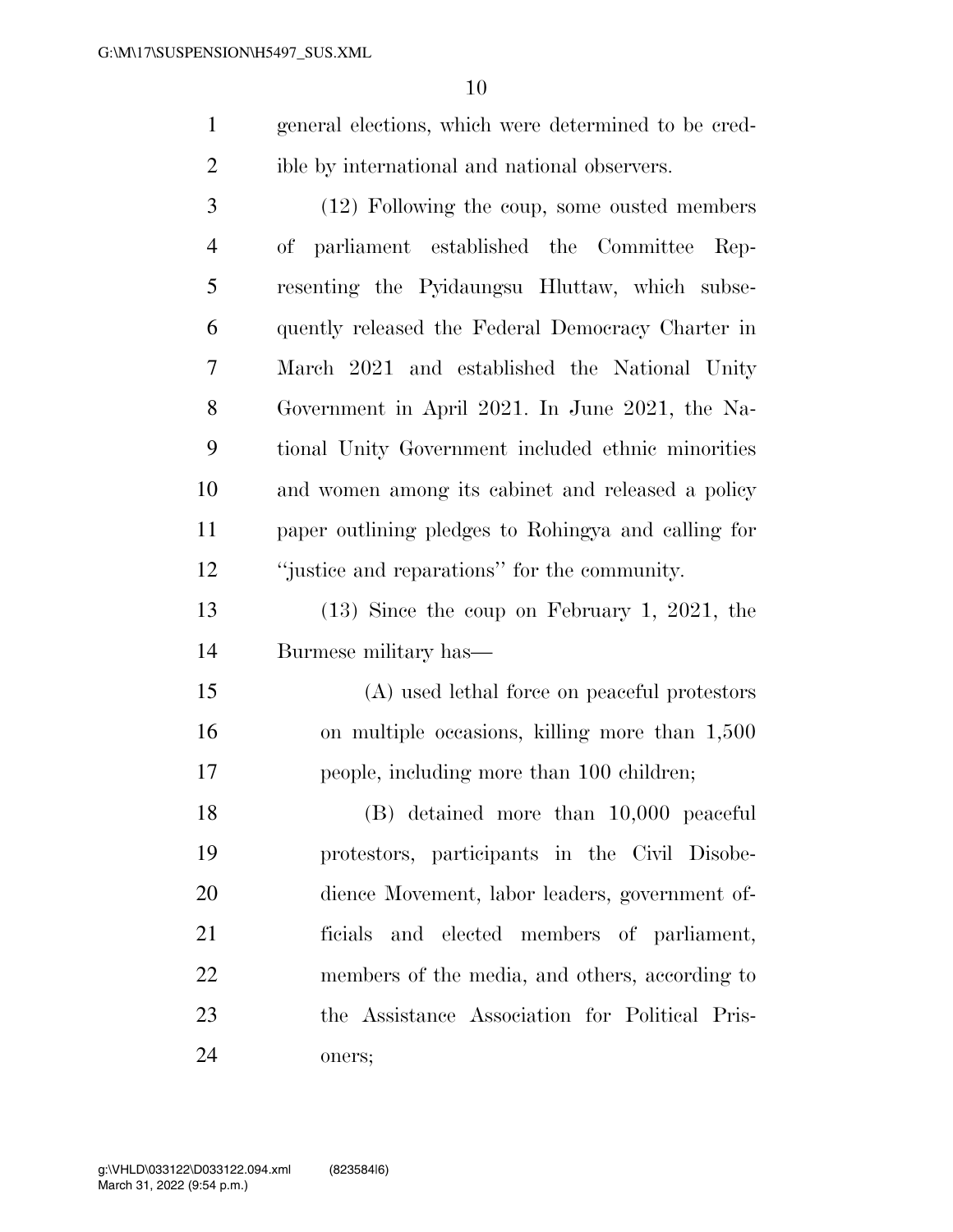(C) issued laws and directives used to fur- ther impede fundamental freedoms, including freedom of expression (including for members of the press), freedom of peaceful assembly, and freedom of association; and

 (D) imposed restrictions on the internet and telecommunications.

 (14) According to the UNHCR, more than 440,000 people have been internally displaced since the coup, while an estimated 39,000 have sought ref- uge in neighboring countries. Nevertheless, the Bur- mese military continues to block humanitarian as- sistance to populations in need. According to the World Health Organization, the military has carried out more than 286 attacks on health care entities since the coup and killed at least 30 health workers. Dozens more have been arbitrarily detained, and hundreds have warrants out for their arrest. The military continued such attacks even as they inhib- ited efforts to combat a devastating third wave of COVID–19. The brutality of the Burmese military was on full display on March 27, 2021, Armed Forces Day, when, after threatening on state tele- vision to shoot protesters in the head, security forces killed more than 150 people.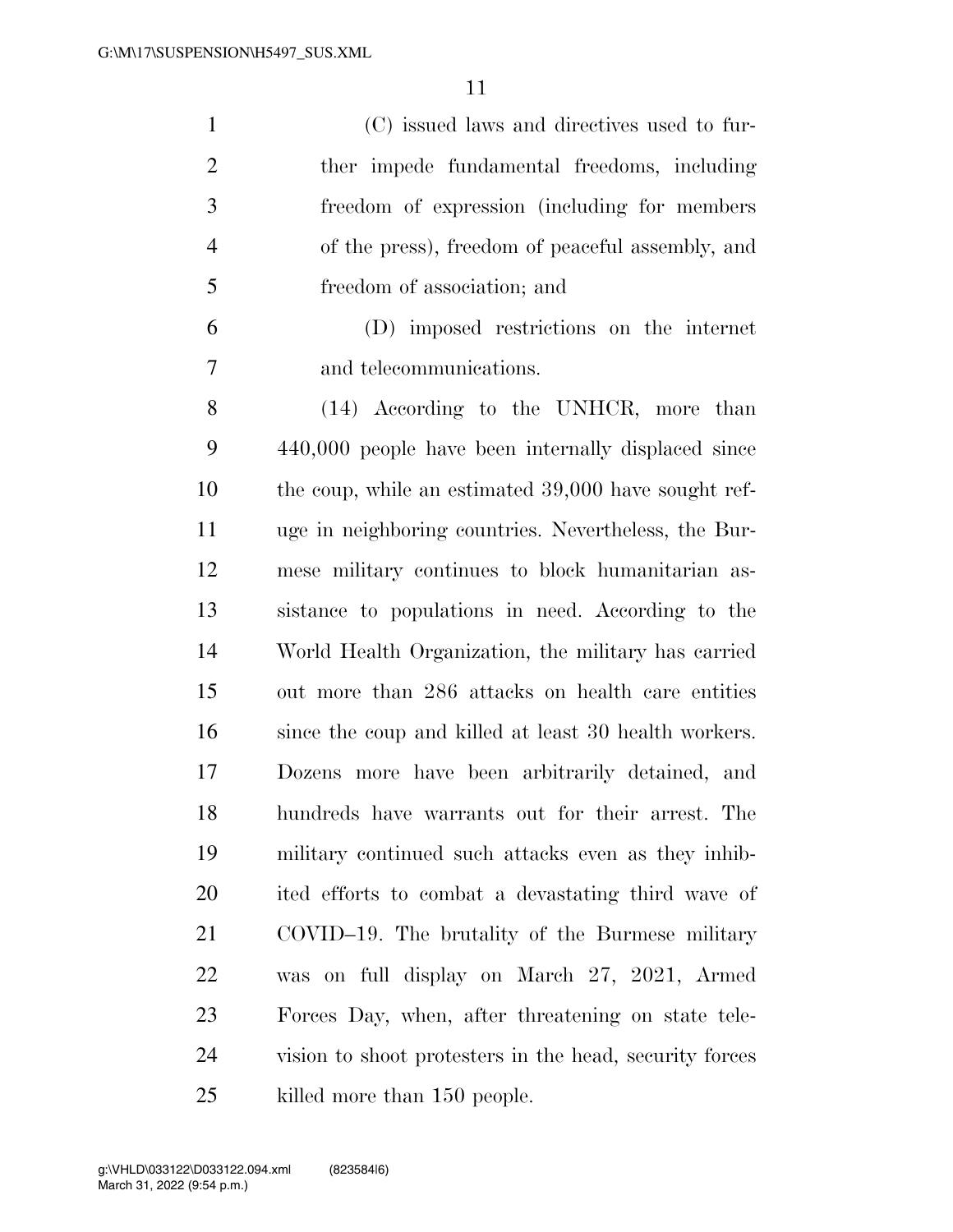(15) The coup represents a continuation of a long pattern of violent and anti-democratic behavior by the military that stretches back decades, with the military having previously taken over Burma in coups d'e´tat in 1962 and 1988, and having ignored the results of the 1990 elections, and a long history of violently repressing protest movements, including killing and imprisoning thousands of peaceful protestors during pro-democracy demonstrations in 1988 and 2007.

 (16) On February 11, 2021, President Biden issued Executive Order 14014 in response to the coup d'e´tat, authorizing sanctions against the Bur- mese military, its economic interests, and other per-petrators of the coup.

 (17) Since the issuance of Executive Order 14014, President Biden has taken several steps to impose costs on the Burmese military and its leader- ship, including by designating or otherwise imposing targeted sanctions with respect to—

 (A) multiple high-ranking individuals and their family members, including the Com- mander-in-Chief of the Burmese military, Min Aung Hlaing, Burma's Chief of Police, Than Hlaing, and the Bureau of Special Operations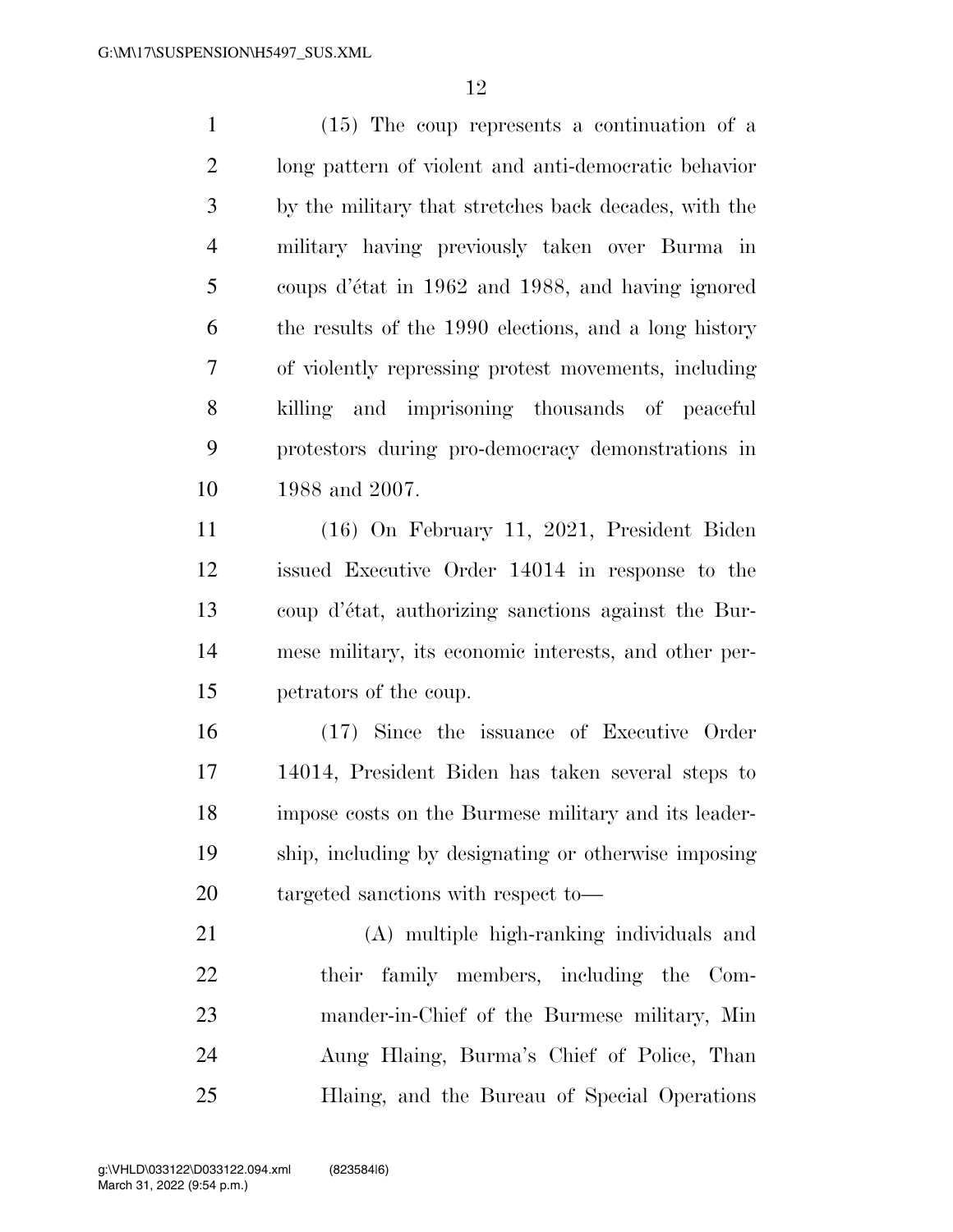| $\mathbf{1}$   | commander, Lieutenant General Aung Soe, and           |
|----------------|-------------------------------------------------------|
| $\overline{2}$ | over 35 other individuals;                            |
| 3              | (B) state-owned and military controlled               |
| $\overline{4}$ | companies, including Myanma Economic Hold-            |
| 5              | ings Public Company, Ltd., Myanmar Economic           |
| 6              | Corporation, Ltd., Myanmar Economic Hold-             |
| 7              | ings Ltd., Myanmar Ruby Enterprise, Myanmar           |
| 8              | Imperial Jade Co., Ltd., and Myanma Gems              |
| 9              | Enterprise; and                                       |
| 10             | (C) other corporate entities, Burmese mili-           |
| 11             | tary units, and Burmese military entities, in-        |
| 12             | cluding the military regime's State Administra-       |
| 13             | tive Council.                                         |
| 14             | (18) The United States has also implemented           |
| 15             | new restrictions on exports and reexports to Burma    |
| 16             | pursuant to Executive Order 14014; and                |
| 17             | $(19)$ On April 24, 2021, the Association of          |
| 18             | Southeast Asian Nations (ASEAN) agreed to a five-     |
| 19             | point consensus which called for an "immediate ces-   |
| 20             | sation of violence", "constructive dialogue among all |
| 21             | parties", the appointment of an ASEAN special         |
| 22             | envoy, the provision of humanitarian assistance       |
| 23             | through ASEAN's AHA Centre, and a visit by the        |
| 24             | ASEAN special envoy to Burma. Except for the ap-      |
| 25             | pointment of the Special Envoy in August 2021, the    |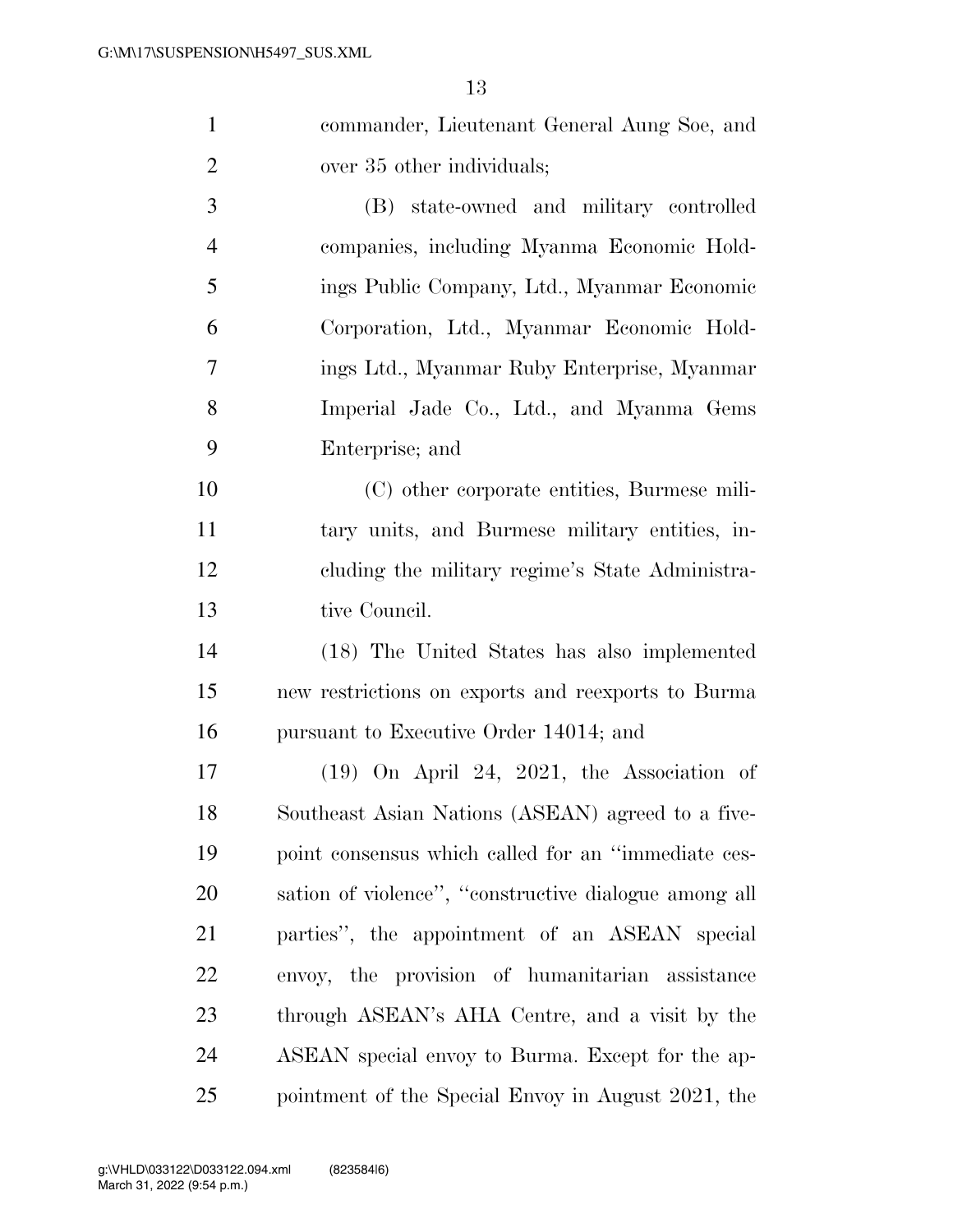| $\mathbf{1}$   | other elements of the ASEAN consensus remain            |
|----------------|---------------------------------------------------------|
| $\overline{2}$ | unimplemented due to obstruction by the Burmese         |
| 3              | military.                                               |
| 4              | $(20)$ On March 21, 2022, Secretary of State            |
| 5              | Antony Blinken announced that the United States         |
| 6              | had concluded that "members of the Burmese mili-        |
| 7              | tary committed genocide and crimes against human-       |
| 8              | ity against Rohingya".                                  |
| 9              | SEC. 102. STATEMENT OF POLICY.                          |
| 10             | It is the policy of the United States—                  |
| 11             | (1) to support genuine democracy, peace, and            |
| 12             | national reconciliation in Burma;                       |
| 13             | (2) to pursue a strategy of calibrated engage-          |
| 14             | ment, which is essential to support the establishment   |
| 15             | of a peaceful, prosperous, and democratic Burma         |
| 16             | that includes respect for the human rights of all in-   |
| 17             | dividuals regardless of ethnicity and religion;         |
| 18             | $(3)$ to seek the restoration to power of a civilian    |
| 19             | government that reflects the will of the people of      |
| 20             | Burma;                                                  |
| 21             | (4) to support constitutional reforms that en-          |
| 22             | sure civilian governance and oversight over the mili-   |
| 23             | tary;                                                   |
| 24             | $(5)$ to assist in the establishment of a fully         |
| 25             | democratic, civilian-led, inclusive, and representative |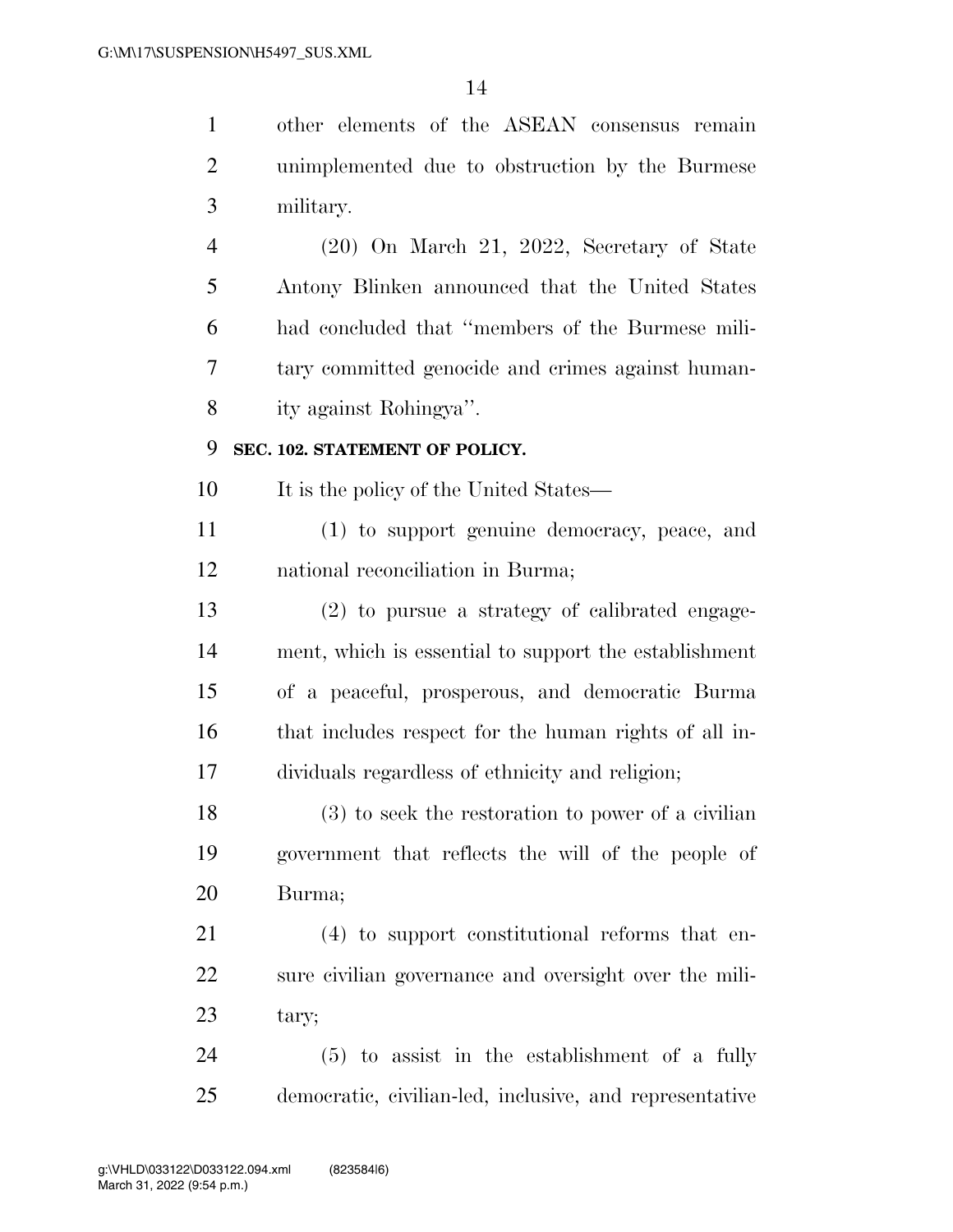| $\mathbf{1}$   | political system that includes free, fair, credible, and   |
|----------------|------------------------------------------------------------|
| $\overline{2}$ | democratic elections in which all people of Burma,         |
| 3              | including all ethnic and religious minorities, can par-    |
| $\overline{4}$ | ticipate in the political process at all levels including  |
| 5              | the right to vote and to run for elected office;           |
| 6              | $(6)$ to support legal reforms that ensure protec-         |
| 7              | tion for the civil and political rights of all individuals |
| $8\,$          | in Burma, including reforms to laws that criminalize       |
| 9              | the exercise of human rights and fundamental free-         |
| 10             | doms, and strengthening respect for and protection         |
| 11             | of human rights, including freedom of religion or be-      |
| 12             | lief;                                                      |
| 13             | (7) to seek the unconditional release of all pris-         |
| 14             | oners of conscience and political prisoners in Burma;      |
| 15             | (8) to strengthen Burma's civilian governmental            |
| 16             | institutions, including support for greater trans-         |
| 17             | parency and accountability once the military is no         |
| 18             | longer in power;                                           |
| 19             | (9) to empower and resource local communities,             |
| 20             | civil society organizations, and independent media;        |
| 21             | $(10)$ to promote national reconciliation and the          |
| 22             | conclusion and credible implementation of a nation-        |
| 23             | wide cease-fire agreement, followed by a peace proc-       |
| 24             | ess that is inclusive of ethnic Rohingya, Shan,            |
| 25             | Rakhine, Kachin, Chin, Karenni, and Karen, and             |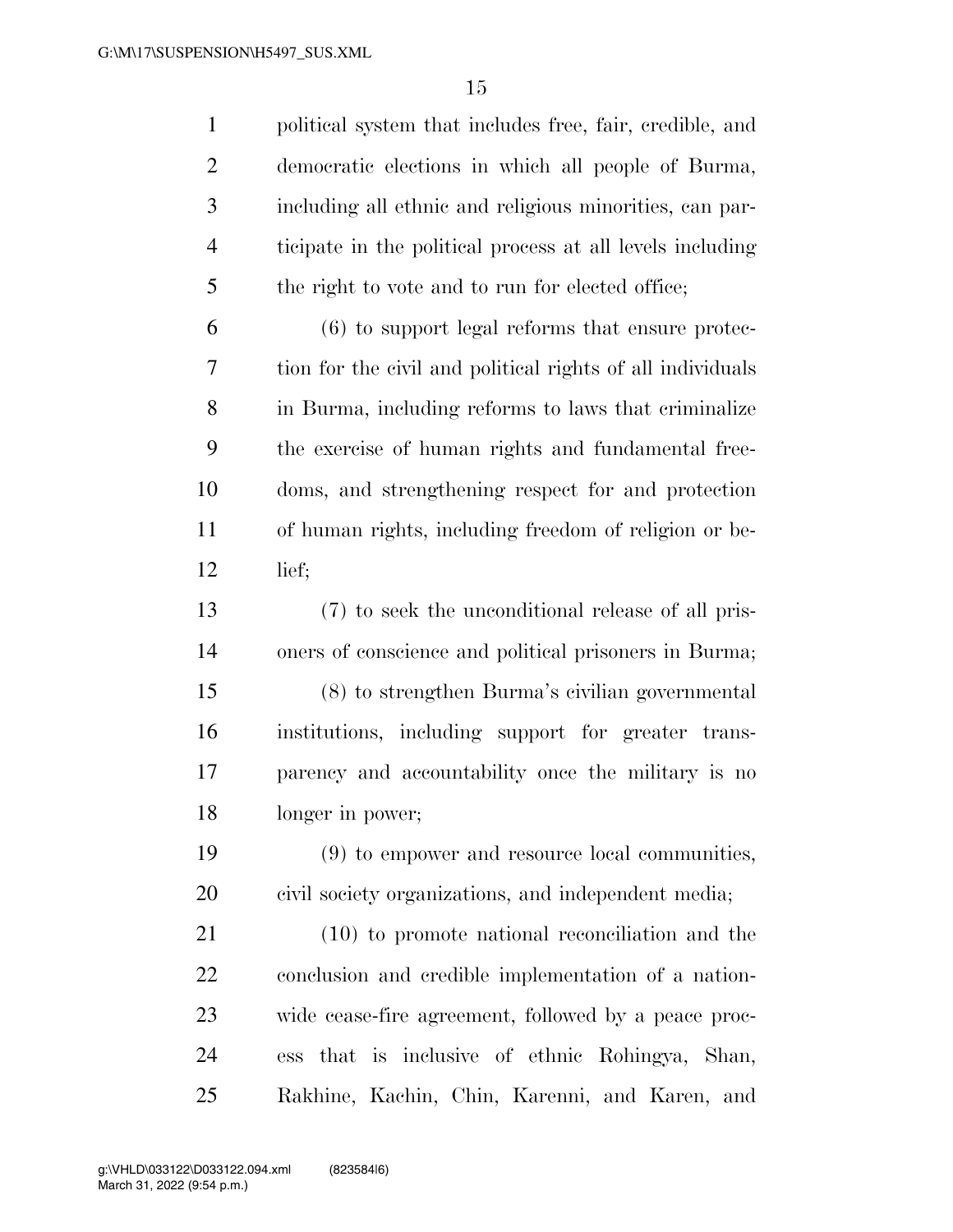other ethnic groups and leads to the development of a political system that effectively addresses natural resource governance, revenue-sharing, land rights, and constitutional change enabling inclusive peace;

 (11) to ensure the protection and non- refoulement of refugees fleeing Burma to neigh- boring countries and prioritize efforts to create a conducive environment and meaningfully address long-standing structural challenges that undermine the safety and rights of Rohingya in Rakhine State as well as members of other ethnic and religious mi- norities in Burma, including by promoting the cre- ation of conditions for the dignified, safe, sustain- able, and voluntary return of refugees in Ban- gladesh, Thailand, and in the surrounding region when conditions allow;

 (12) to support an immediate end to restric-18 tions that hinder the freedom of movement of mem- bers of ethnic minorities throughout the country, in- cluding Rohingya, and an end to any and all policies and practices designed to forcibly segregate Rohingya, and providing humanitarian support for all internally displaced persons in Burma;

 (13) to support unfettered access for humani-tarian actors, media, and human rights mechanisms,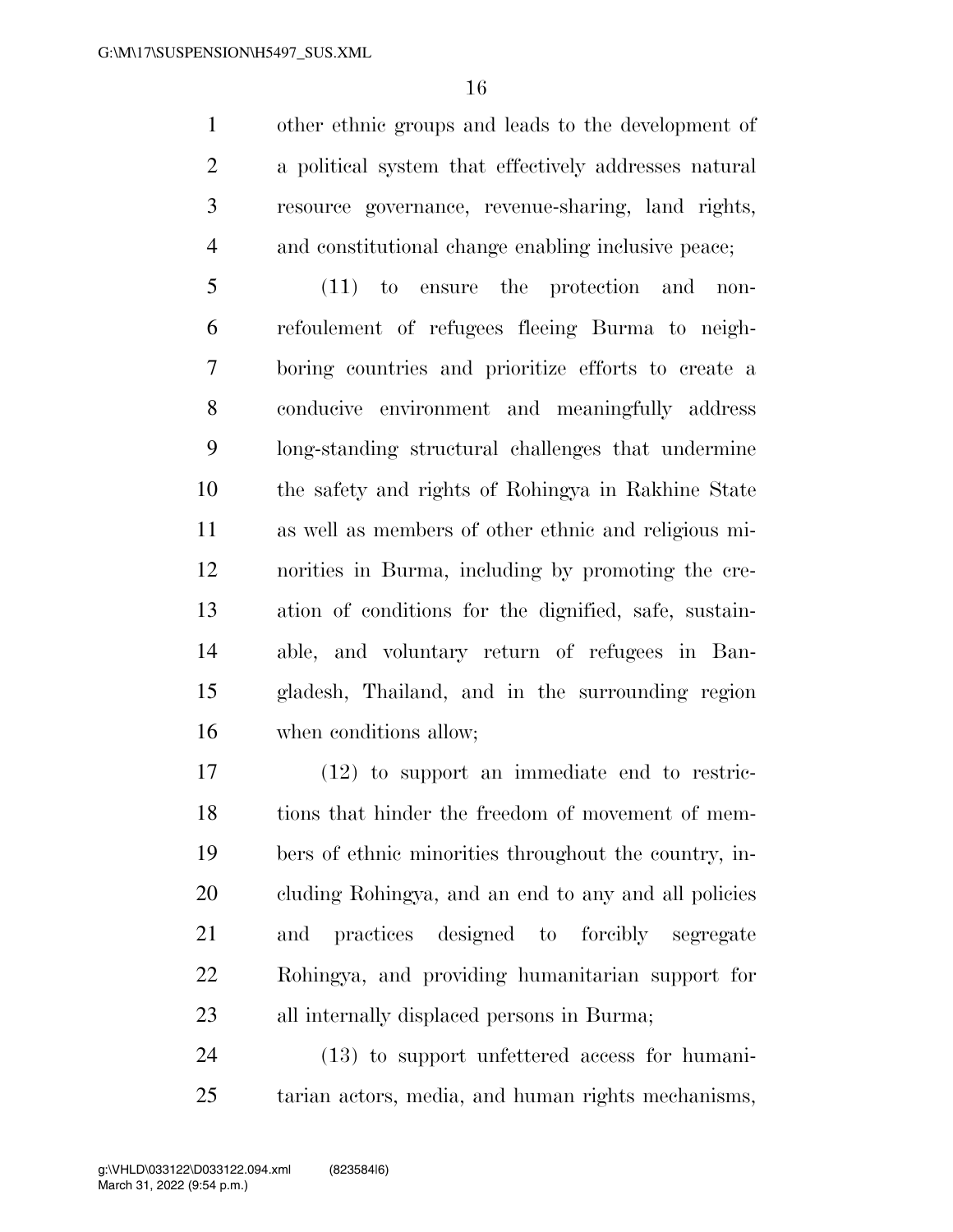including those established by the United Nations Human Rights Council and the United Nations Gen- eral Assembly, to all relevant areas of Burma, in- cluding Rakhine, Chin, Kachin, Shan, and Kayin States, as well as Sagaing and Magway regions;

 (14) to call for accountability through inde- pendent, credible investigations and prosecutions for any potential genocide, war crimes, and crimes against humanity, including those involving sexual and gender-based violence and violence against chil- dren, perpetrated against ethnic or religious minori- ties, including Rohingya, by members of the military and security forces of Burma, and other armed groups;

 (15) to encourage reforms toward the military, security, and police forces operating under civilian control and being held accountable in civilian courts for human rights abuses, corruption, and other abuses of power;

 (16) to promote broad-based, inclusive economic development and fostering healthy and resilient com-munities;

 (17) to combat corruption and illegal economic activity, including that which involves the military and its close allies; and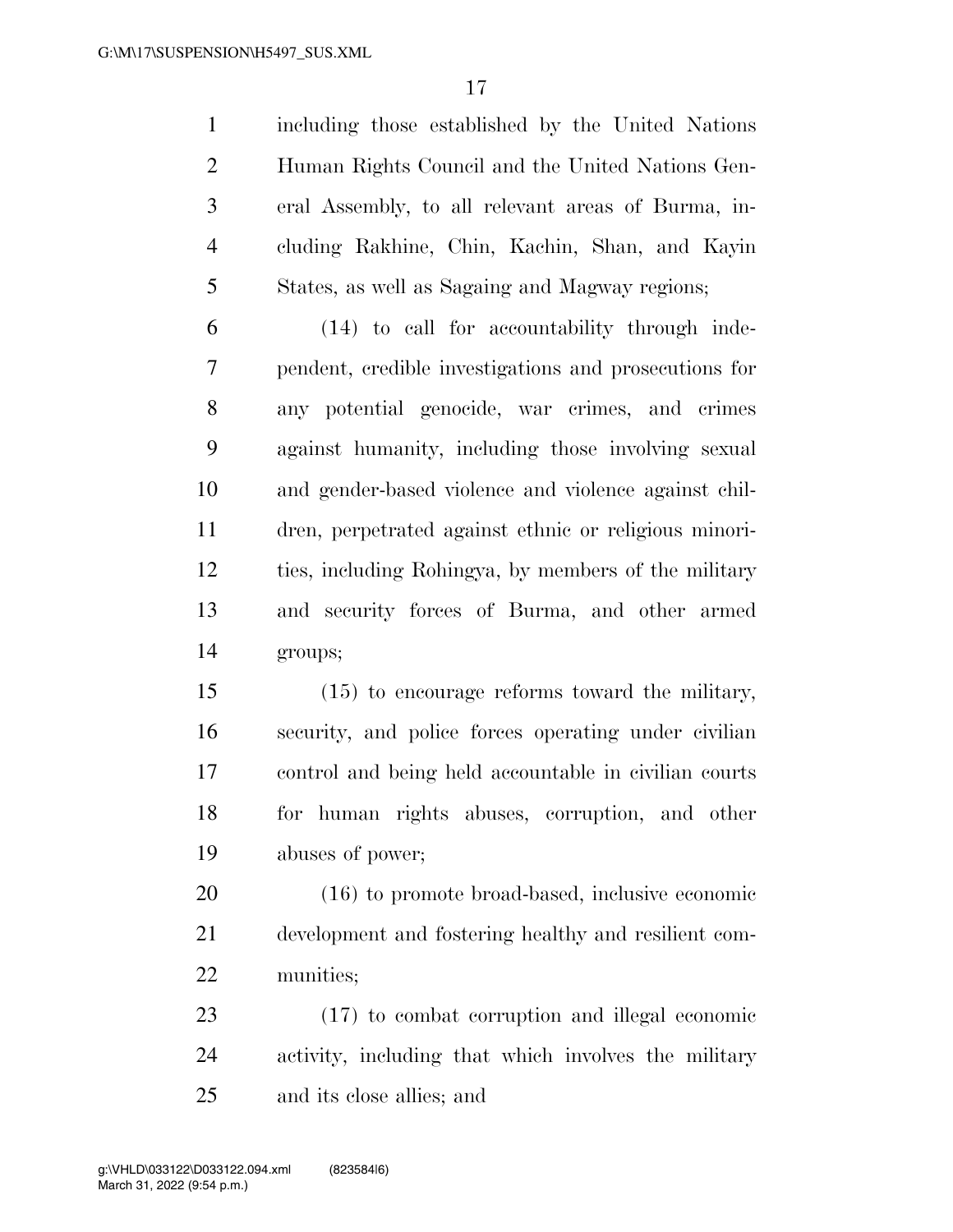(18) to promote responsible international and regional engagement;

 (19) to support and advance the strategy of calibrated engagement, impose targeted sanctions with respect to the Burmese military's economic in- terests and major sources of income for the Burmese military, including with respect to—

 (A) officials in Burma, including the Com- mander in Chief of the Armed Forces of Burma, Min Aung Hlaing, and all individuals described in paragraphs (1), (2), and (3) of sec- tion  $202(a)$ , under the authorities provided by title II, Executive Order 14014, and the Global Magnitsky Human Rights Accountability Act (subtitle F of title XII of Public Law 114–328; 22 U.S.C. 2656 note);

 (B) enterprises owned or controlled by the Burmese military, including the Myanmar Eco- nomic Corporation, Union of Myanmar Eco- nomic Holding, Ltd., and all other entities de-21 seribed in section  $202(a)(4)$ , under the authori-22 ties provided by title II, the Burmese Freedom and Democracy Act of 2003 (Public Law 108– 61; 50 U.S.C. 1701 note), the Tom Lantos Block Burmese JADE (Junta's Anti-Demo-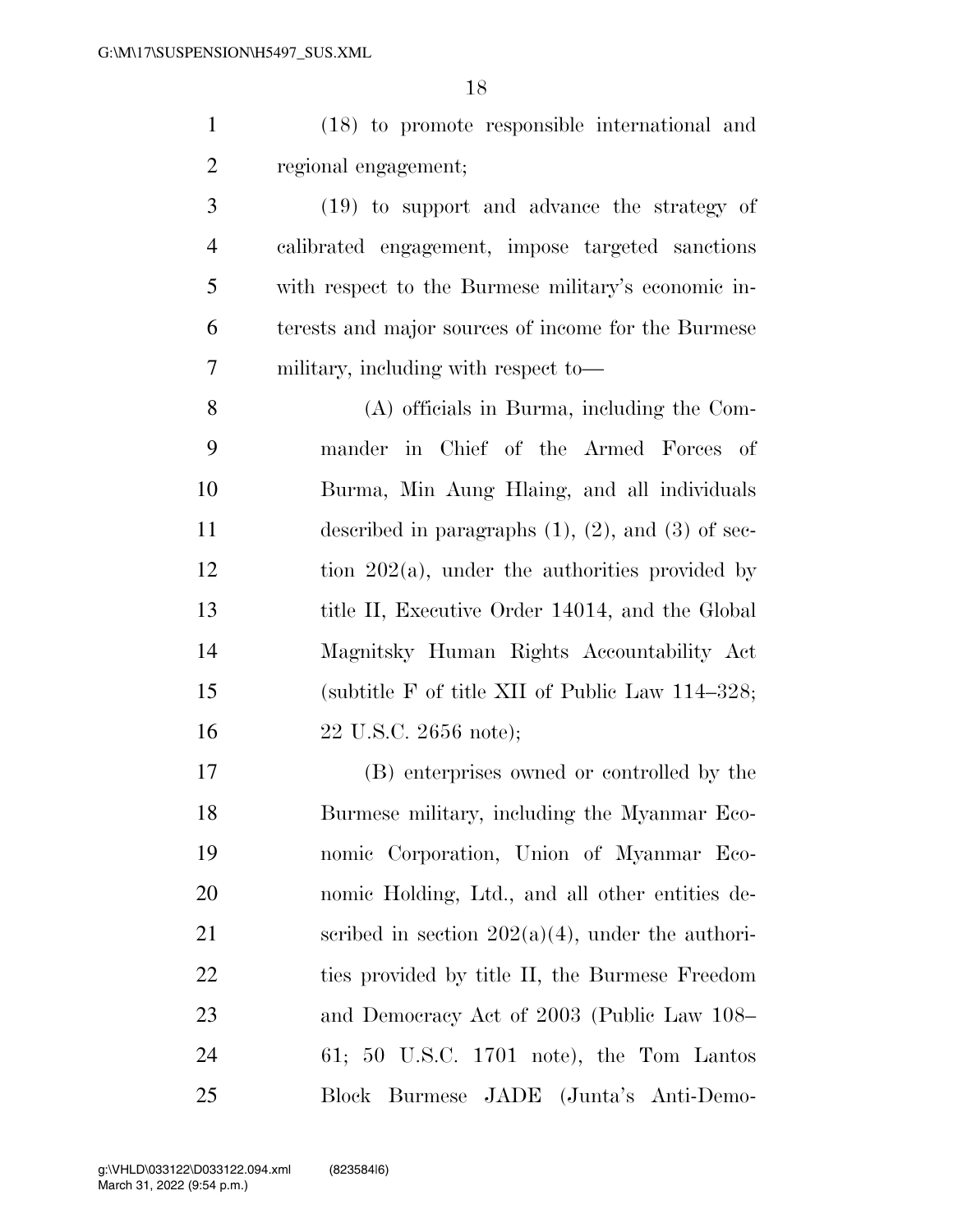| $\mathbf{1}$   | eratic Efforts) Act of 2008 (Public Law 110–          |
|----------------|-------------------------------------------------------|
| $\overline{2}$ | $286$ ; 50 U.S.C. 1701 note), other relevant stat-    |
| 3              | utory authorities, and Executive Order 14014;         |
| $\overline{4}$ | and                                                   |
| 5              | (C) state-owned economic enterprises if—              |
| 6              | (i) there is a substantial risk of the                |
| 7              | Burmese military accessing the accounts of            |
| 8              | such an enterprise; and                               |
| 9              | (ii) the imposition of sanctions would                |
| 10             | not cause disproportionate harm to the                |
| 11             | people of Burma, the restoration of a civil-          |
| 12             | ian government in Burma, or the national              |
| 13             | interest of the United States; and                    |
| 14             | $(20)$ to ensure that any sanctions imposed with      |
| 15             | respect to entities or individuals are carefully tar- |
| 16             | geted to maximize impact on the military and secu-    |
| 17             | rity forces of Burma and its economic interests while |
| 18             | minimizing impact on the people of Burma, recog-      |
| 19             | nizing the calls from the people of Burma for the     |
| 20             | United States to take action against the sources of   |
| 21             | income for the military and security forces of        |
| <u>22</u>      | Burma.                                                |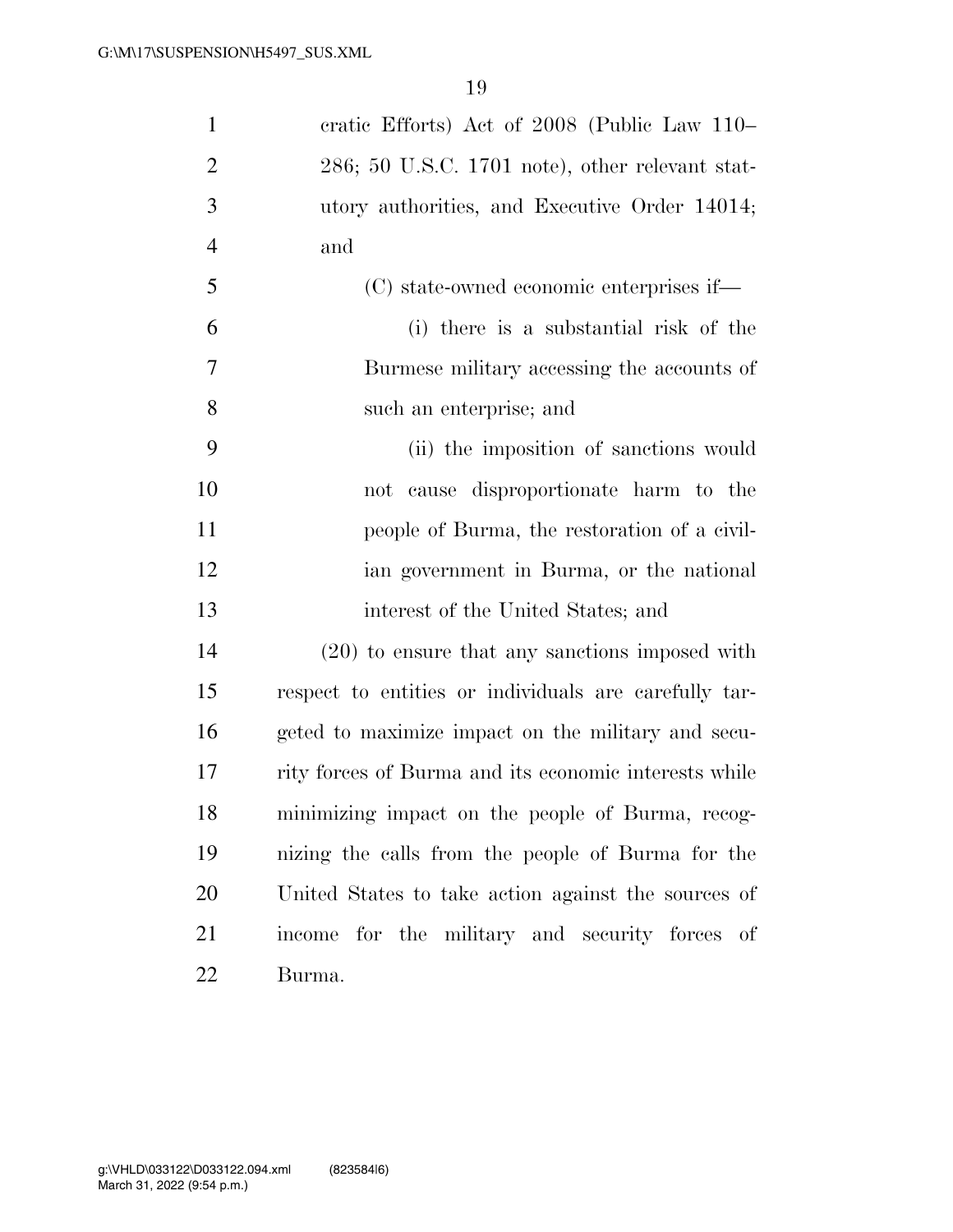# **TITLE II—SANCTIONS, IMPORT RESTRICTIONS, AND POLICY COORDINATION WITH RE-SPECT TO BURMA**

## **SEC. 201. DEFINITIONS.**

In this subtitle:

 (1) ADMITTED; ALIEN.—The terms ''admitted'' and ''alien'' have the meanings given those terms in section 101 of the Immigration and Nationality Act 10 (8 U.S.C. 1101).

 (2) APPROPRIATE CONGRESSIONAL COMMIT- TEES.—The term ''appropriate congressional com-mittees'' means—

 (A) the Committee on Foreign Relations and the Committee on Banking, Housing, and Urban Affairs of the Senate; and

 (B) the Committee on Foreign Affairs and the Committee on Financial Services of the House of Representatives.

 (3) CORRESPONDENT ACCOUNT; PAYABLE- THROUGH ACCOUNT.—The terms ''correspondent ac- count'' and ''payable-through account'' have the meanings given those terms in section 5318A of title 31, United States Code.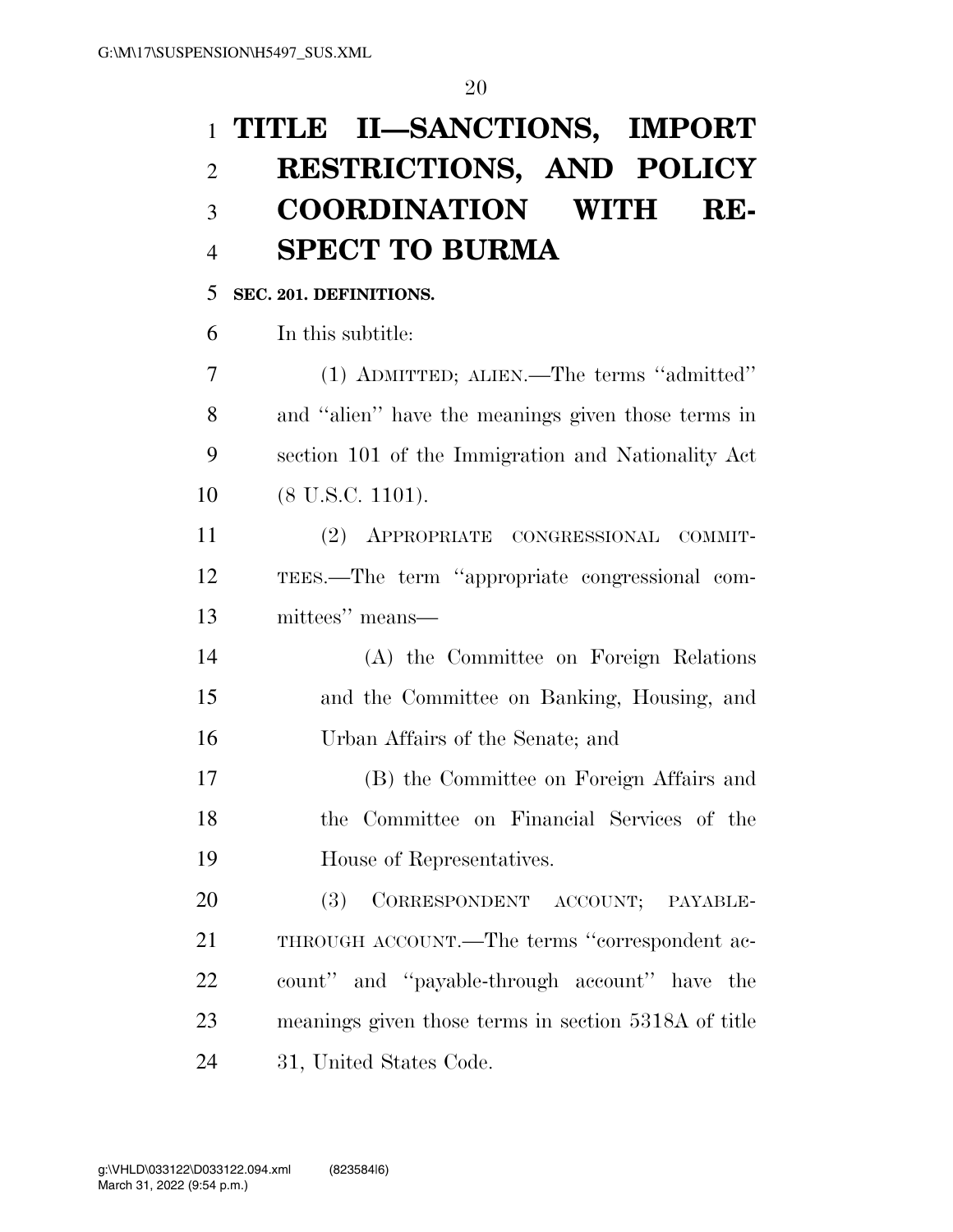| $\mathbf{1}$   | (4) FOREIGN FINANCIAL INSTITUTION.—The               |
|----------------|------------------------------------------------------|
| $\overline{2}$ | term "foreign financial institution" has the meaning |
| 3              | of that term as determined by the Secretary of the   |
| $\overline{4}$ | Treasury by regulation.                              |
| 5              | (5) FOREIGN PERSON.—The term "foreign per-           |
| 6              | son" means a person that is not a United States      |
| 7              | person.                                              |
| 8              | (6) KNOWINGLY.—The term "knowingly", with            |
| 9              | respect to conduct, a circumstance, or a result,     |
| 10             | means that a person has actual knowledge, or should  |
| 11             | have known, of the conduct, the circumstance, or the |
| 12             | result.                                              |
| 13             | (7) PERSON.—The term "person" means an in-           |
| 14             | dividual or entity.                                  |
| 15             | (8) SUPPORT.—The term "support", with re-            |
| 16             | spect to the Burmese military, means to knowingly    |
| 17             | have materially assisted, sponsored, or provided fi- |
| 18             | nancial, material, or technological support for, or  |
| 19             | goods or services to or in support of the Burmese    |
| 20             | military.                                            |
| 21             | (9)<br>UNITED STATES PERSON.—The<br>term             |
| 22             | "United States person" means—                        |
| 23             | (A) a United States citizen or an alien law-         |
| 24             | fully admitted to the United States for perma-       |
| 25             | nent residence;                                      |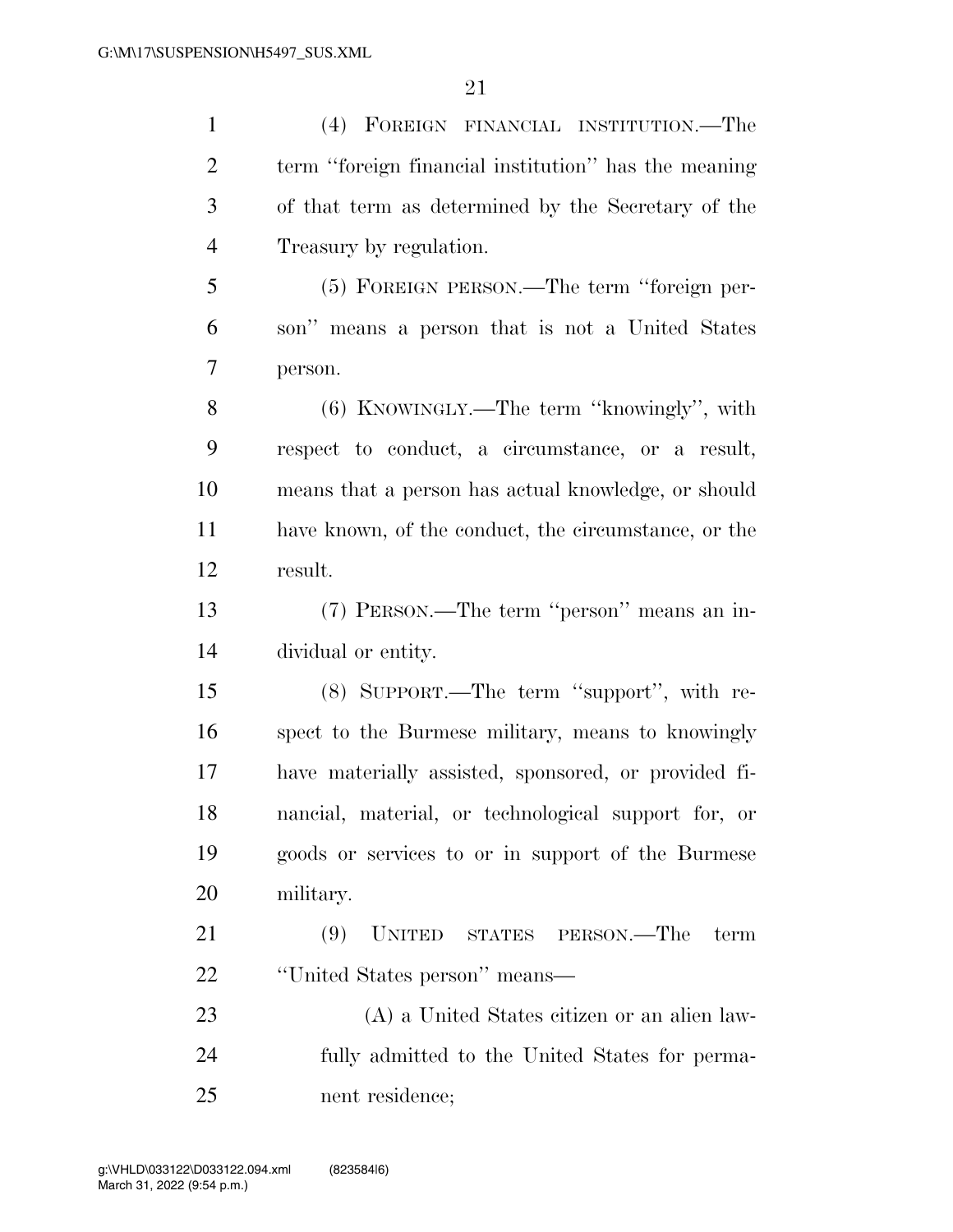| $\mathbf{1}$   | (B) an entity organized under the laws of                 |
|----------------|-----------------------------------------------------------|
| $\overline{2}$ | the United States or any jurisdiction within the          |
| 3              | United States, including a foreign branch of              |
| $\overline{4}$ | such an entity; or                                        |
| 5              | (C) any person in the United States.                      |
| 6              | SEC. 202. IMPOSITION OF SANCTIONS WITH RESPECT TO         |
| 7              | HUMAN RIGHTS ABUSES AND PERPETRATION                      |
| 8              | OF A COUP IN BURMA.                                       |
| 9              | (a) MANDATORY SANCTIONS.—Not later than 30                |
| 10             | days after the enactment of this Act, the President shall |
| 11             | impose the sanctions described in subsection (d) with re- |
| 12             | spect to any foreign person that the President deter-     |
| 13             | mines—                                                    |
| 14             | (1) knowingly operates in the defense sector of           |
| 15             | the Burmese economy;                                      |
| 16             | $(2)$ is responsible for, complicit in, or has di-        |
| 17             | rectly and knowingly engaged in—                          |
| 18             | (A) actions or policies that undermine                    |
| 19             | democratic processes or institutions in Burma;            |
| 20             | (B) actions or policies that threaten the                 |
| 21             | peace, security, or stability of Burma;                   |
| 22             | (C) actions or policies that prohibit, limit,             |
| 23             | or penalize the exercise of freedom of expression         |
| 24             | or assembly by people in Burma, or that limit             |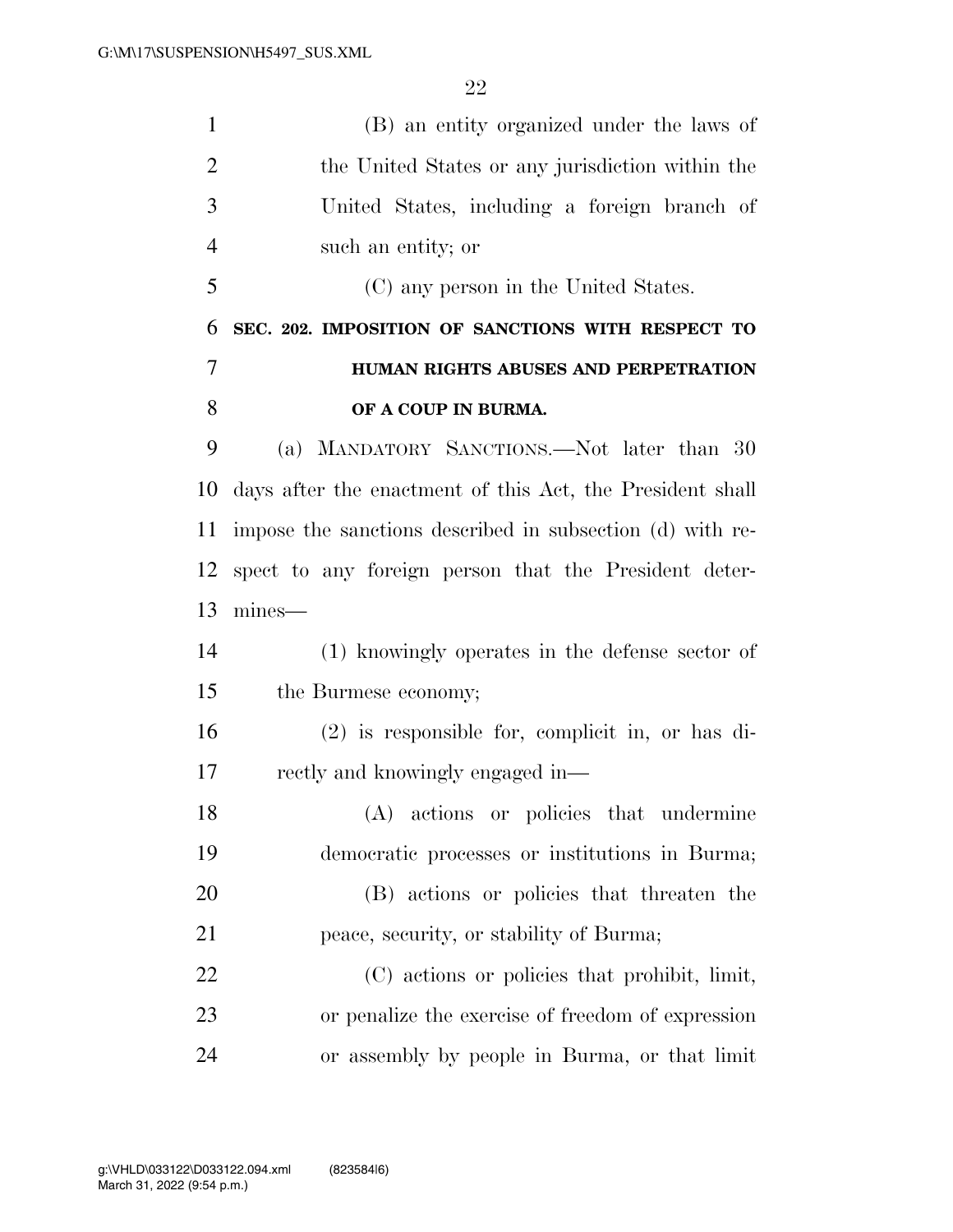| $\mathbf{1}$   | access to print, online, or broadcast media in       |
|----------------|------------------------------------------------------|
| 2              | Burma; or                                            |
| 3              | (D) the arbitrary detention or torture of            |
| $\overline{4}$ | any person in Burma or other serious human           |
| 5              | rights abuse in Burma;                               |
| 6              | $(3)$ is a senior leader of —                        |
| 7              | (A) the Burmese military or security forces          |
| 8              | of Burma, or any successor entity to any of          |
| 9              | such forces;                                         |
| 10             | (B) the State Administration Council, the            |
| 11             | military-appointed cabinet at the level of Dep-      |
| 12             | uty Minister or higher, or a military-appointed      |
| 13             | minister of a Burmese state or region; or            |
| 14             | (C) an entity that has, or whose members             |
| 15             | have, engaged in any activity described in para-     |
| 16             | graph(2);                                            |
| 17             | (4) knowingly operates—                              |
| 18             | (A) any entity that is a state-owned eco-            |
| 19             | nomic enterprise under Burmese law (other            |
| 20             | than the entity specified in subsection $(c)$ ) that |
| 21             | benefits the Burmese military, including the         |
| 22             | Myanma Gems Enterprise; or                           |
| 23             | (B) any entity controlled in whole or in             |
| 24             | part by an entity described in subparagraph          |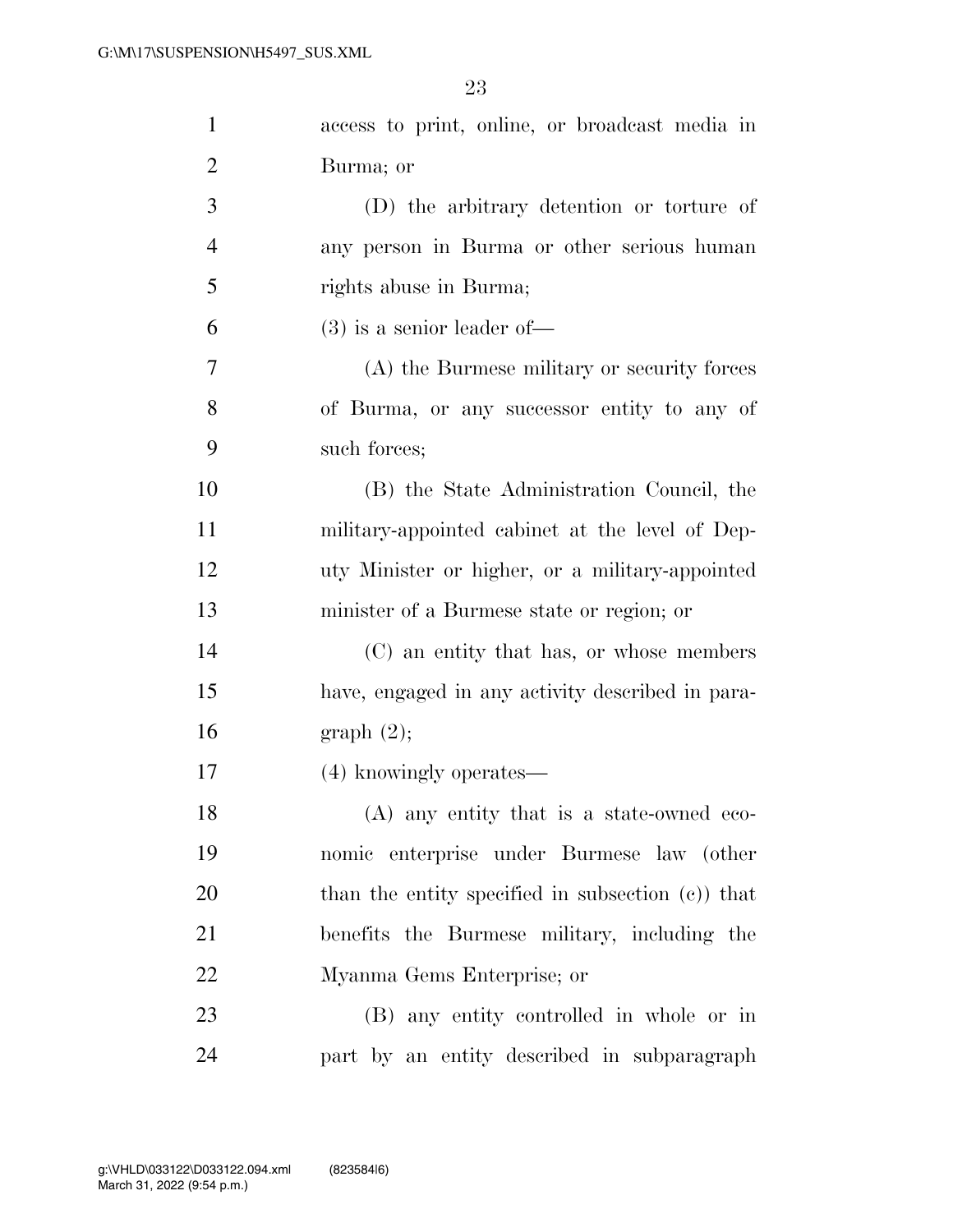| $\mathbf{1}$   | $(A)$ , or a successor to such an entity, that bene-    |
|----------------|---------------------------------------------------------|
| $\overline{2}$ | fits the Burmese military;                              |
| 3              | (5) knowingly and materially violates, attempts         |
| $\overline{4}$ | to violate, conspires to violate, or has caused or at-  |
| 5              | tempted to cause a violation of any license, order,     |
| 6              | regulation, or prohibition contained in or issued pur-  |
| 7              | suant to Executive Order 14014 or this Act;             |
| 8              | $(6)$ to be an adult family member of any person        |
| 9              | described in any of paragraphs $(1)$ through $(5)$ ;    |
| 10             | (7) knowingly facilitates a significant trans-          |
| 11             | action or transactions for or on behalf of a person     |
| 12             | described, or a person that has engaged in the activ-   |
| 13             | ity described, as the case may be, in any of para-      |
| 14             | graphs $(1)$ through $(6)$ ;                            |
| 15             | (8) to be owned or controlled by, or to have            |
| 16             | acted for or on behalf of, directly or indirectly, a    |
| 17             | person described, or a person that has engaged in       |
| 18             | the activity described, as the case may be, in any of   |
| 19             | paragraphs $(1)$ through $(6)$ ; or                     |
| 20             | (9) to have knowingly and materially assisted,          |
| 21             | sponsored, or provided financial, material, or techno-  |
| 22             | logical support for a person described, or a person     |
| 23             | that has engaged in the activity described, as the      |
| 24             | case may be, in any of paragraphs $(1)$ through $(6)$ . |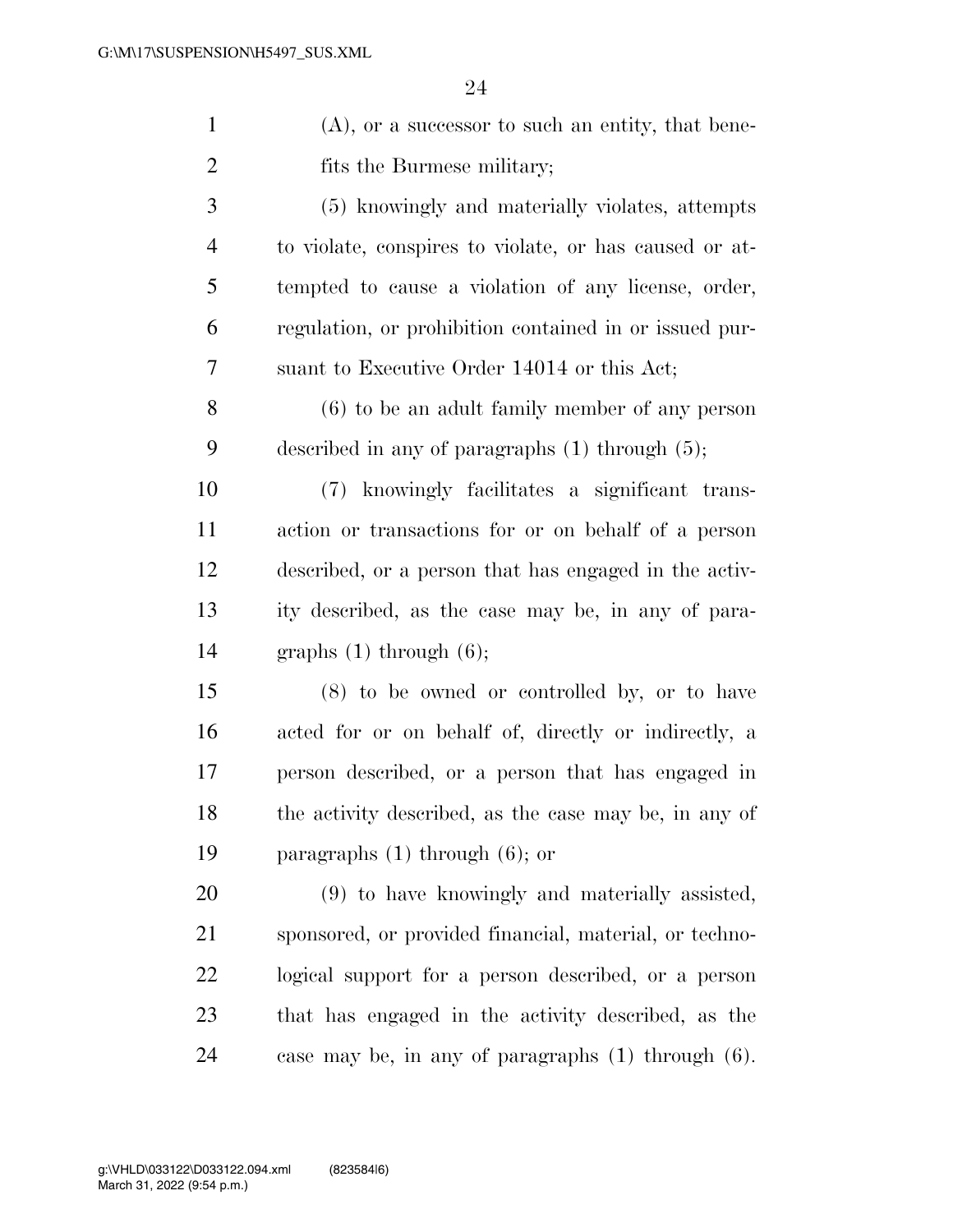(b) ADDITIONAL MEASURE RELATING TO FACILITA- TION OF TRANSACTIONS.—The Secretary of the Treasury shall, in consultation with the Secretary of State, prohibit or impose strict conditions on the opening or maintaining in the United States of a correspondent account or pay- able-through account by a foreign financial institution that the President determines has, on or after the date of the enactment of this Act, knowingly conducted or fa- cilitated a significant transaction or transactions on behalf of a foreign person described in subsection (a).

 (c) DISCRETIONARY SANCTIONS.—Beginning on the date that is 60 days after the date of the enactment of this Act, the President may impose the sanctions described in subsection (d) with respect to the Myanma Oil and Gas Enterprise if imposing such sanctions would—

- (1) reduce the ability of the Burmese military to engage in the activities described in subpara-18 graphs (A) through (D) of subsection  $(a)(2)$ ;
- (2) bring benefits to the people of Burma that exceed the potential negative impacts of the sanc- tions on the humanitarian and economic outlook of the people of Burma; and
- (3) be in the national interest of the United States.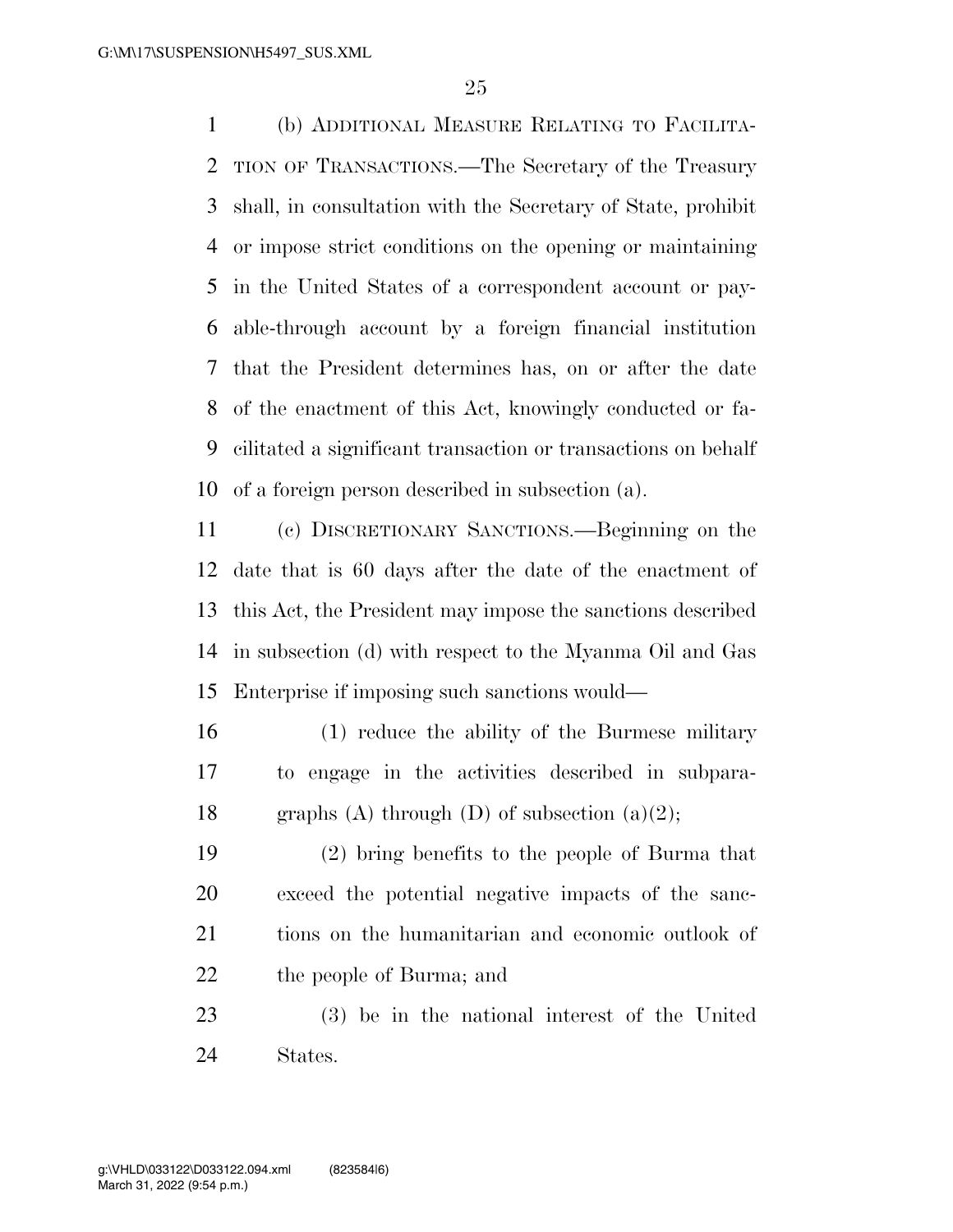(d) SANCTIONS DESCRIBED.—The sanctions that may be imposed with respect to a foreign person described in subsection (a) or (c) are the following:

 (1) PROPERTY BLOCKING.—Notwithstanding the requirements of section 202 of the International Emergency Economic Powers Act (50 U.S.C. 1701), the President may exercise of all powers granted to the President by that Act to the extent necessary to block and prohibit all transactions in all property and interests in property of the foreign person if such property and interests in property are in the United States, come within the United States, or are or come within the possession or control of a United States person.

 (2) FOREIGN EXCHANGE.—The President may, pursuant to such regulations as the President may prescribe, prohibit any transactions in foreign ex- change that are subject to the jurisdiction of the United States and in which the foreign person has any interest.

21 (3) VISAS, ADMISSION, OR PAROLE.—

 (A) IN GENERAL.—An alien who the Sec- retary of State or the Secretary of Homeland Security (or a designee of one of such Secre-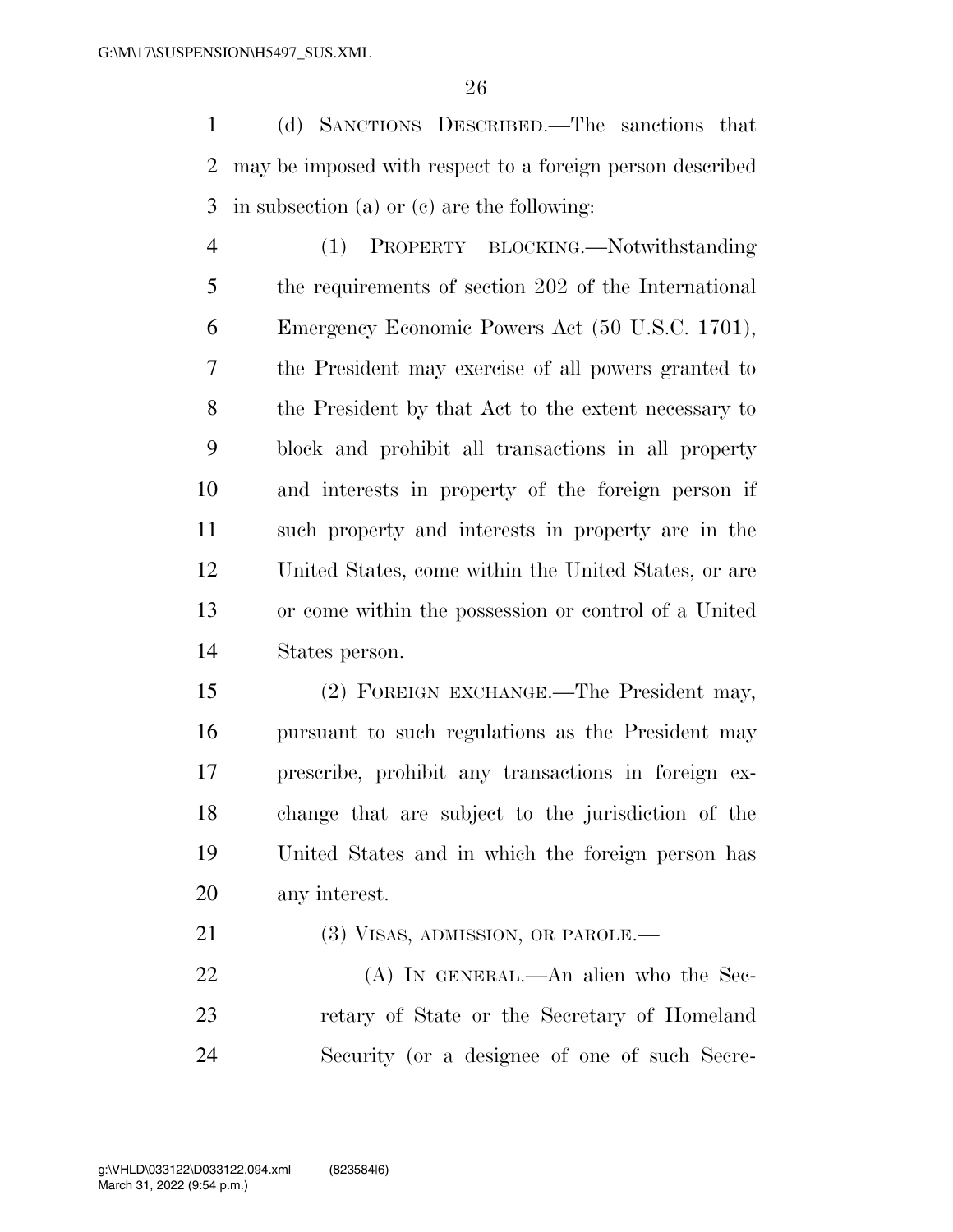| $\mathbf{1}$   | taries) knows, or has reason to believe, is de- |
|----------------|-------------------------------------------------|
| $\overline{2}$ | scribed in subsection (a) is—                   |
| 3              | (i) inadmissible to the United States;          |
| $\overline{4}$ | (ii) ineligible for a visa or other docu-       |
| 5              | mentation to enter the United States; and       |
| 6              | (iii) otherwise ineligible to be admitted       |
| 7              | or paroled into the United States or to re-     |
| 8              | ceive any other benefit under the Immigra-      |
| 9              | tion and Nationality Act (8 U.S.C. 1101 et      |
| 10             | $seq.$ ).                                       |
| 11             | (B) CURRENT VISAS REVOKED.—                     |
| 12             | (i) IN GENERAL.—The issuing con-                |
| 13             | sular officer, the Secretary of State, or the   |
| 14             | Secretary of Homeland Security (or a des-       |
| 15             | ignee of one of such Secretaries) shall, in     |
| 16             | accordance with section $221(i)$ of the Im-     |
| 17             | migration and Nationality Act (8 U.S.C.         |
| 18             | $1201(i)$ , revoke any visa or other entry      |
| 19             | documentation issued to an alien described      |
| 20             | in clause (i) regardless of when the visa or    |
| 21             | other entry documentation is issued.            |
| 22             | (ii) EFFECT OF REVOCATION.—A rev-               |
| 23             | ocation under subclause (i)—                    |
| 24             | (I) shall take effect immediately;              |
| 25             | and                                             |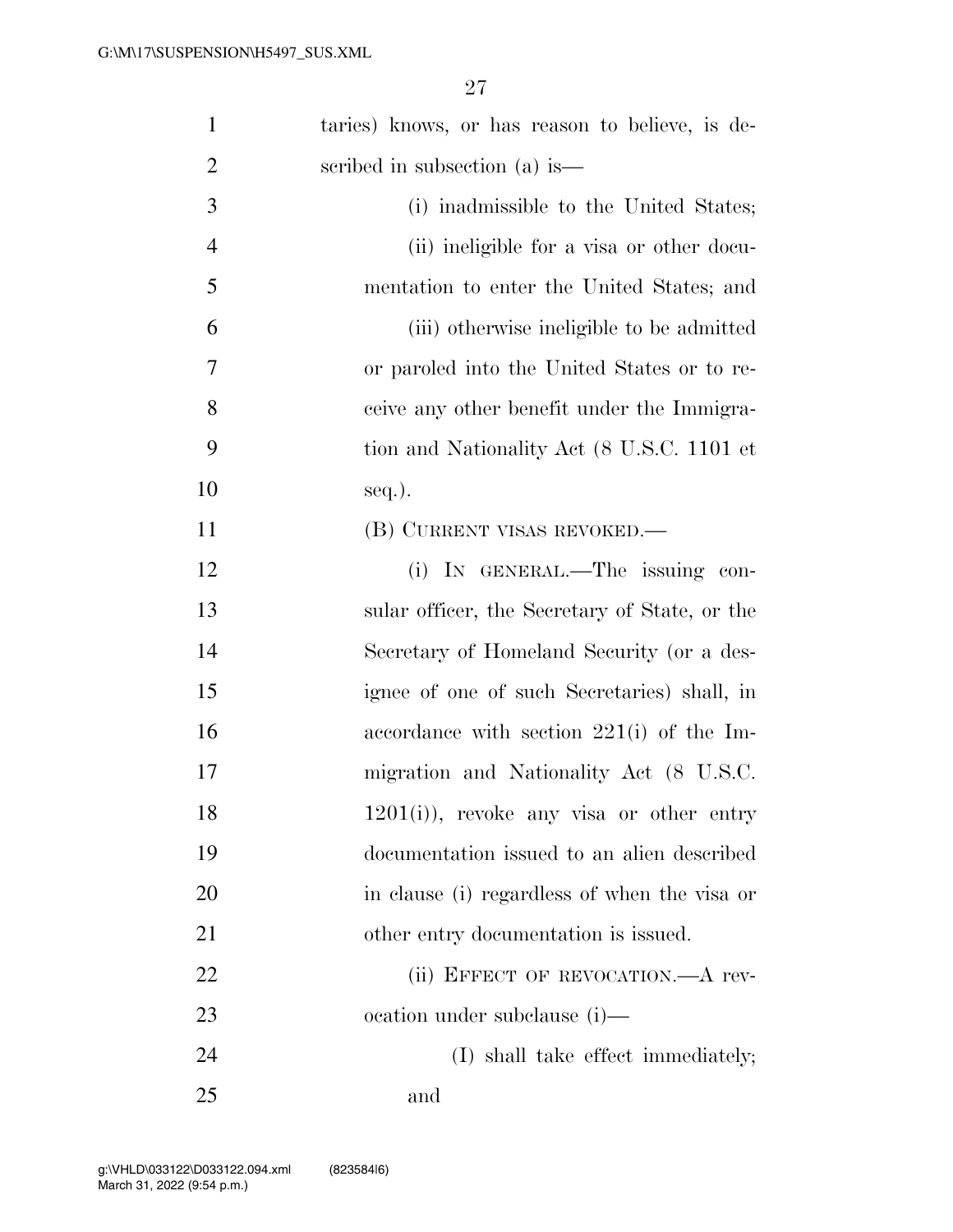(II) shall automatically cancel any other valid visa or entry docu- mentation that is in the alien's pos-session.

(e) EXCEPTIONS.—

 (1) EXCEPTION FOR INTELLIGENCE, LAW EN- FORCEMENT, AND NATIONAL SECURITY ACTIVI- TIES.—Sanctions under this section shall not apply to any authorized intelligence, law enforcement, or national security activities of the United States.

 (2) EXCEPTION TO COMPLY WITH INTER- NATIONAL OBLIGATIONS.—Sanctions under sub- section (d)(3) shall not apply with respect to the ad- mission of an alien if admitting or paroling the alien into the United States is necessary to permit the United States to comply with the Agreement regard- ing the Headquarters of the United Nations, signed at Lake Success June 26, 1947, and entered into force November 21, 1947, between the United Na- tions and the United States, or other applicable international obligations.

22 (3) EXCEPTION RELATING TO IMPORTATION OF GOODS.—

24 (A) IN GENERAL.—The authorities and re-25 quirements to impose sanctions under this sec-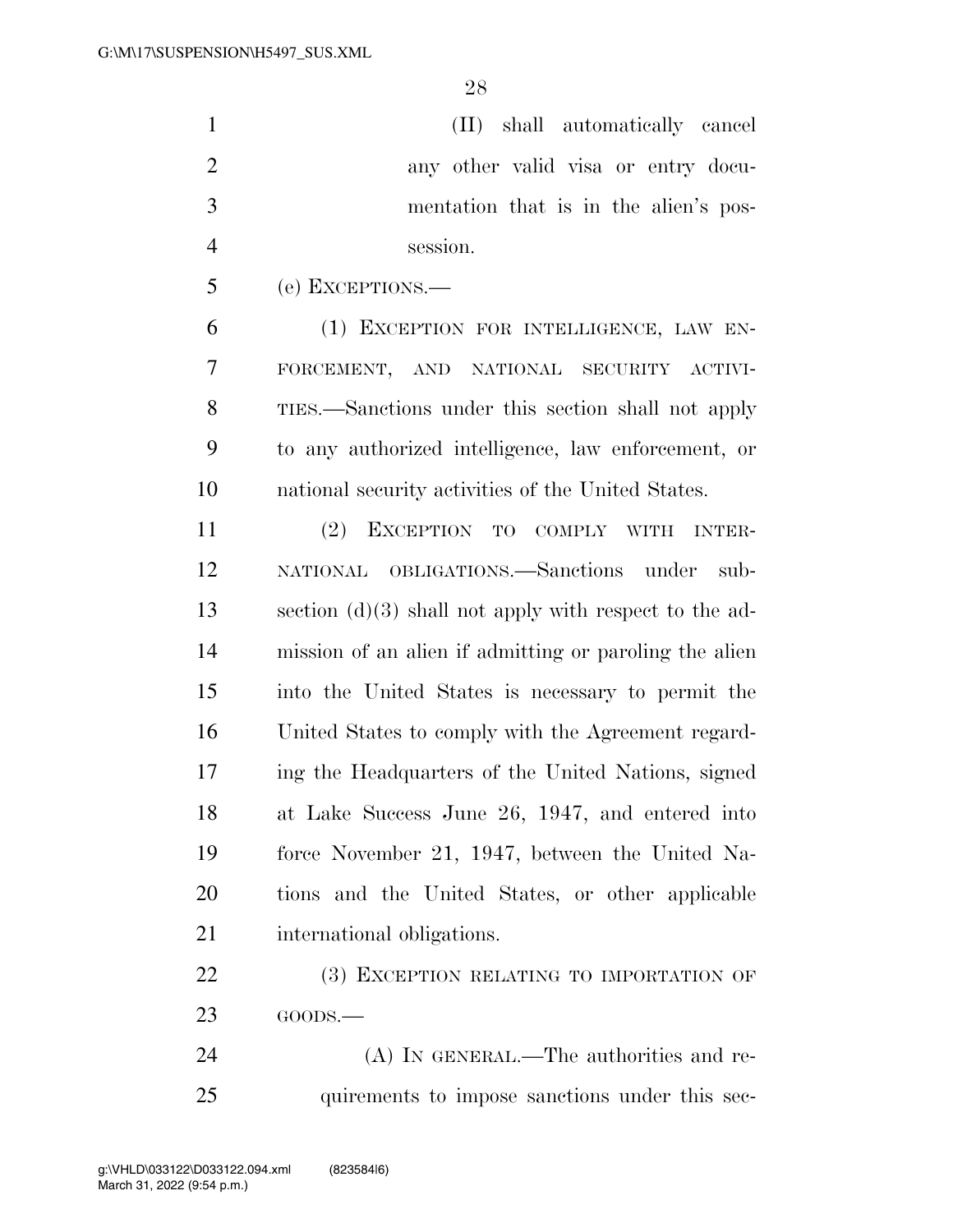| $\mathbf{1}$   | tion shall not include the authority or require-      |
|----------------|-------------------------------------------------------|
| $\overline{2}$ | ment to impose sanctions on the importation of        |
| 3              | goods.                                                |
| $\overline{4}$ | (B) GOOD DEFINED.—In this paragraph,                  |
| 5              | the term "good" means any article, natural or         |
| 6              | man-made substance, material, supply, or man-         |
| 7              | ufactured product, including inspection and test      |
| 8              | equipment, and excluding technical data.              |
| 9              | (4) EXCEPTION RELATING TO THE PROVISION               |
| 10             | HUMANITARIAN ASSISTANCE.-Sanctions under<br>OF        |
| 11             | this section may not be imposed with respect to       |
| 12             | transactions or the facilitation of transactions for- |
| 13             | (A) the sale of agricultural commodities,             |
| 14             | food, medicine, or medical devices to Burma;          |
| 15             | (B) the provision of humanitarian assist-             |
| 16             | ance to the people of Burma;                          |
| 17             | (C) financial transactions relating to hu-            |
| 18             | manitarian assistance or for humanitarian pur-        |
| 19             | poses in Burma; or                                    |
| 20             | (D) transporting goods or services that are           |
| 21             | necessary to carry out operations relating to         |
| 22             | humanitarian assistance or humanitarian pur-          |
| 23             | poses in Burma.                                       |
| 24             | (f) WAIVER.—                                          |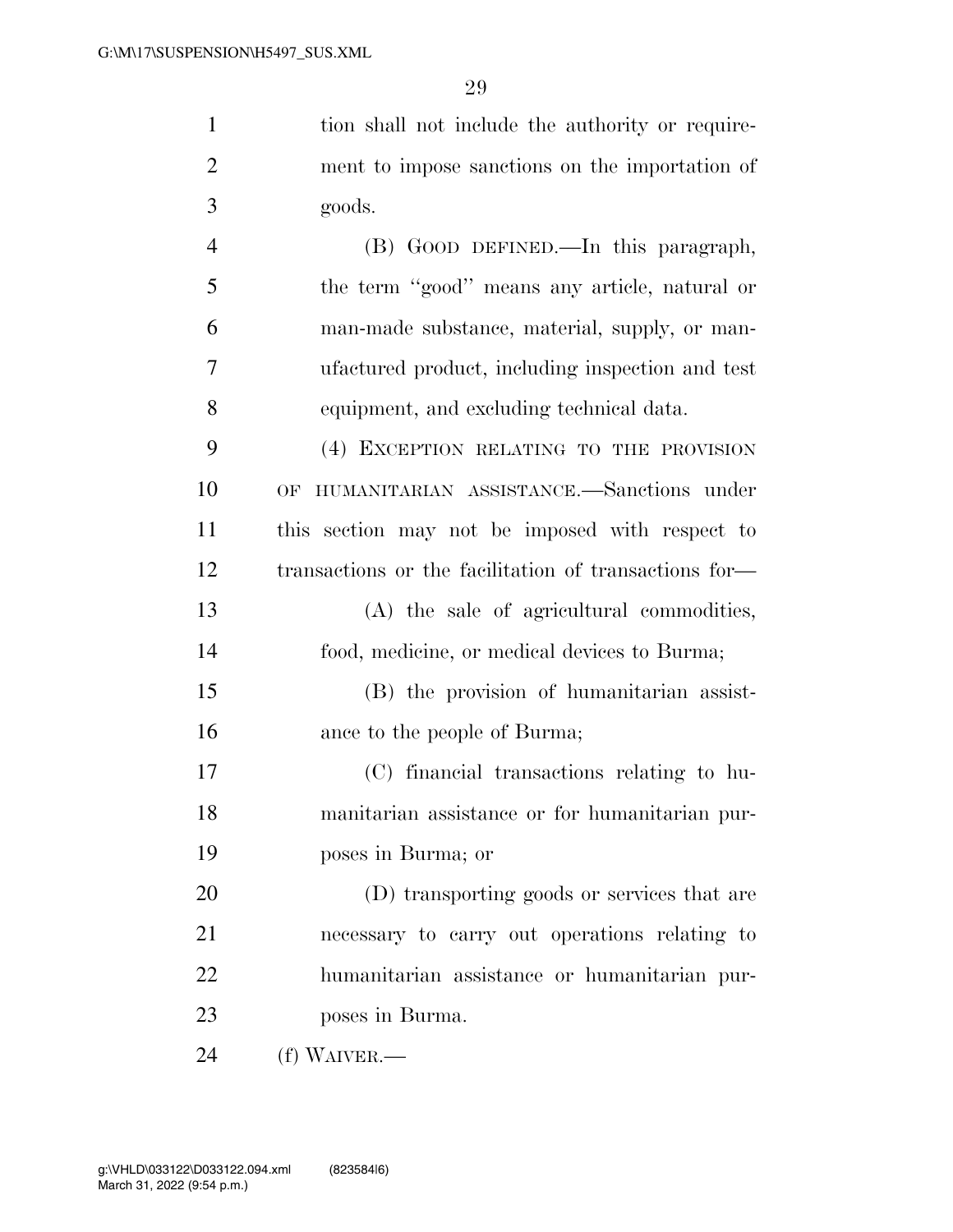| $\mathbf{1}$   | (1) IN GENERAL.—The President may, on a                |
|----------------|--------------------------------------------------------|
| $\overline{2}$ | case-by-case basis and for periods not to exceed 180   |
| 3              | days each, waive the application of sanctions or re-   |
| $\overline{4}$ | strictions imposed with respect to a foreign person    |
| 5              | under this section if the President certifies to the   |
| 6              | appropriate congressional committees not later than    |
| 7              | 15 days before such waiver is to take effect that the  |
| 8              | waiver is vital to the national security interests of  |
| 9              | the United States.                                     |
| 10             | (g) IMPLEMENTATION; PENALTIES.—                        |
| 11             | (1) IMPLEMENTATION.—The President may ex-              |
| 12             | ercise all authorities provided to the President under |
| 13             | sections 203 and 205 of the International Emer-        |
| 14             | gency Economic Powers Act (50 U.S.C. 1702 and          |
| 15             | 1704) to carry out this subtitle.                      |
| 16             | (2) PENALTIES.—The penalties provided for in           |
| 17             | subsections (b) and (c) of section 206 of the Inter-   |
| 18             | national Emergency Economic Powers Act (50             |
| 19             | U.S.C. 1705) shall apply to a person that violates,    |
| 20             | attempts to violate, conspires to violate, or causes a |
| 21             | violation of regulations promulgated under section     |
| 22             | $403(b)$ to carry out paragraph $(1)(A)$ to the same   |
| 23             | extent that such penalties apply to a person that      |
| 24             | commits an unlawful act described in section $206(a)$  |
| 25             | of that Act.                                           |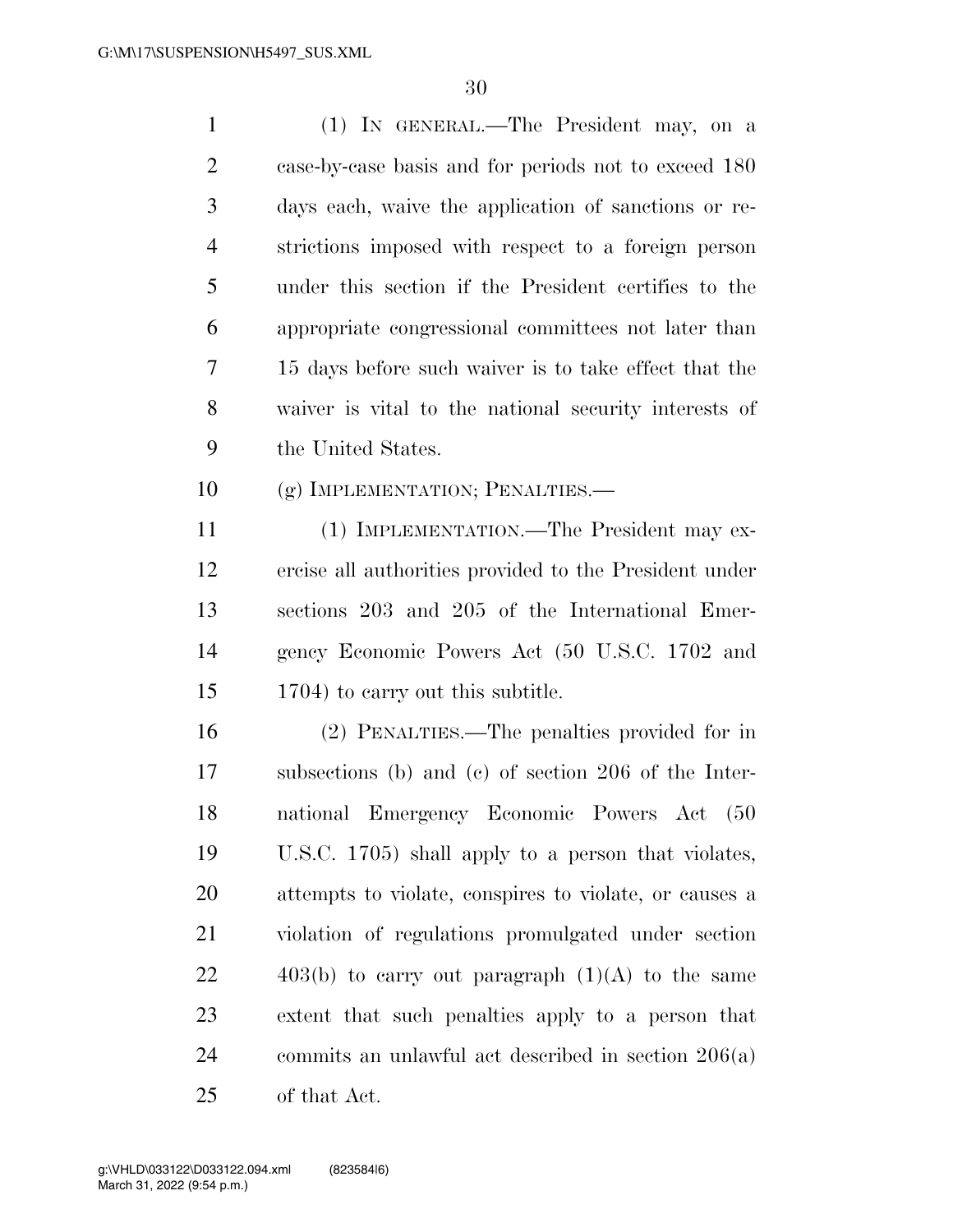(h) REPORT.—Not later than 60 days after the date of the enactment of this Act and annually thereafter for 8 years, the Secretary of the Treasury, in consultation with the Secretary of State and the heads of other United States Government agencies, as appropriate, shall submit to the appropriate congressional committees a report that—

 (1) sets forth the plan of the Department of the Treasury for ensuring that property blocked pursu- ant to subsection (a) or Executive Order 14014 re-mains blocked;

 (2) describes the primary sources of income to which the Burmese military has access and that the United States has been unable to reach using sanc-tions authorities;

 (3) makes recommendations for how the sources of income described in paragraph (2) can be reduced or blocked;

 (4) evaluates the implications of imposing sanc- tions on the Burmese-government owned Myanmar Oil and Gas Enterprise, including a determination with respect to the extent to which sanctions on Myanmar Oil and Gas Enterprise would advance the interests of the United States in Burma; and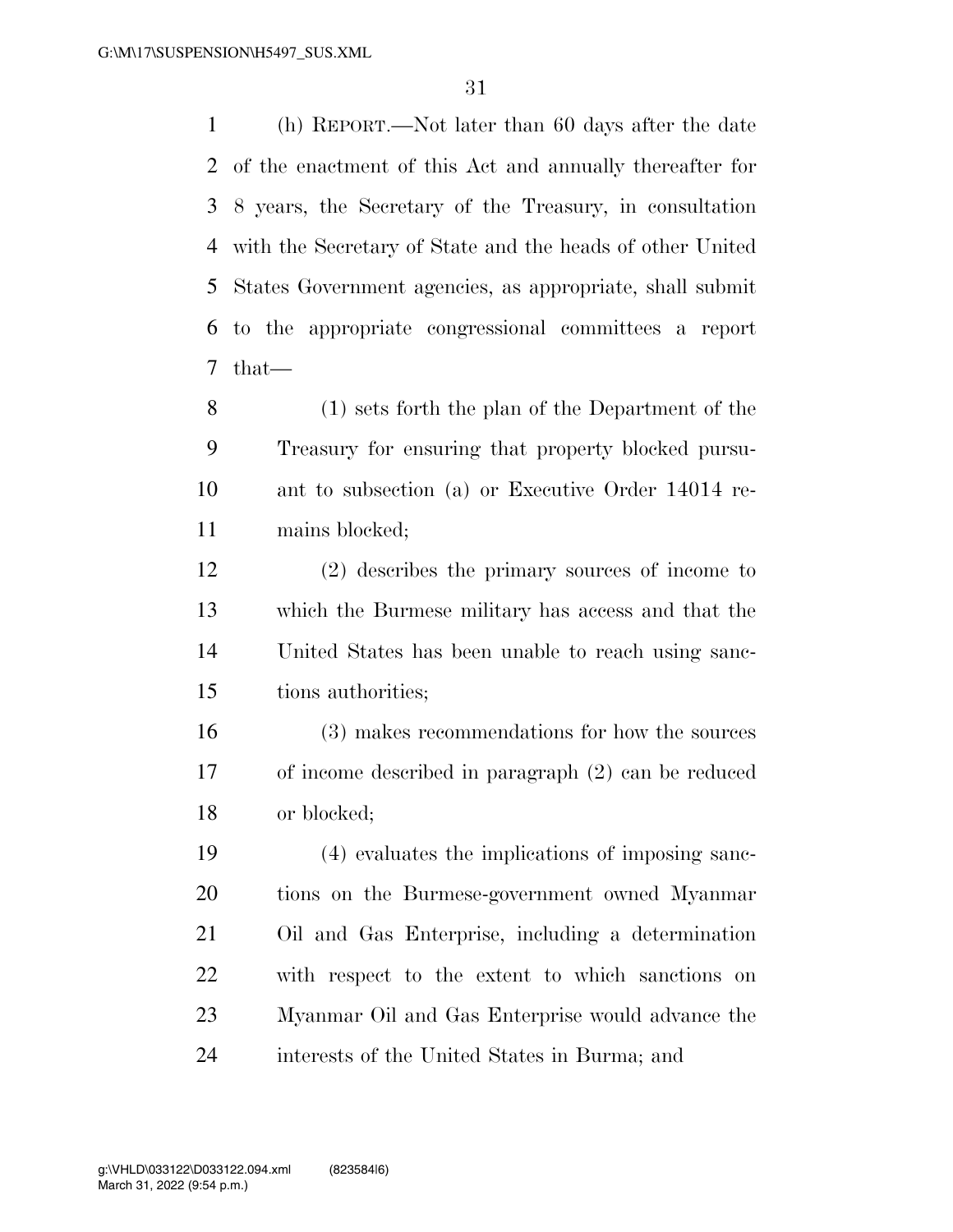(5) assesses the impact of the sanctions im- posed pursuant to the authorities under this Act on the Burmese people and the Burmese military.

 **SEC. 203. CERTIFICATION REQUIREMENT FOR REMOVAL OF CERTAIN PERSONS FROM THE LIST OF SPECIALLY DESIGNATED NATIONALS AND BLOCKED PERSONS.** 

 (a) IN GENERAL.—On or after the date of the enact- ment of this Act, the President may not remove a person described in subsection (b) from the list of specially des- ignated nationals and blocked persons maintained by the Office of Foreign Assets Control of the Department of the Treasury (commonly referred to as the ''SDN list'') until the President submits to the appropriate congressional committees a certification described in subsection (c) with respect to the person.

 (b) PERSONS DESCRIBED.—A person described in this subsection is a foreign person included in the SDN list for violations of part 525 of title 31, Code of Federal Regulations, or any other regulations imposing sanctions on or related to Burma.

 (c) CERTIFICATION DESCRIBED.—A certification de- scribed in this subsection, with respect to a person de- scribed in subsection (b), is a certification that the person has not knowingly assisted in, sponsored, or provided fi-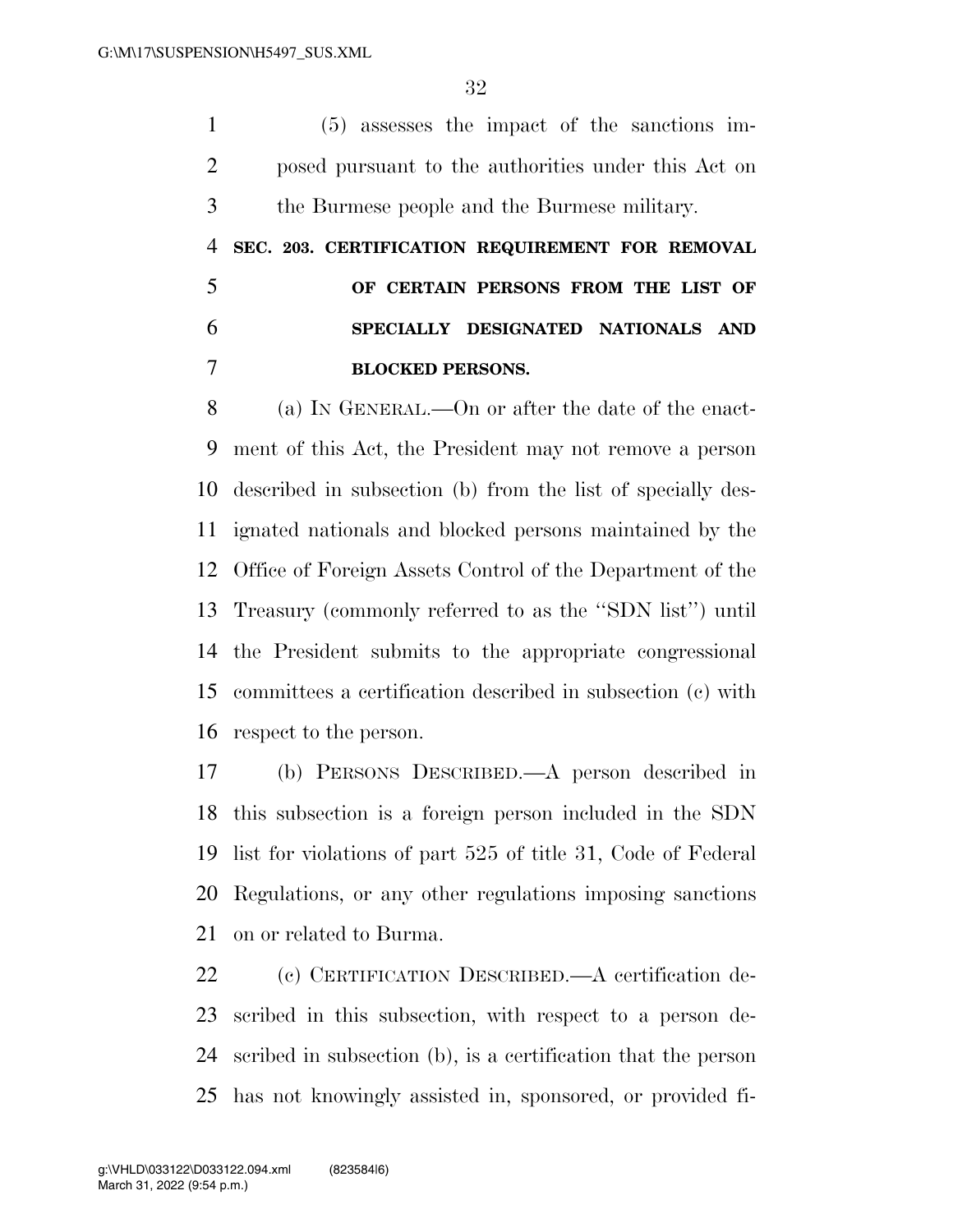nancial, material, or technological support for, or financial or other services to or in support of—

- (1) terrorism or a terrorist organization;
- (2) a significant foreign narcotics trafficker (as defined in section 808 of the Foreign Narcotics Kingpin Designation Act (21 U.S.C. 1907));
- (3) a significant transnational criminal organi- zation under Executive Order 13581 (50 U.S.C. note; relating to blocking property of transnational criminal organizations); or

(4) any other person on the SDN list.

 (d) FORM.—A certification described in subsection (c) shall be submitted in unclassified form but may include a classified annex.

 **SEC. 204. SANCTIONS AND POLICY COORDINATION FOR BURMA.** 

 (a) IN GENERAL.—The Secretary of State may des- ignate an official of the Department of State to serve as the United States Special Coordinator for Burmese De- mocracy (in this section referred to as the ''Special Coordi-nator'').

 (b) CENTRAL OBJECTIVE.—The Special Coordinator should develop a comprehensive strategy for the implemen- tation of the full range of United States diplomatic capa-bilities, including the provisions of this Act, to promote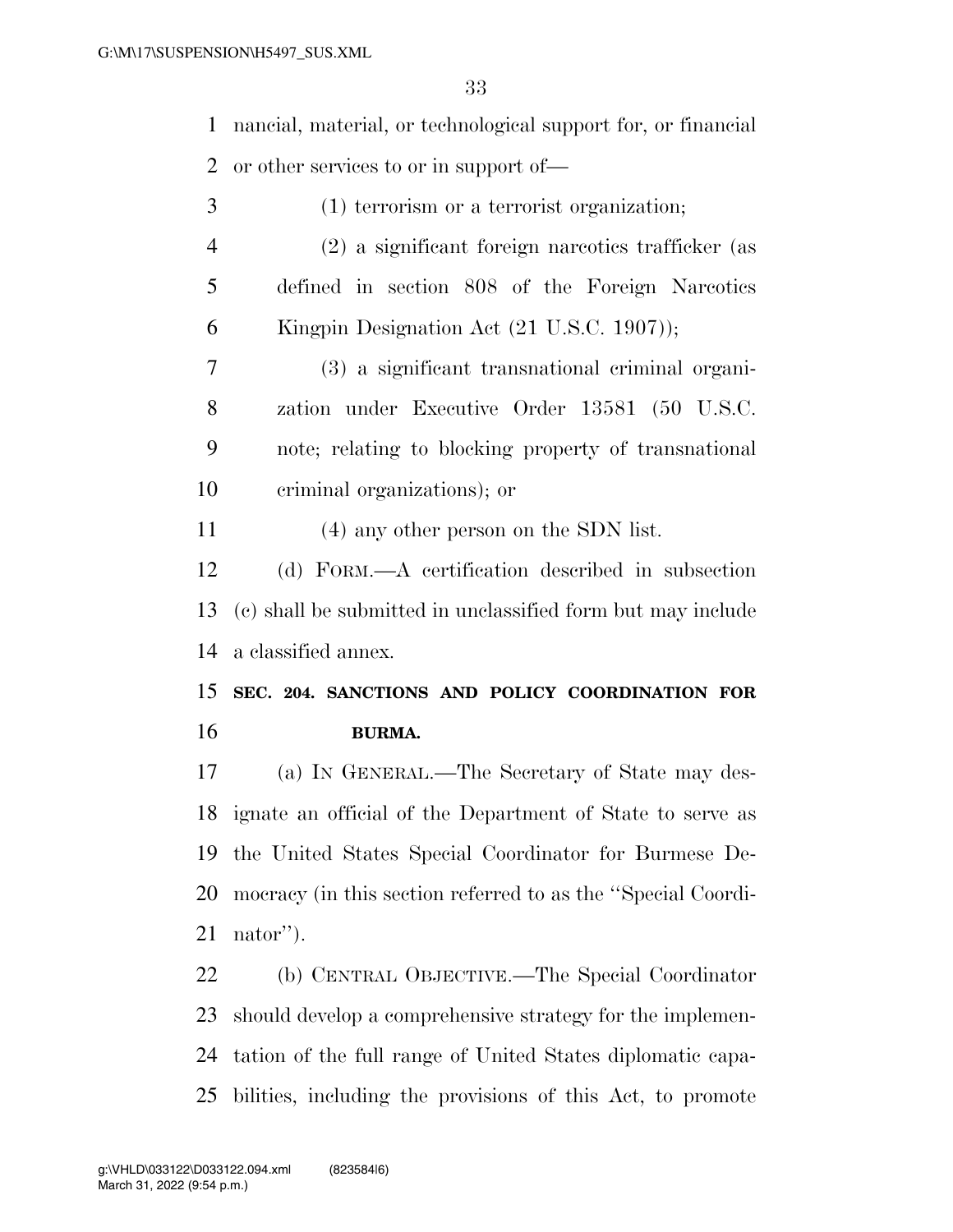human rights and the restoration of civilian government in Burma.

- (c) DUTIES AND RESPONSIBILITIES.—The Special Coordinator should, as appropriate, assist in—
- (1) coordinating the sanctions policies of the United States under section 202 with relevant bu- reaus and offices within the Department of State, other relevant United States Government agencies, and international financial institutions;
- (2) conducting relevant research and vetting of entities and individuals that may be subject to sanc- tions under section 202 and coordinate with other United States Government agencies and inter- national financial intelligence units to assist in ef- forts to enforce anti-money laundering and anti-cor-ruption laws and regulations;
- (3) promoting a comprehensive international ef- fort to impose and enforce multilateral sanctions with respect to Burma;

 (4) coordinating with and supporting inter- agency United States Government efforts, including efforts of the United States Ambassador to Burma, the United States Ambassador to ASEAN, and the United States Permanent Representative to the United Nations, relating to—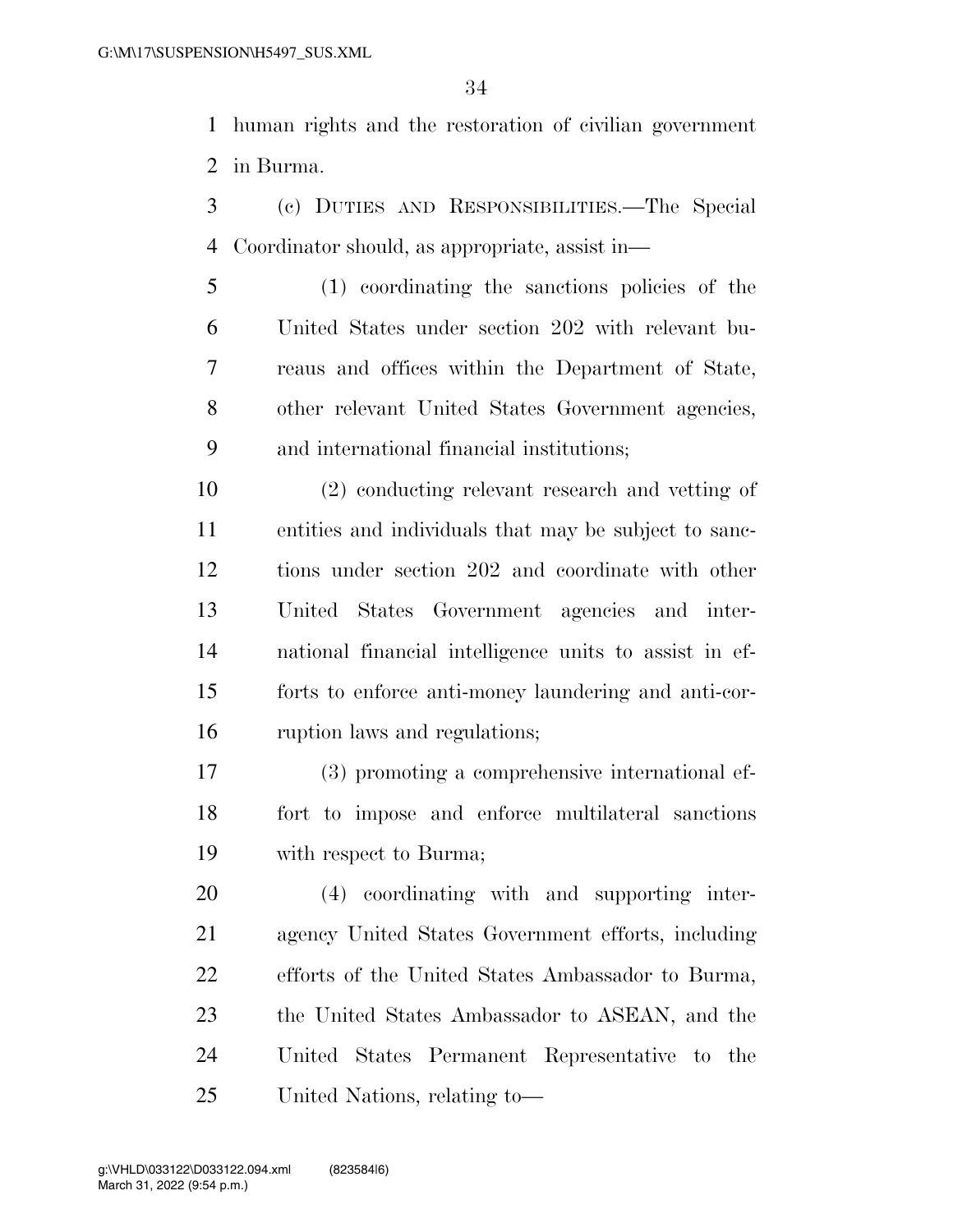(A) identifying opportunities to coordinate with and exert pressure on the governments of the People's Republic of China and the Russian Federation to support multilateral action against the Burmese military;

 (B) working with like-minded partners to impose a coordinated arms embargo on the Burmese military and targeted sanctions on the economic interests of the Burmese military, in- cluding through the introduction and adoption of a United Nations Security Council resolu-tion;

 (C) engaging in direct dialogue with Bur- mese civil society, democracy advocates, ethnic minority representative groups, and organiza- tions or groups representing the protest move- ment and the officials elected in 2020, such as the Committee Representing the Pyidaungsu Hluttaw, the National Unity Government, the National Unity Consultative Council, and their designated representatives;

 (D) encouraging the National Unity Gov- ernment to incorporate accountability mecha- nisms in relation to the atrocities against Rohingya and other ethnic groups, to take fur-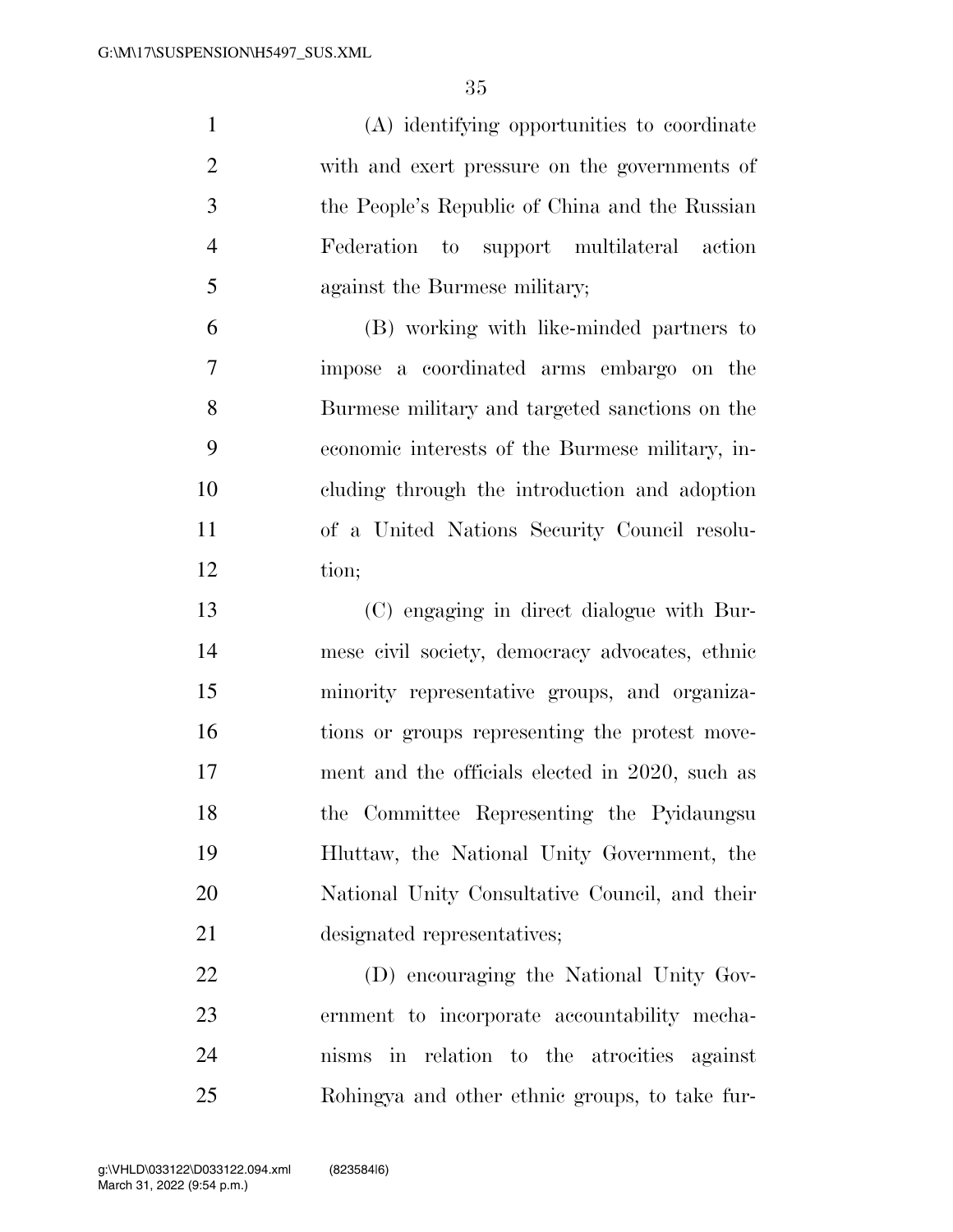1 ther steps to make its leadership and member- ship ethnically diverse, and to incorporate measures to enhance ethnic reconciliation and national unity into its policy agenda;

 (E) assisting efforts by the relevant United Nations Special Envoys and Special Rapporteurs to secure the release of all political prisoners in Burma, promote respect for human rights, and encourage dialogue; and

 (F) supporting nongovernmental organiza- tions operating in Burma and neighboring countries working to restore civilian democratic rule to Burma and to address the urgent hu- manitarian needs of the people of Burma; and (5) providing timely input for reporting on the impacts of the implementation of section 202 on the Burmese military and the people of Burma.

 (d) DEADLINE.—If the Secretary of State has not designated the Special Coordinator by the date that is 180 days after the date of the enactment of this Act, the Sec- retary shall submit to the Committee on Foreign Affairs of the House of Representatives and the Committee on Foreign Relations of the Senate a report detailing the rea-sons for not doing so.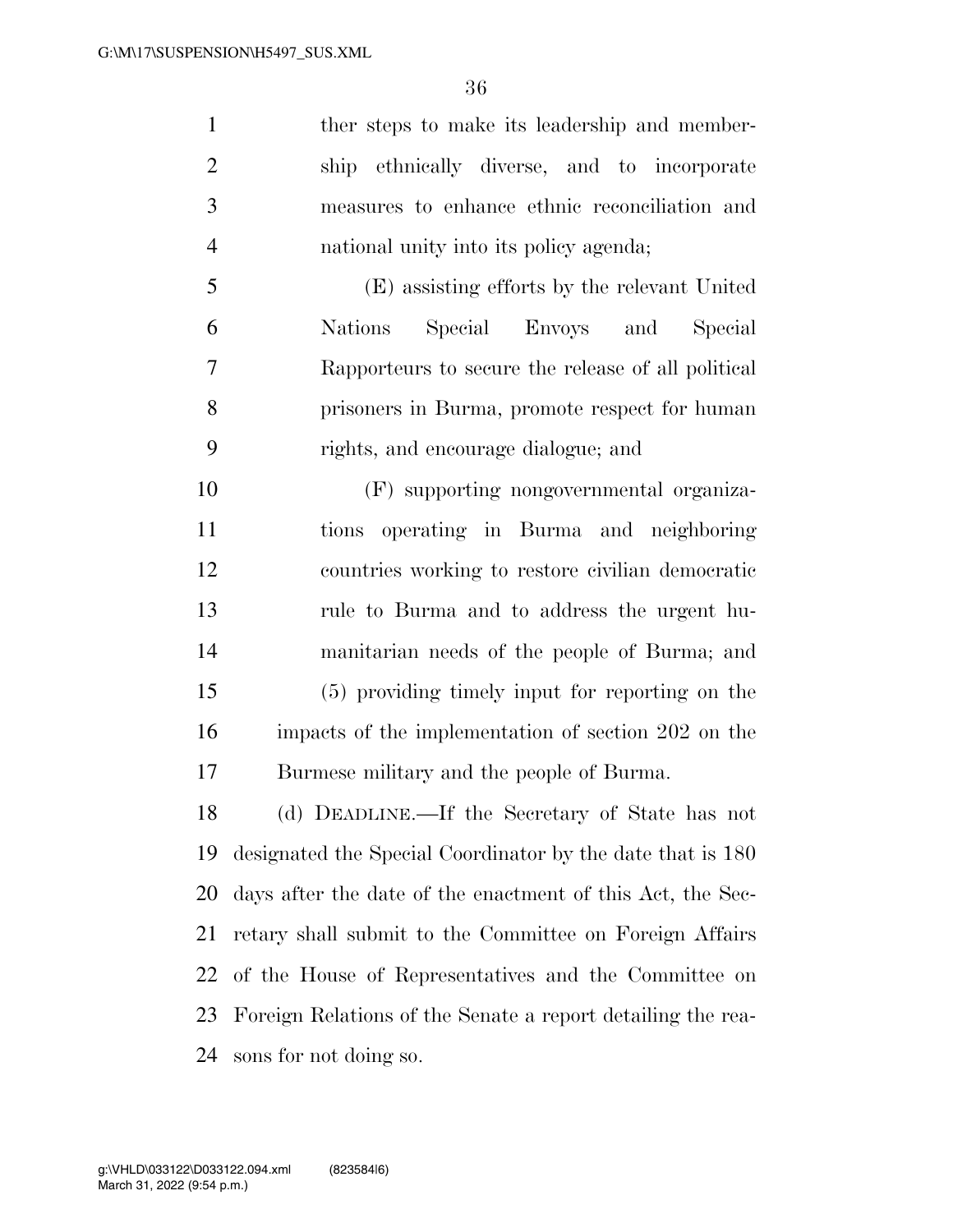| $\mathbf{1}$   | SEC. 205. SUPPORT FOR GREATER UNITED NATIONS AC-        |
|----------------|---------------------------------------------------------|
| $\overline{2}$ | TION WITH RESPECT TO BURMA.                             |
| 3              | (a) SENSE OF CONGRESS.—It is the sense of Con-          |
| $\overline{4}$ | gress that—                                             |
| 5              | (1) the United Nations Security Council has             |
| 6              | not taken adequate steps to condemn the February        |
| 7              | 1, 2021, coup in Burma, pressure the Burmese mili-      |
| 8              | tary to cease its violence against civilians, or secure |
| 9              | the release of those unjustly detained; and             |
| 10             | (2) countries, such as the People's Republic of         |
| 11             | China and the Russian Federation, that are directly     |
| 12             | or indirectly shielding the Burmese military from       |
| 13             | international scrutiny and action, should be obliged    |
| 14             | to endure the reputational damage of doing so by        |
| 15             | taking public votes on resolutions related to Burma     |
| 16             | that apply greater pressure on the Burmese military     |
| 17             | to restore Burma to its democratic path.                |
|                |                                                         |

 (3) The United Nations Secretariat and the United Nations Security Council should take con- crete steps to address the coup and ongoing crisis in Burma consistent with the UN General Assembly resolution 75/87, ''The situation in Myanmar,'' which was adopted on June 18, 2021.

 (b) SUPPORT FOR GREATER ACTION.—The President shall direct the United States Permanent Representative to the United Nations to use the voice, vote, and influence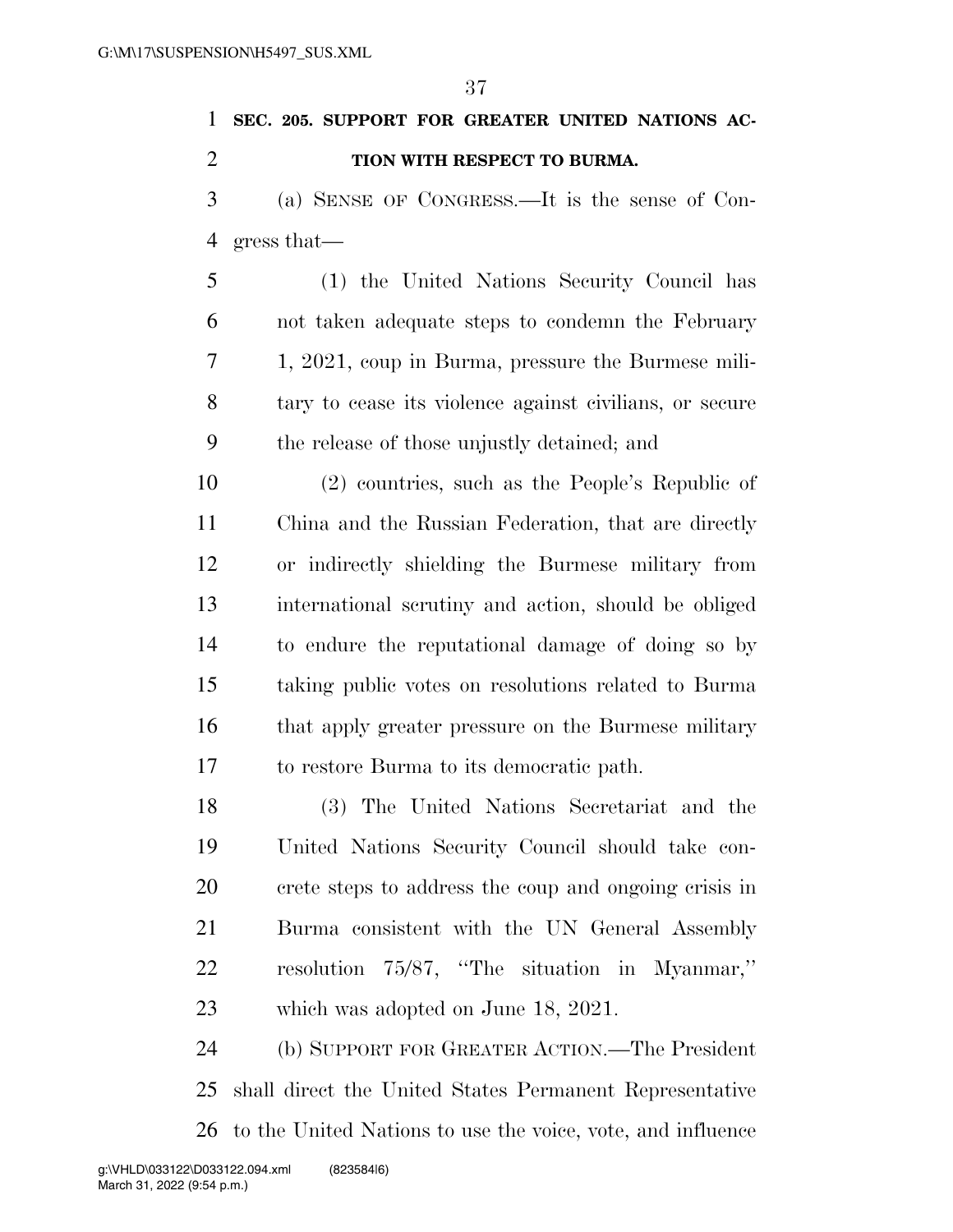of the United States to spur greater action by the United Nations and the United Nations Security Council with re-spect to Burma by—

 (1) pushing the United Nations Security Coun- cil to consider a resolution condemning the February 1, 2021, coup and calling on the Burmese military to cease its violence against the people of Burma and release without preconditions the journalists, pro-democracy activists, and political officials that it has unjustly detained;

 (2) pushing the United Nations Security Coun- cil to consider a resolution that immediately imposes a global arms embargo against Burma to ensure that the Burmese military is not able to obtain weapons and munitions from other nations to fur- ther harm, murder, and oppress the people of Burma;

 (3) pushing the United Nations and other United Nations authorities to cut off assistance to the Government of Burma while providing humani- tarian assistance directly to the people of Burma through UN bodies and civil society organizations, particularly such organizations working with ethnic minorities that have been adversely affected by the coup and the Burmese military's violent crackdown;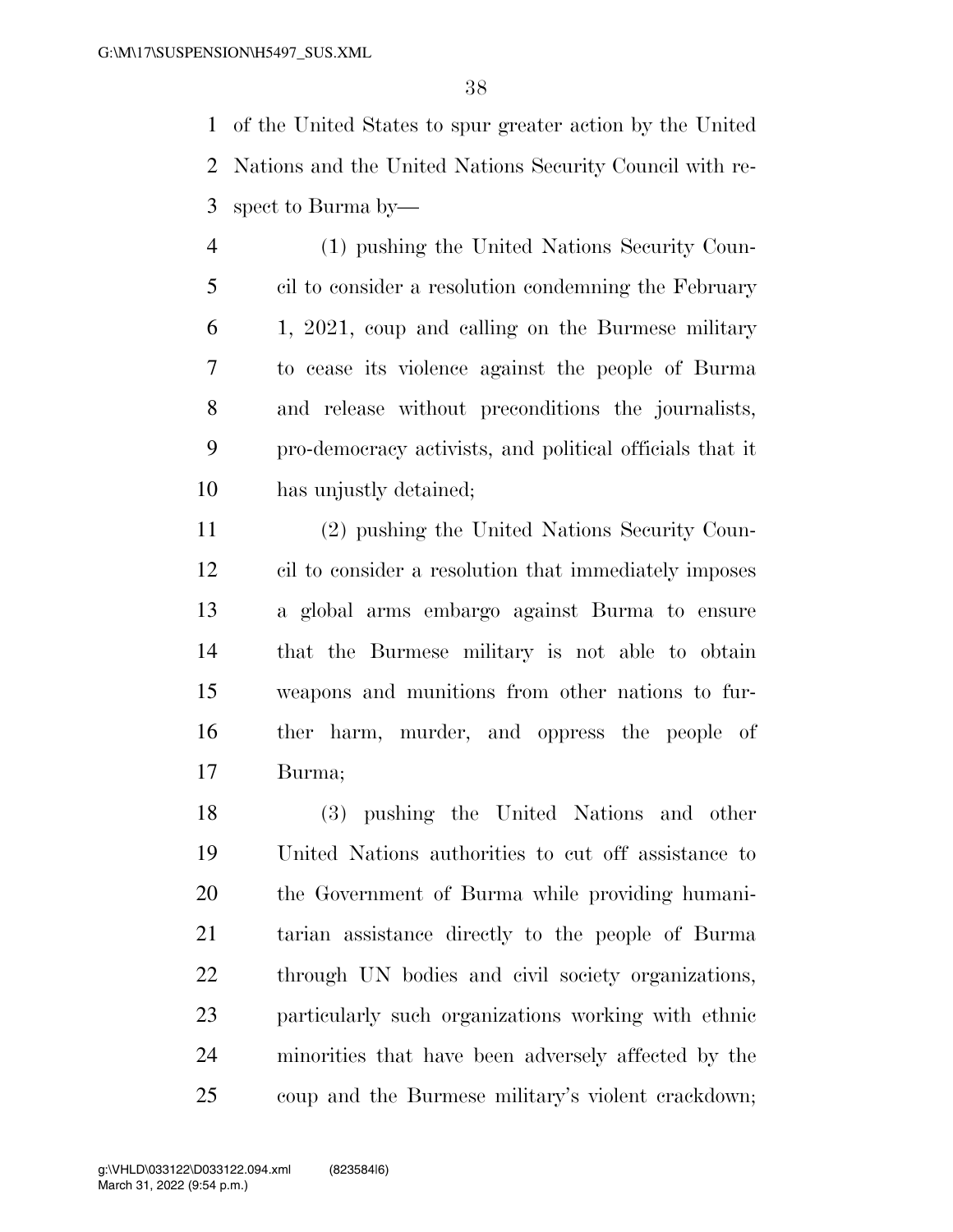(4) objecting to the appointment of representa-2 tives to the United Nations and United Nations bod- ies such as the Human Rights Council that are sanctioned by the Burmese military;

 (5) working to ensure the Burmese military is not recognized as the legitimate government of Burma in any United Nations body; and

 (6) spurring the United Nations Security Coun- cil to consider multilateral sanctions against the Burmese military for its atrocities against Rohingya and individuals of other ethnic and religious minori- ties, its coup, and the crimes against humanity it has and continues to commit in the coup's after-math.

### **SEC. 206. SUNSET.**

 (a) IN GENERAL.—The authority to impose sanctions and the sanctions imposed under this title shall terminate on the date that is 8 years after the date of the enactment of this Act.

 (b) CERTIFICATION FOR EARLY SUNSET OF SANC- TIONS.—Sanctions imposed under this subtitle may be re- moved before the date specified in subsection (a), if the President submits to the appropriate congressional com-mittees a certification that—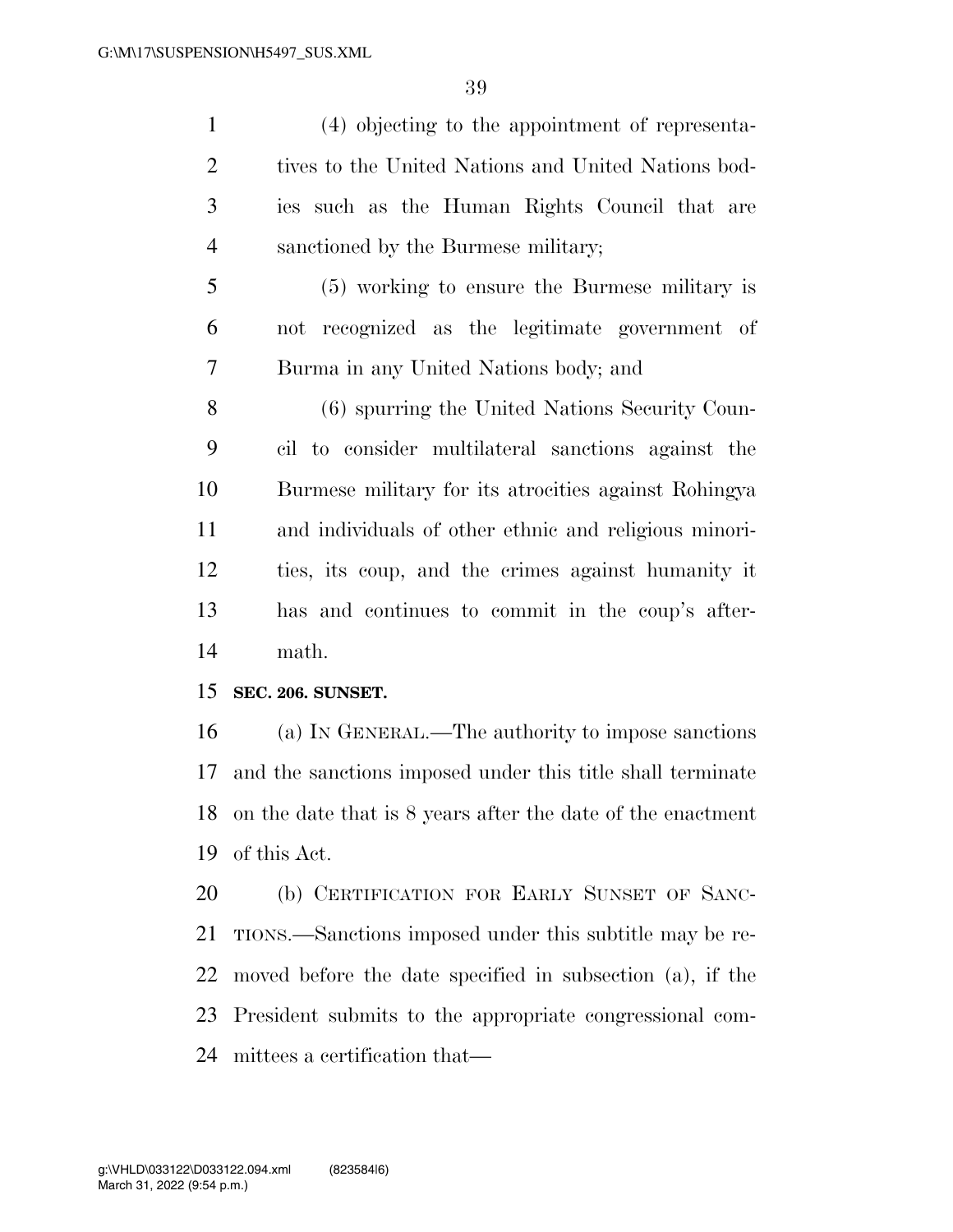| $\mathbf{1}$   | (1) the Burmese military has released all polit-           |
|----------------|------------------------------------------------------------|
| $\overline{2}$ | ical prisoners taken into custody on or after Feb-         |
| 3              | ruary 1, 2021, or is providing legal recourse to those     |
| $\overline{4}$ | that remain in custody;                                    |
| 5              | (2) the elected government has been reinstated             |
| 6              | or new free and fair elections have been held;             |
| 7              | (3) all legal charges against those winning elec-          |
| 8              | tion in November 2020 are dropped; and                     |
| 9              | $(4)$ the 2008 constitution of Burma has been              |
| 10             | amended or replaced to place the Burmese military          |
| 11             | under civilian oversight and ensure that the Bur-          |
| 12             | mese military no longer automatically receives 25          |
| 13             | percent of seats in Burma's state, regional, and na-       |
| 14             | tional Hluttaws.                                           |
| 15             | <b>III-HUMANITARIAN AS-</b><br>TITI JE                     |
| 16             | SISTANCE AND CIVIL SOCI-                                   |
| 17             | <b>ETY SUPPORT WITH RESPECT</b>                            |
| 18             | <b>TO BURMA</b>                                            |
| 19             | SEC. 301. SUPPORT TO CIVIL SOCIETY AND INDEPENDENT         |
| 20             | <b>MEDIA.</b>                                              |
| 21             | (a) AUTHORIZATION TO PROVIDE SUPPORT.—The                  |
| 22             | Secretary of State and the Administrator of the United     |
| 23             | States Agency for International Development are author-    |
|                | 24 ized to provide support to civil society in Burma, Ban- |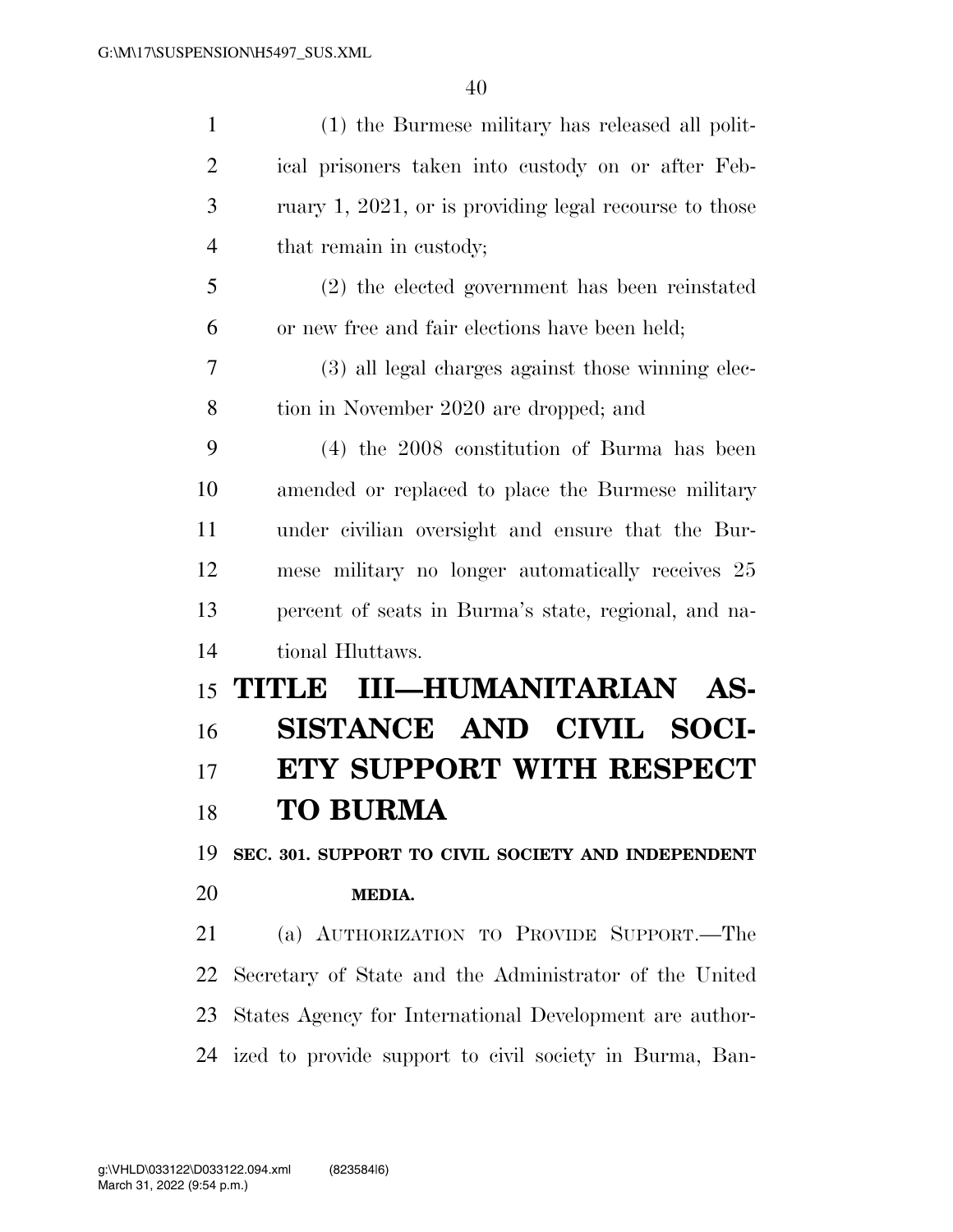| $\mathbf{1}$   | gladesh, Thailand, and the surrounding region, including |
|----------------|----------------------------------------------------------|
| $\overline{2}$ | $by-$                                                    |
| 3              | (1) ensuring the safety of democracy activists,          |
| $\overline{4}$ | civil society leaders, independent media, participants   |
| 5              | in the Civil Disobedience Movement, and government       |
| 6              | defectors exercising their fundamental rights by—        |
| 7              | (A) supporting safe houses for those under               |
| 8              | threat of arbitrary arrest or detention;                 |
| 9              | (B) providing access to secure channels for              |
| 10             | communication;                                           |
| 11             | (C) assisting individuals forced to flee from            |
| 12             | Burma and take shelter in neighboring coun-              |
| 13             | tries, including in ensuring protection assist-          |
| 14             | ance and non-refoulement; and                            |
| 15             | (D) providing funding to organizations                   |
| 16             | that equip activists, civil society organizations,       |
| 17             | and independent media with consistent, long-             |
| 18             | term technical support on physical and digital           |
| 19             | security in local languages;                             |
| 20             | (2) supporting democracy activists in their ef-          |
| 21             | forts to promote freedom, democracy, and human           |
| 22             | rights in Burma, by-                                     |
| 23             | (A) providing aid and training to democ-                 |
| 24             | racy activists in Burma;                                 |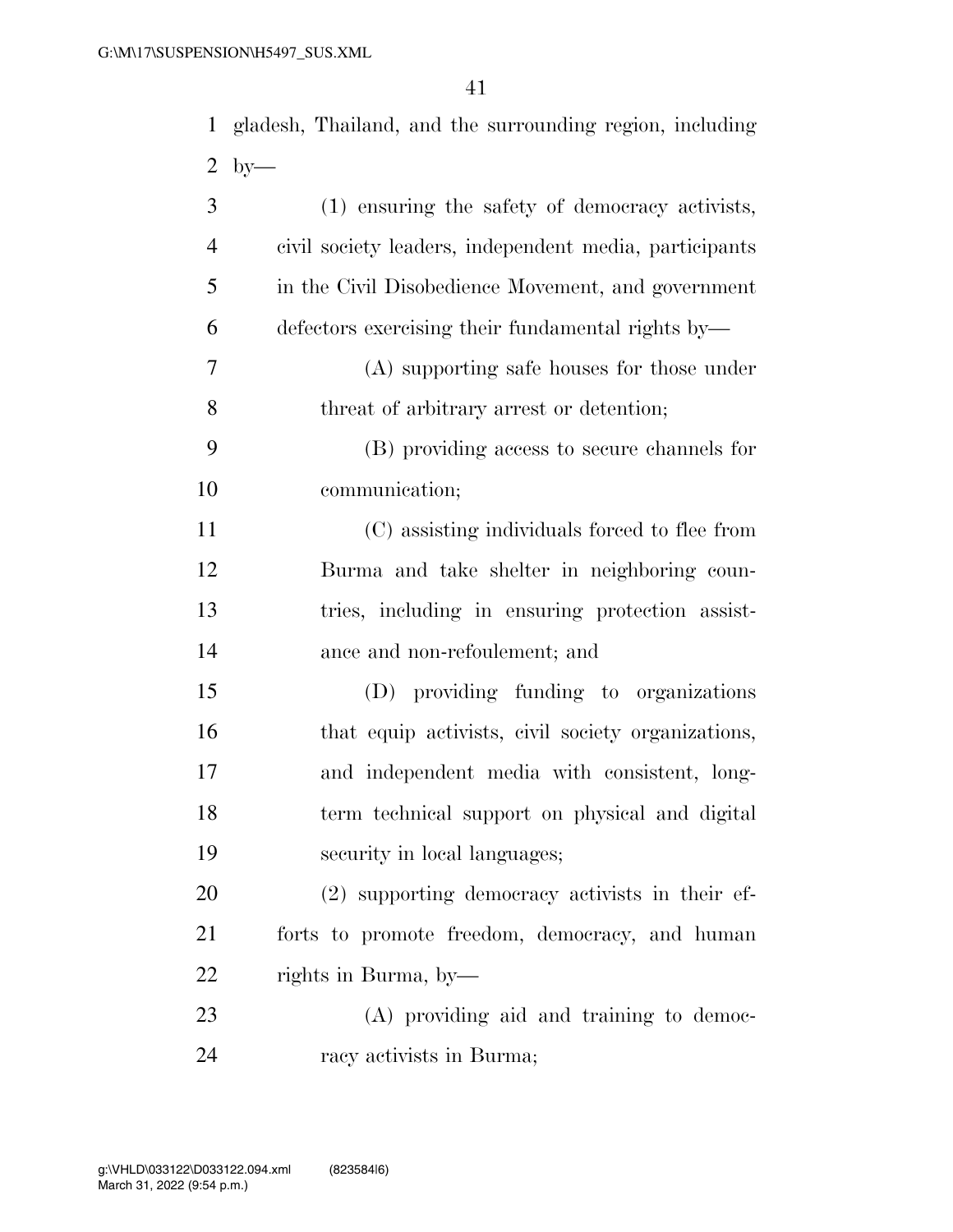| $\mathbf{1}$   | (B) providing aid to individuals and groups                 |
|----------------|-------------------------------------------------------------|
| $\overline{2}$ | conducting democracy programming outside of                 |
| 3              | Burma targeted at a peaceful transition to con-             |
| $\overline{4}$ | stitutional democracy inside Burma;                         |
| 5              | (C) providing aid and assistance to inde-                   |
| 6              | pendent media outlets and journalists and                   |
| 7              | groups working to protect internet freedom and              |
| 8              | maintain independent media;                                 |
| 9              | (D) expanding radio and television broad-                   |
| 10             | casting into Burma; and                                     |
| 11             | (E) providing financial support to civil so-                |
| 12             | ciety organizations and nongovernmental orga-               |
| 13             | nizations led by members of ethnic and religious            |
| 14             | minority groups within Burma and its cross-                 |
| 15             | border regions;                                             |
| 16             | (3) assisting ethnic minority groups and civil              |
| 17             | society in Burma to further prospects for justice,          |
| 18             | reconciliation, and sustainable peace; and                  |
| 19             | (4) promoting ethnic minority inclusion and                 |
| 20             | participation in political processes in Burma.              |
| 21             | (b) AUTHORIZATION OF APPROPRIATIONS.—There                  |
| 22             | are authorized to be appropriated $$50,000,000$ to carry    |
| 23             | out the provisions of this section for each of fiscal years |
| 24             | 2023 through 2027.                                          |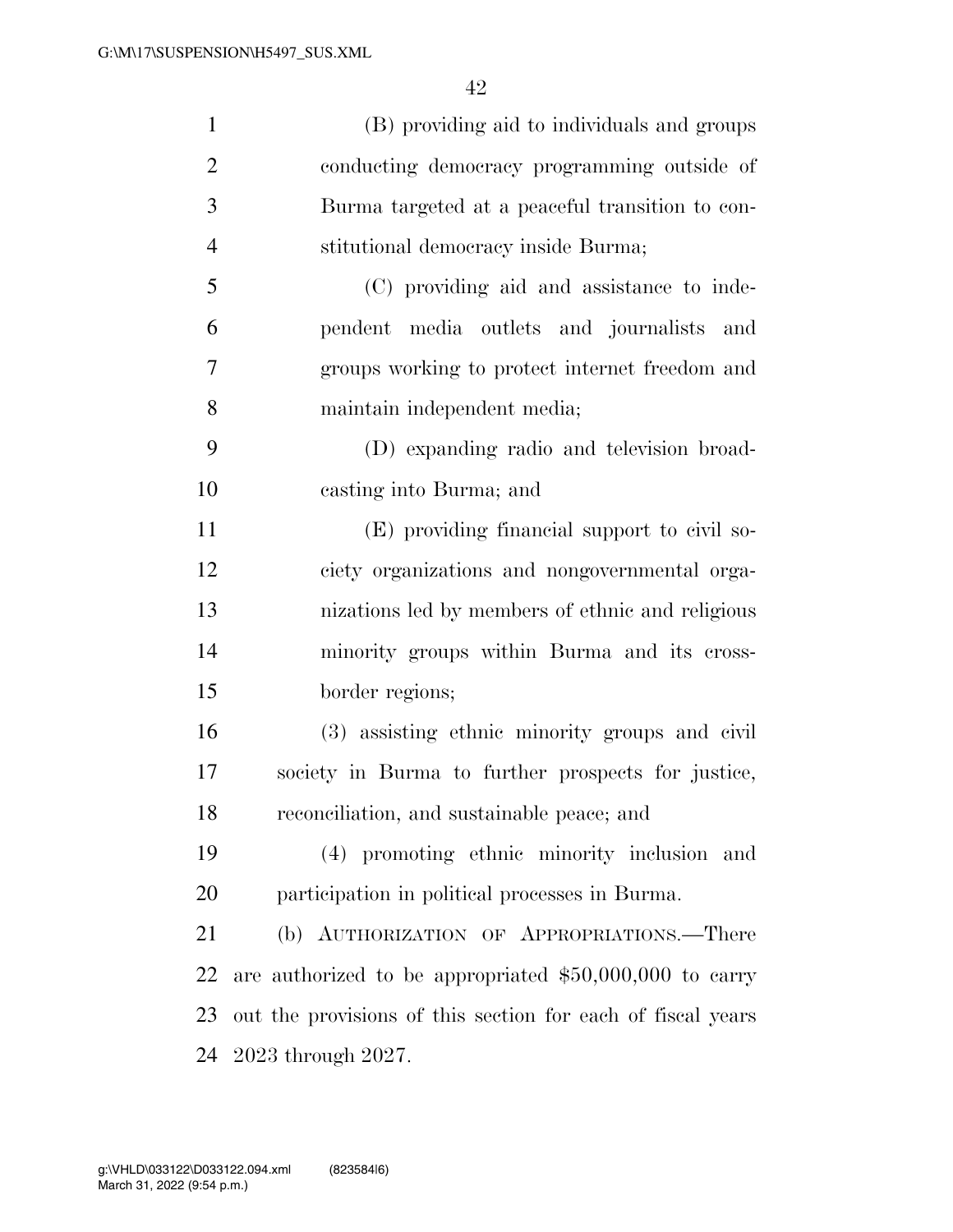# **SEC. 302. HUMANITARIAN ASSISTANCE AND RECONCILI-ATION.**

 (a) AUTHORIZATION TO PROVIDE HUMANITARIAN ASSISTANCE.—The Secretary of State and the Adminis- trator of the United States Agency for International De- velopment are authorized to provide humanitarian assist- ance and reconciliation activities for ethnic groups and civil society organizations in Burma, Bangladesh, Thai-land, and the surrounding region, including—

 (1) assistance for victims of violence by the Burmese military, including Rohingya and individ- uals from other ethnic minorities displaced or other- wise affected by conflict, in Burma, Bangladesh, Thailand, and the surrounding region;

 (2) support for voluntary resettlement or repa- triation of displaced individuals in Burma, upon the conclusion of genuine agreements developed and ne- gotiated with the involvement and consultation of the displaced individuals and if resettlement or repa-triation is safe, voluntary, and dignified;

 (3) support for the promotion of ethnic and re- ligious tolerance, improving social cohesion, com- bating gender-based violence, increasing the engage- ment of women in peacebuilding, and mitigating human rights violations and abuses against children;

(4) support for—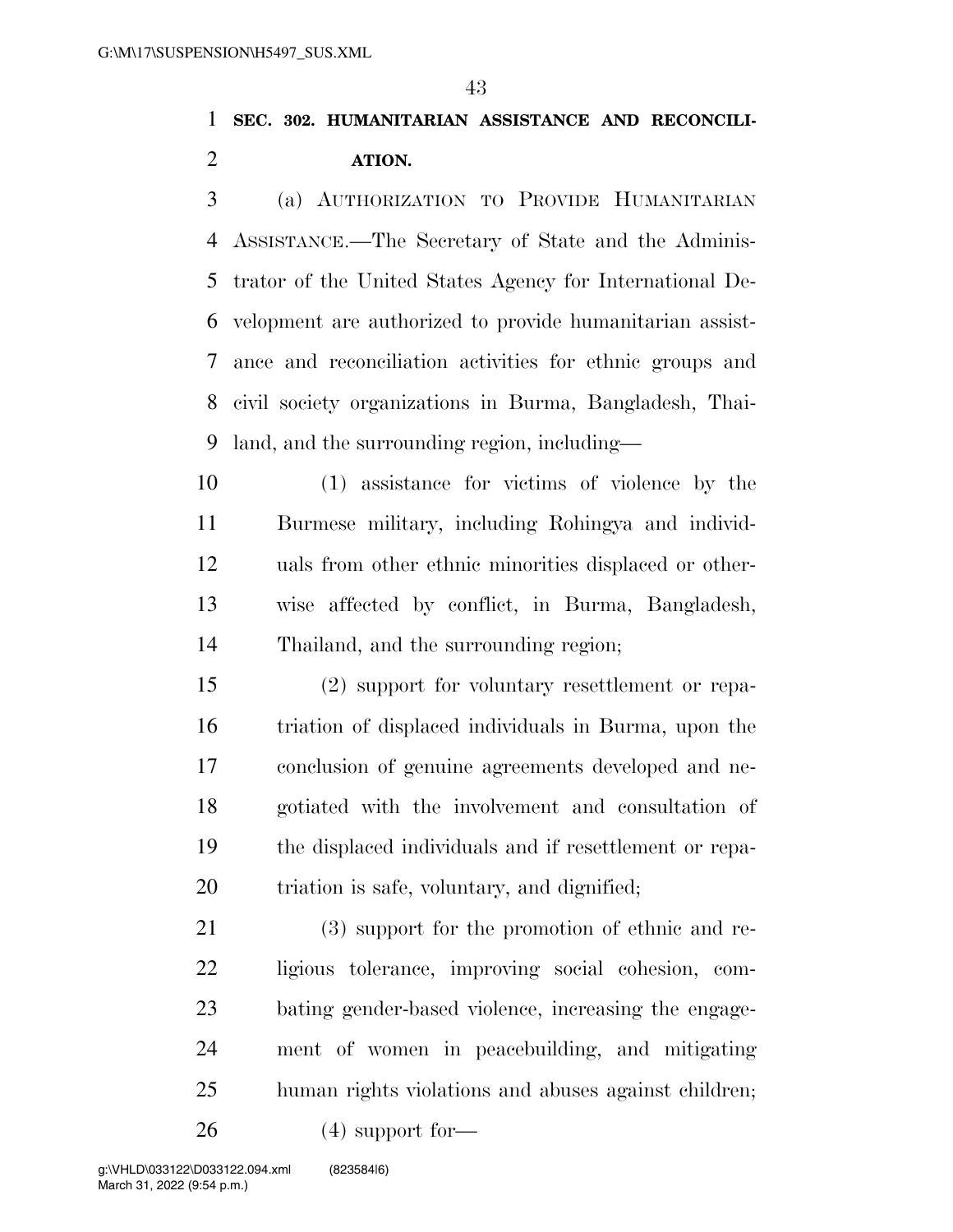| $\mathbf{1}$   | (A) primary, secondary, and tertiary edu-                 |
|----------------|-----------------------------------------------------------|
| $\overline{2}$ | cation for displaced children living in areas of          |
| 3              | Burma affected by conflict; and                           |
| $\overline{4}$ | (B) refugee camps in the surrounding re-                  |
| 5              | gion and opportunities to access to higher edu-           |
| 6              | cation in Bangladesh and Thailand;                        |
| 7              | $(5)$ capacity-building support—                          |
| $8\,$          | (A) to ensure that displaced individuals are              |
| 9              | consulted and participate in decision-making              |
| 10             | processes affecting the displaced individuals;            |
| 11             | and                                                       |
| 12             | (B) for the creation of mechanisms to fa-                 |
| 13             | cilitate the participation of displaced individuals       |
| 14             | in such processes; and                                    |
| 15             | (6) increased humanitarian aid to Burma to ad-            |
| 16             | dress the dire humanitarian situation that has up-        |
| 17             | rooted $170,000$ people through—                          |
| 18             | (A) international aid partners such as                    |
| 19             | agencies of the United Nations;                           |
| 20             | (B) the International Committee of the                    |
| 21             | Red Cross; and                                            |
| 22             | (C) cross-border aid.                                     |
| 23             | (b) AUTHORIZATION OF APPROPRIATIONS.—There                |
| 24             | are authorized to be appropriated $$220,500,000$ to carry |
| 25             | out the provisions of this section for fiscal year 2023.  |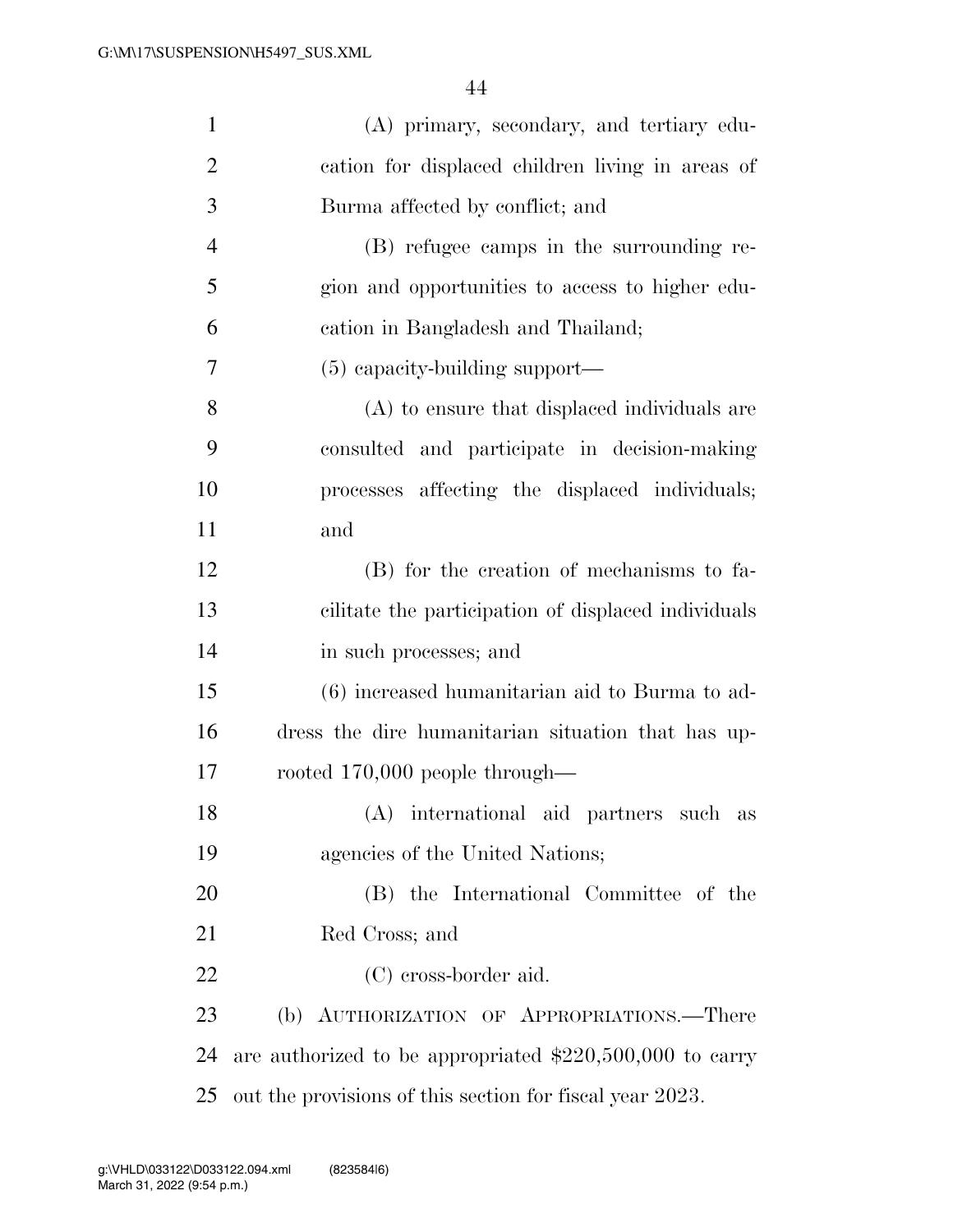# **SEC. 303. AUTHORIZATION OF ASSISTANCE FOR BURMA PO-**

# **LITICAL PRISONERS.**

 (a) SENSE OF CONGRESS.—It is the sense of Con-gress that—

 (1) the freedom of expression, including for members of the press, is an inalienable right and should be upheld and protected in Burma and every-where;

 (2) the Burmese military must immediately cease the arbitrary arrest, detention, imprisonment, and physical attacks of journalists, which have cre- ated a climate of fear and self-censorship among local journalists;

 (3) the Government of Burma should repeal or amend all laws that violate the right to freedom of expression, peaceful assembly, or association, and ensure that laws such as the Telecommunications Law of 2013 and the Unlawful Associations Act of 1908, and laws relating to the right to peaceful as- sembly all comply with Burma's human rights obli-21 gations:

 (4) all prisoners of conscience and political pris- oners in Burma should be unconditionally and im-mediately released;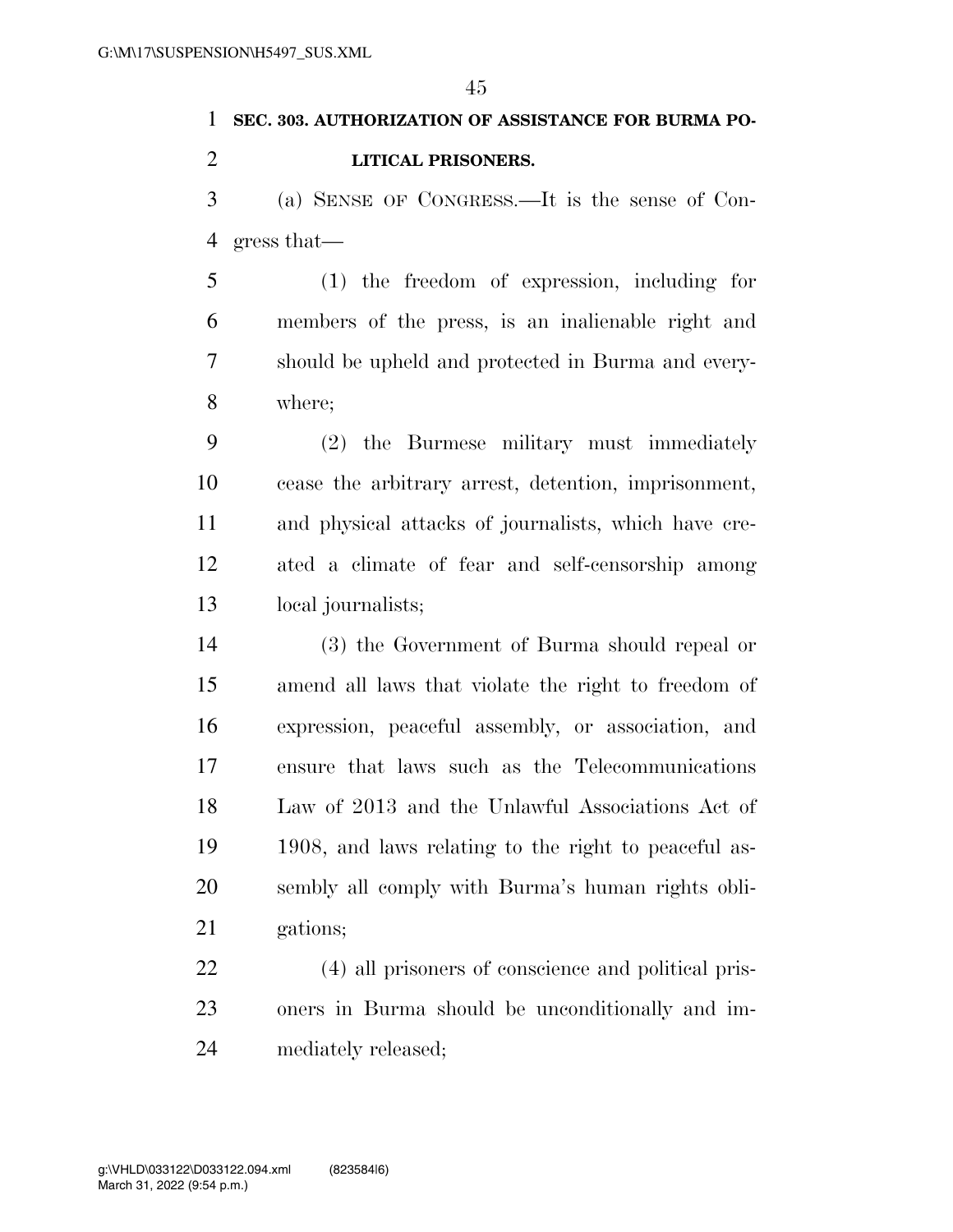(5) the Burmese military should immediately and unconditionally release Danny Fenster and other journalists unjustly detained for their work;

 (6) the Government of Burma must imme- diately drop defamation charges against all individ- uals unjustly detained, including the three Kachin activists, Lum Zawng, Nang Pu, and Zau Jet, who led a peaceful rally in Mytkyina, the capital of Kachin State in April 2018, and that the prosecu- tion of Lum Zawng, Nang Pu, and Zau Jet is an attempt by Burmese authorities to intimidate, har- ass, and silence community leaders and human rights defenders who speak out about military abuses and their impact on civilian populations; and

 (7) the United States Government should use all diplomatic tools to seek the unconditional and im- mediate release of all prisoners of conscience and po-litical prisoners in Burma.

 (b) POLITICAL PRISONERS ASSISTANCE.—The Sec- retary of State is authorized to continue to provide assist- ance to civil society organizations in Burma that work to secure the release of and support prisoners of conscience and political prisoners in Burma, including—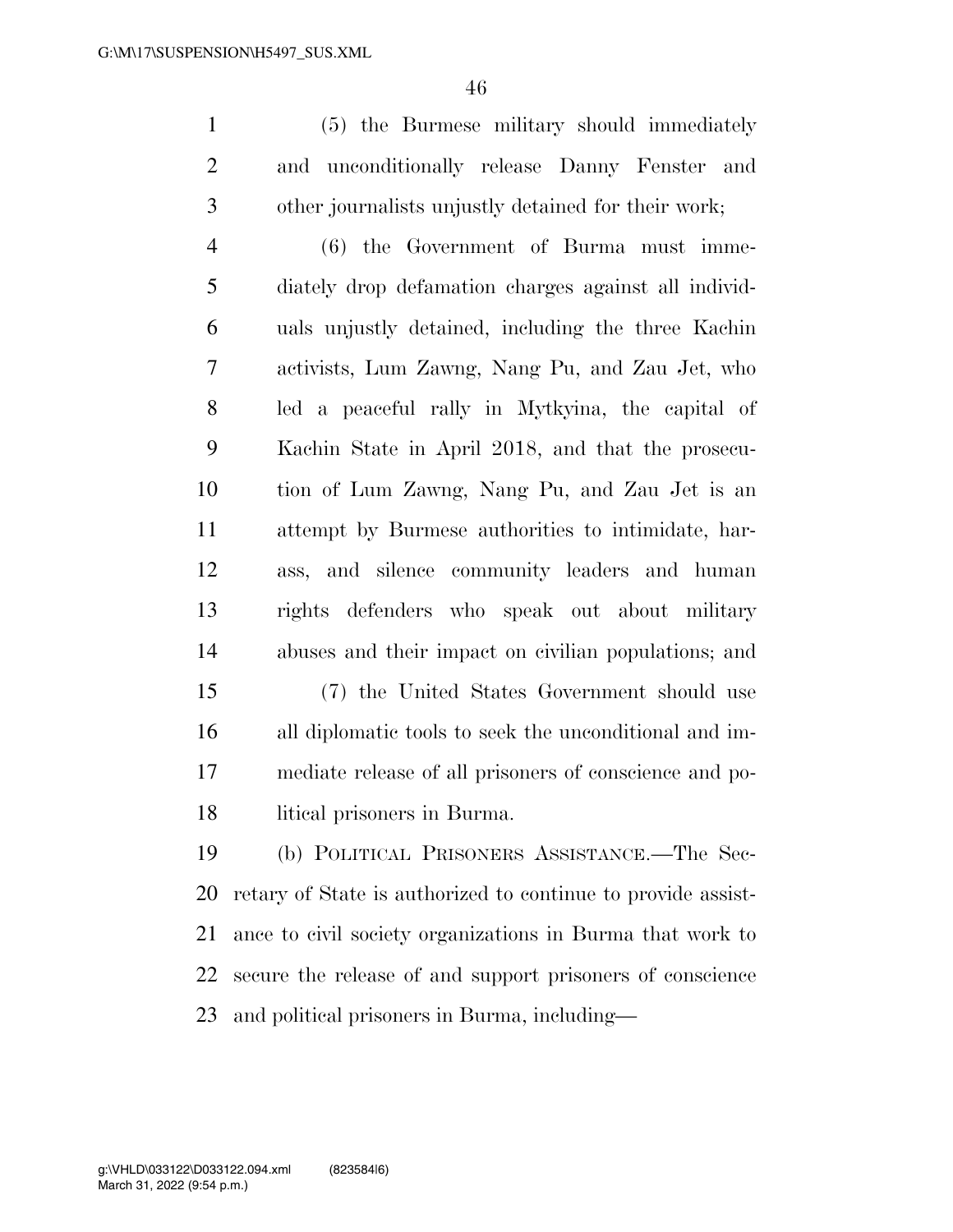| $\mathbf{1}$   | (1) support for the documentation of human            |
|----------------|-------------------------------------------------------|
| $\overline{2}$ | rights violations with respect to prisoners of con-   |
| 3              | science and political prisoners;                      |
| $\overline{4}$ | (2) support for advocacy in Burma to raise            |
| 5              | awareness of issues relating to prisoners of con-     |
| 6              | science and political prisoners;                      |
| 7              | (3) support for efforts to repeal or amend laws       |
| 8              | that are used to imprison individuals as prisoners of |
| 9              | conscience or political prisoners;                    |
| 10             | (4) support for health, including mental health,      |
| 11             | and post-incarceration assistance in gaining access   |
| 12             | to education and employment opportunities or other    |
| 13             | forms of reparation to enable former prisoners of     |
| 14             | conscience and political prisoners to resume normal   |
| 15             | lives; and                                            |
| 16             | (5) the creation, in consultation with former po-     |
| 17             | litical prisoners and prisoners of conscience, their  |
| 18             | families, and their representatives, of an inde-      |
| 19             | pendent prisoner review mechanism in Burma—           |
| 20             | (A) to review the cases of individuals who            |
| 21             | may have been charged or deprived of their lib-       |
| 22             | erty for peacefully exercising their human            |
| 23             | rights;                                               |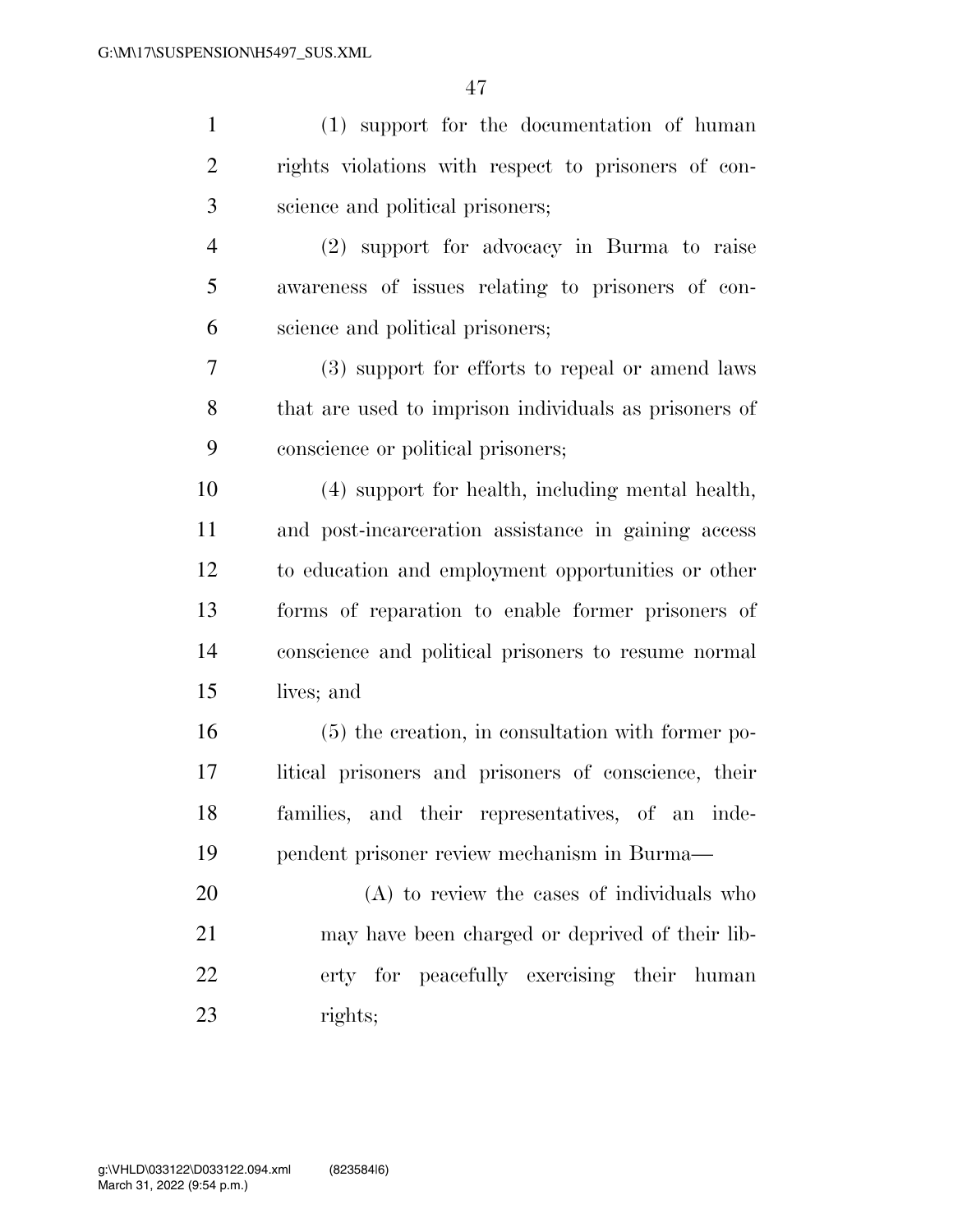| $\mathbf{1}$   | (B) to review all laws used to arrest, pros-             |
|----------------|----------------------------------------------------------|
| $\overline{2}$ | ecute, and punish individuals as political pris-         |
| 3              | oners and prisoners of conscience; and                   |
| $\overline{4}$ | (C) to provide recommendations to the                    |
| 5              | Government of Burma for the repeal or amend-             |
| 6              | ment of all such laws.                                   |
| 7              | (c) TERMINATION.—The authority to provide assist-        |
| 8              | ance under this section shall terminate on the date that |
| 9              | is 8 years after the date of the enactment of this Act.  |
| 10             | <b>TITLE IV-ACCOUNTABILITY</b>                           |
| 11             | <b>FOR HUMAN RIGHTS ABUSES</b>                           |
| 12             | SEC. 401. REPORT ON ACCOUNTABILITY FOR WAR CRIMES,       |
|                |                                                          |
| 13             | CRIMES AGAINST HUMANITY, AND GENOCIDE                    |
| 14             | IN BURMA.                                                |
| 15             | (a) STATEMENT OF POLICY.—It is the policy of the         |
| 16             | United States-                                           |
| 17             | (1) to continue the support of ongoing mecha-            |
| 18             | nisms and special procedures of the United Nations       |
| 19             | Human Rights Council, including the United Na-           |
| 20             | Independent Investigative<br>Mechanism<br>for<br>tions   |
| 21             | Myanmar and the Special Rapporteur on the situa-         |
| 22             | tion of human rights in Myanmar; and                     |
| 23             | $(2)$ to refute the credibility and impartiality of      |
| 24             | efforts sponsored by the Government of Burma, such       |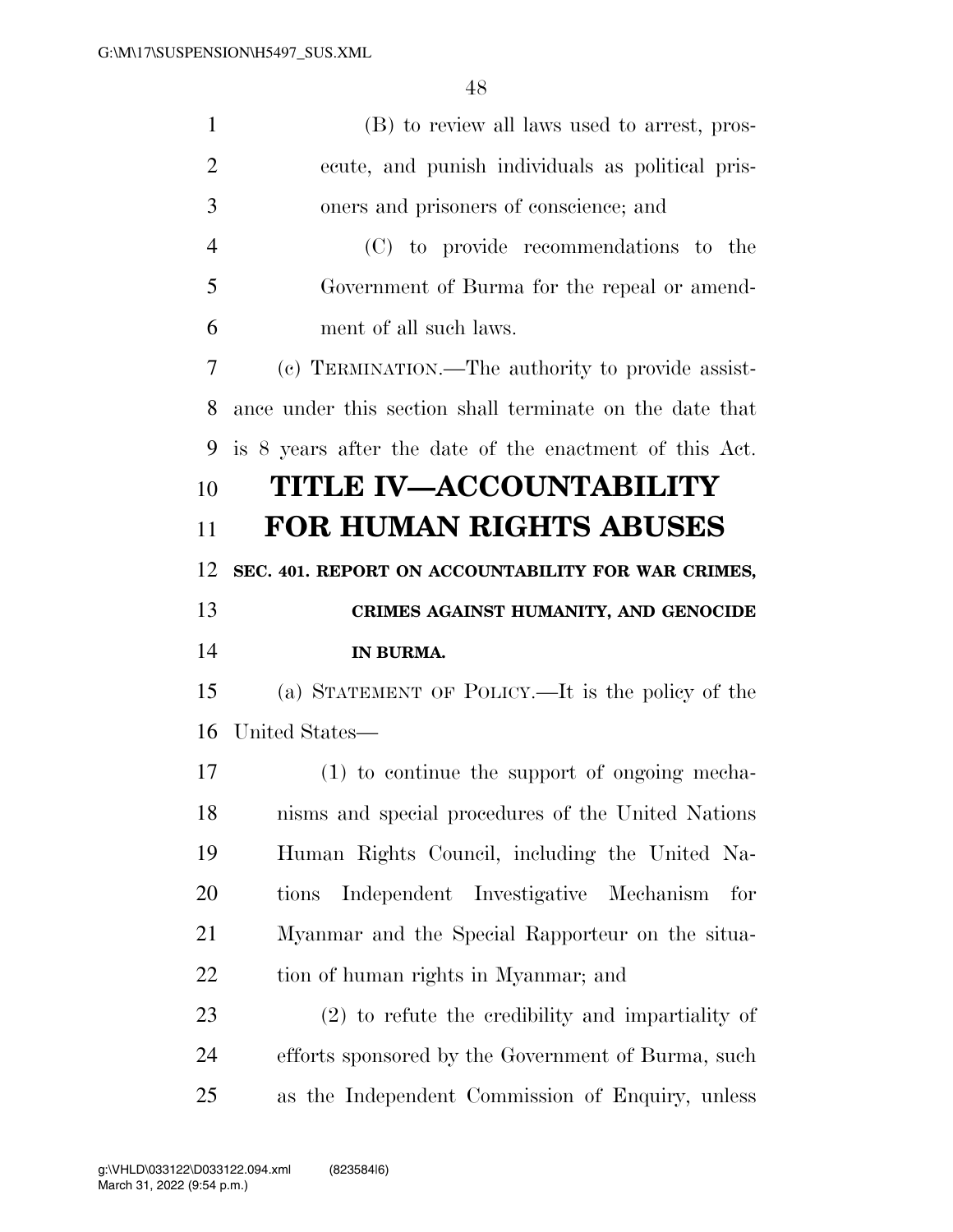the United States Ambassador at Large for Global Criminal Justice determines the efforts to be cred- ible and impartial and notifies the appropriate con- gressional committees in writing and in unclassified form regarding that determination.

 (b) REPORT REQUIRED.—Not later than 90 days after the date of the enactment of this Act, the Secretary of State, after consultation with the heads of other United States Government agencies and representatives of human rights organizations, as appropriate, shall submit to the appropriate congressional committees a report that—

 (1) evaluates the persecution of Rohingya in Burma by the Burmese military;

 (2) after consulting with the Atrocity Early Warning Task Force, or any successor entity or of- fice, provides a detailed description of any proposed atrocity prevention response recommended by the 18 Task Force as it relates to Burma;

 (3) summarizes any atrocity crimes committed against Rohingya or members of other ethnic minor- ity groups in Burma between 2012 and the date of the submission of the report;

 (4) describes any potential transitional justice mechanisms for Burma;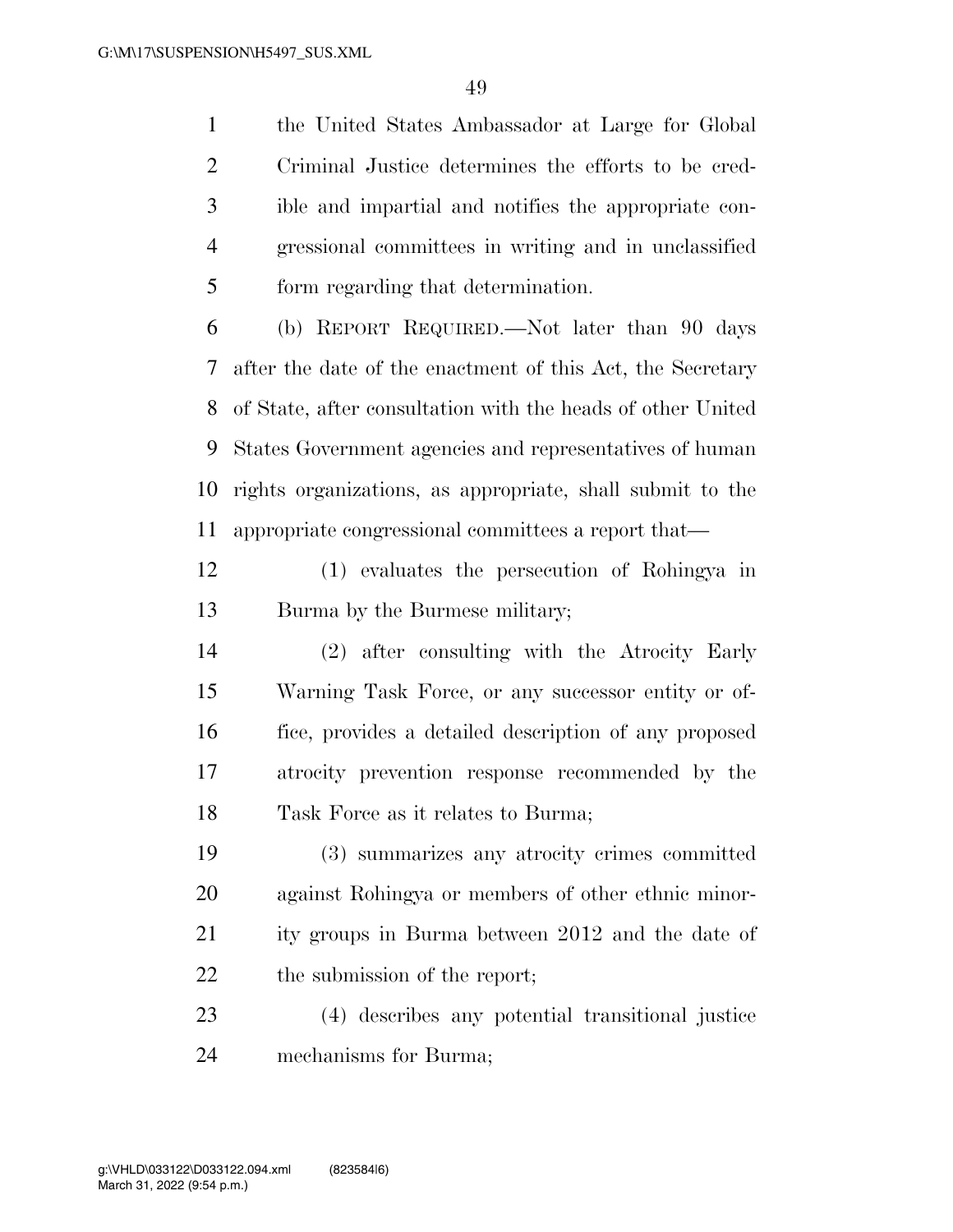| $\mathbf{1}$   | (5) provides an analysis of whether the reports     |
|----------------|-----------------------------------------------------|
| $\overline{2}$ | summarized under paragraph (3) amount to war        |
| 3              | crimes, crimes against humanity, or genocide;       |
| $\overline{4}$ | (6) includes an assessment on which events that     |
| 5              | took place in the state of Rakhine in Burma, start- |
| 6              | ing on August 25, 2017, constitute war crimes,      |
| $\overline{7}$ | crimes against humanity, or genocide; and           |
| 8              | (7) includes a determination with respect to        |
| 9              | whether events that took place during or after the  |
| 10             | coup of February 1, 2021, in any state in Burma     |
| 11             | constitute war crimes or crimes against humanity.   |
| 12             | (c) ELEMENTS.—The report required by subsection     |
| 13             | (b) shall include the following:                    |
| 14             | $(1)$ A description of —                            |
| 15             | (A) credible evidence of events that may            |
| 16             | constitute war crimes, crimes against humanity,     |
| 17             | or genocide committed by the Burmese military       |
| 18             | against Rohingya and members of other ethnic        |
| 19             | minority groups, including the identities of any    |
| 20             | other actors involved in the events;                |
| 21             | (B) the role of the civilian government in          |
| 22             | the commission of any events described in sub-      |
| 23             | paragraph $(A)$ ;                                   |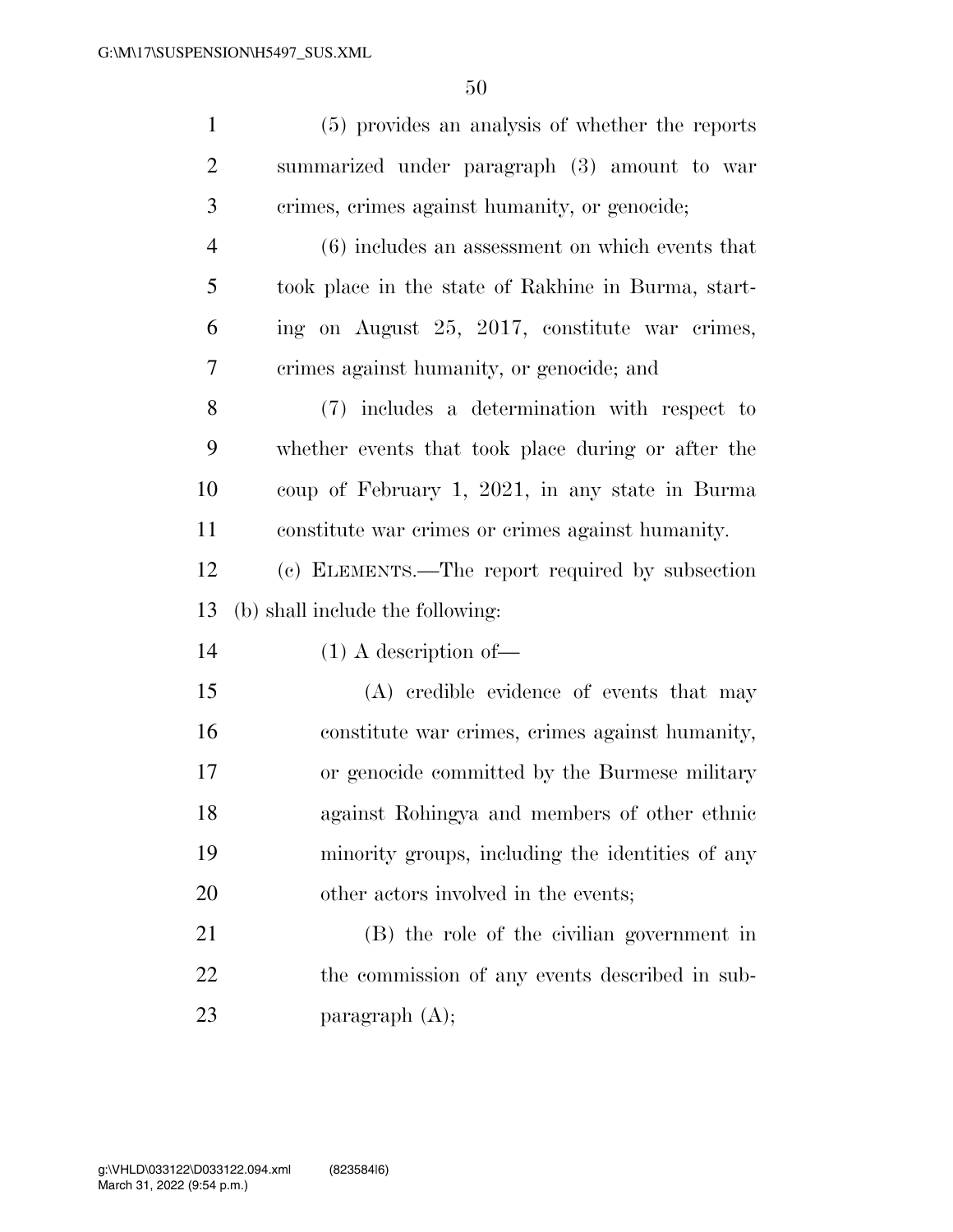| $\mathbf{1}$   | (C) credible evidence of events of war               |
|----------------|------------------------------------------------------|
| $\mathbf{2}$   | crimes, crimes against humanity, or genocide         |
| 3              | committed by other armed groups in Burma;            |
| $\overline{4}$ | (D) attacks on health workers, health fa-            |
| 5              | cilities, health transport, or patients and, to the  |
| 6              | extent possible, the identities of any individuals   |
| 7              | who engaged in or organized such attacks in          |
| 8              | Burma; and                                           |
| 9              | (E) to the extent possible, the conventional         |
| 10             | unconventional weapons used for<br>and<br>any        |
| 11             | events or attacks described in this paragraph        |
| 12             | and the sources of such weapons.                     |
| 13             | $(2)$ In consultation with the Administrator of      |
| 14             | the United States Agency for International Develop-  |
| 15             | ment, the Attorney General, and heads of any other   |
| 16             | appropriate United States Government agencies, as    |
| 17             | appropriate, a description and assessment of the ef- |
| 18             | fectiveness of any efforts undertaken by the United  |
| 19             | States to promote accountability for war crimes,     |
| 20             | crimes against humanity, and genocide perpetrated    |
| 21             | against Rohingya by the Burmese military, the gov-   |
| 22             | ernment of the Rakhine State, pro-government mili-   |
| 23             | tias, or other armed groups operating in the         |
|                |                                                      |

Rakhine State, including efforts—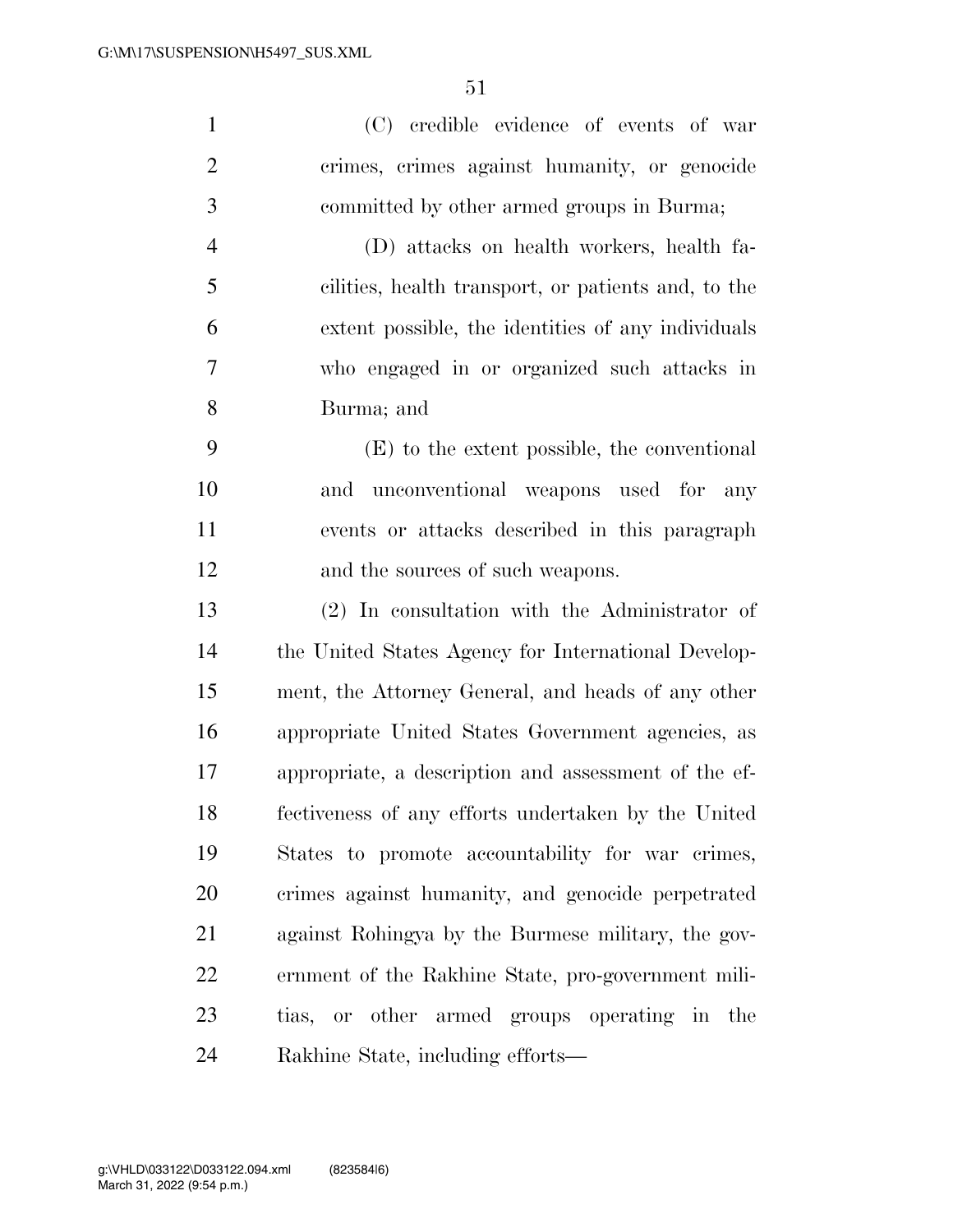| $\mathbf{1}$   | (A) to train civilian investigators, within       |
|----------------|---------------------------------------------------|
| $\overline{2}$ | and outside of Burma and Bangladesh, to docu-     |
| 3              | ment, investigate, develop findings of, identify, |
| $\overline{4}$ | and locate alleged perpetrators of war crimes,    |
| 5              | crimes against humanity, or genocide in Burma;    |
| 6              | (B) to promote and prepare for a transi-          |
| $\overline{7}$ | tional justice mechanism for the perpetrators of  |
| 8              | war crimes, crimes against humanity, and geno-    |
| 9              | cide occurring in the Rakhine State in 2017;      |
| 10             | and                                               |
| 11             | (C) to document, collect, preserve, and pro-      |
| 12             | tect evidence of war crimes, crimes against hu-   |
| 13             | manity, and genocide in Burma, including by—      |
| 14             | (i) providing support for ethnic                  |
| 15             | Rohingya, Shan, Rakhine, Kachin, Chin,            |
| 16             | and Kayin and other ethnic minorities;            |
| 17             | (ii)<br>Burmese, Bangladeshi, foreign,            |
| 18             | and international nongovernmental organi-         |
| 19             | zations;                                          |
| 20             | (iii) the Independent Investigative               |
| 21             | Mechanism for Myanmar; and                        |
| 22             | (iv) other entities engaged in inves-             |
| 23             | tigative activities with respect to war           |
| 24             | crimes, crimes against humanity,<br>and           |
| 25             | genocide in Burma.                                |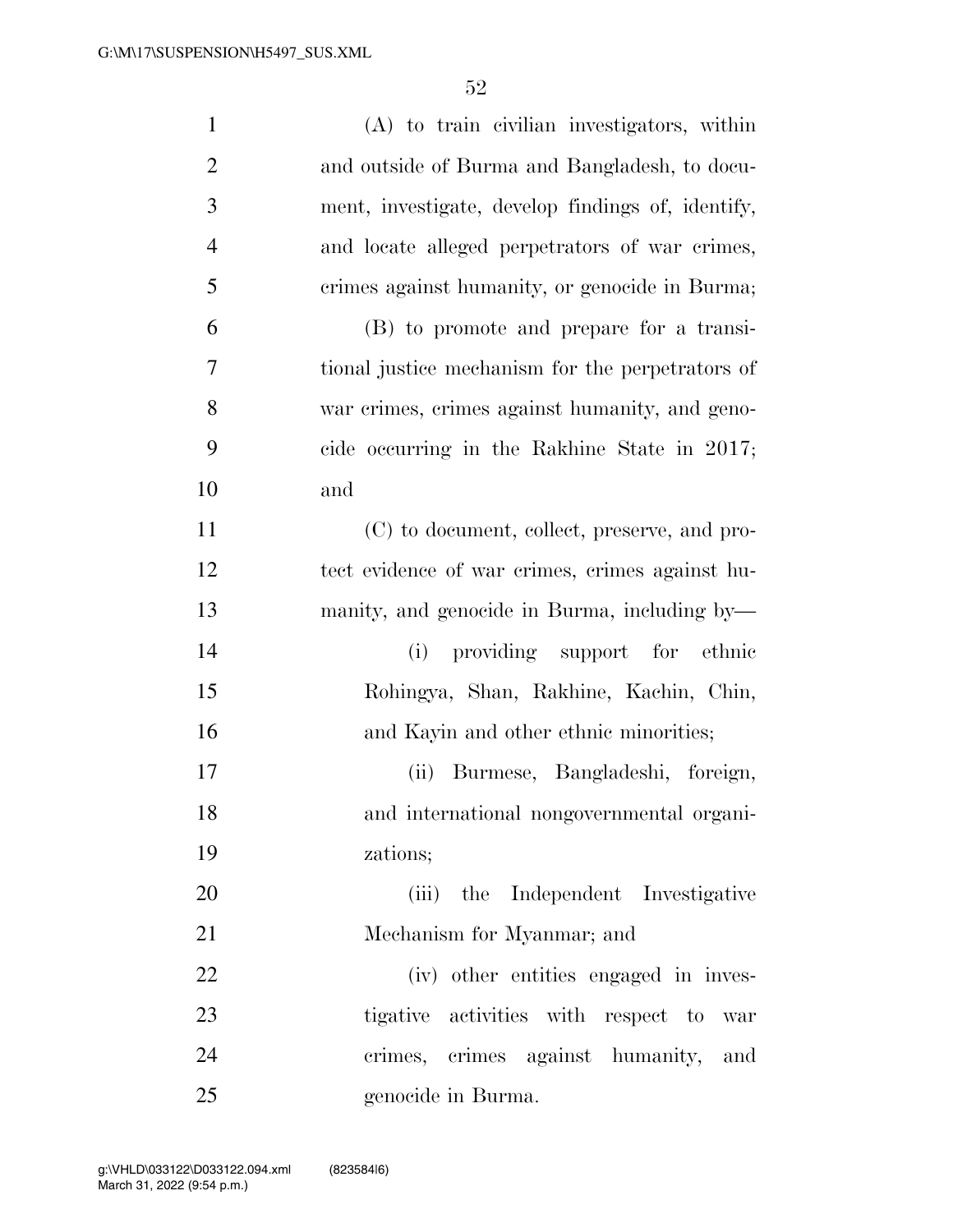(3) A detailed study of the feasibility and desir- ability of a transitional justice mechanism for Burma, such as an international tribunal, a hybrid tribunal, or other options, that includes— (A) a discussion of the use of universal ju- risdiction or of legal cases brought against Burma by other countries at the International Court of Justice regarding any atrocity crimes

perpetrated in Burma;

 (B) recommendations for any transitional justice mechanism the United States should support, the reason the mechanism should be supported, and the type of support that should be offered; and

 (C) consultation regarding transitional jus- tice mechanisms with representatives of Rohingya and individuals from other ethnic mi- nority groups who have suffered human rights violations and abuses.

20 (d) PROTECTION OF WITNESSES AND EVIDENCE. The Secretary of State shall seek to ensure that the identi- fication of witnesses and physical evidence used for the report required by this section are not publicly disclosed in a manner that might place witnesses at risk of harm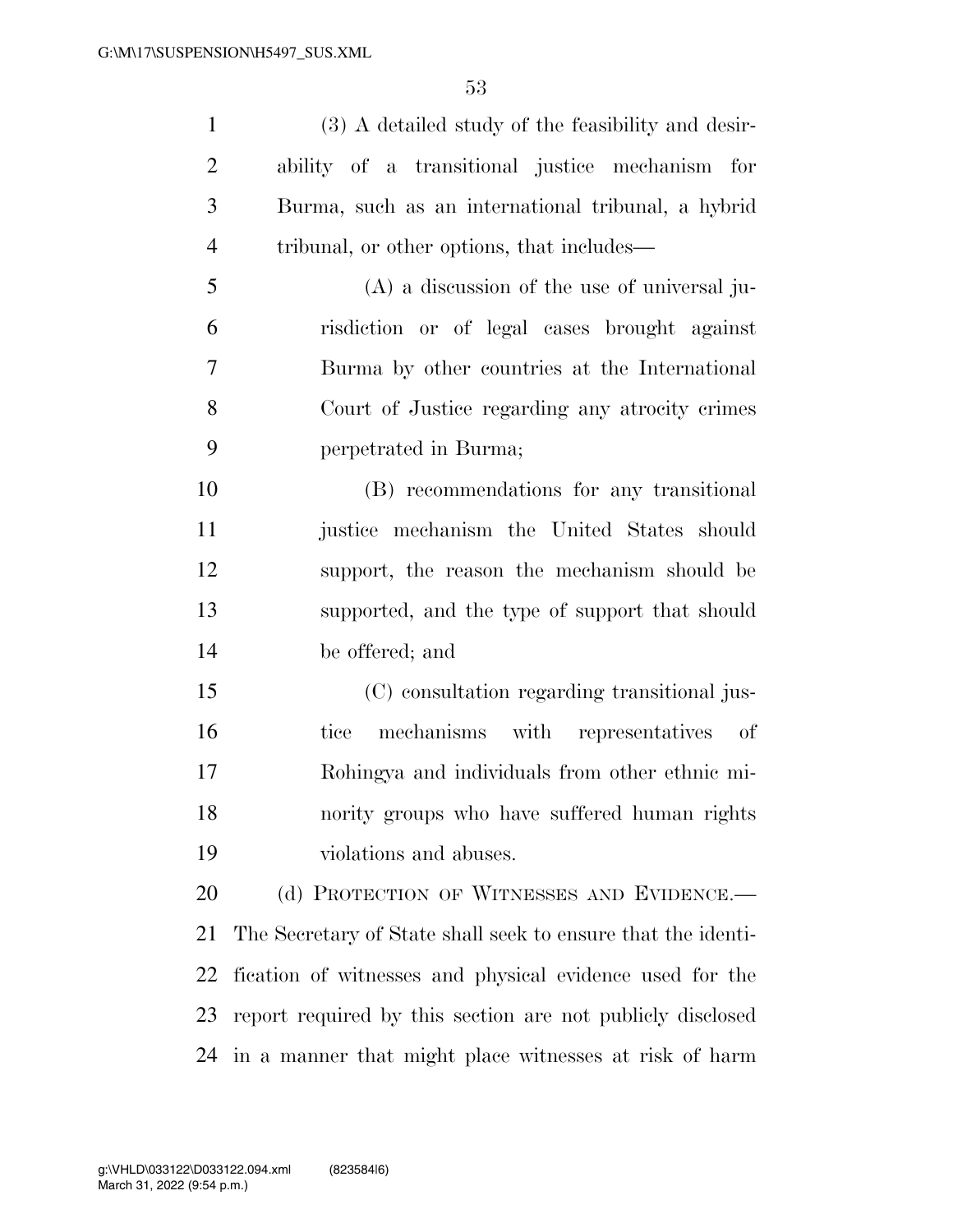or encourage the destruction of evidence by the military or government of Burma. (e) FORM OF REPORT; PUBLIC AVAILABILITY.— (1) FORM.—The report required by subsection (b) shall be submitted in unclassified form but may include a classified annex. (2) PUBLIC AVAILABILITY.—The unclassified portion of the report required by subsection (b) shall be posted on a publicly available internet website. (f) APPROPRIATE CONGRESSIONAL COMMITTEES DE-

 FINED.—In this section, the term ''appropriate congres-sional committees'' means—

 (1) the Committee on Foreign Relations and the Committee on Armed Services of the Senate; and (2) the Committee on Foreign Affairs and the Committee on Armed Services of the House of Rep-resentatives.

**SEC. 402. AUTHORIZATION TO PROVIDE TECHNICAL AS-**

 **SISTANCE FOR EFFORTS AGAINST HUMAN RIGHTS ABUSES.** 

 (a) IN GENERAL.—The Secretary of State is author- ized to provide assistance to support appropriate civilian or international entities that—

 (1) identify suspected perpetrators of war crimes, crimes against humanity, and genocide;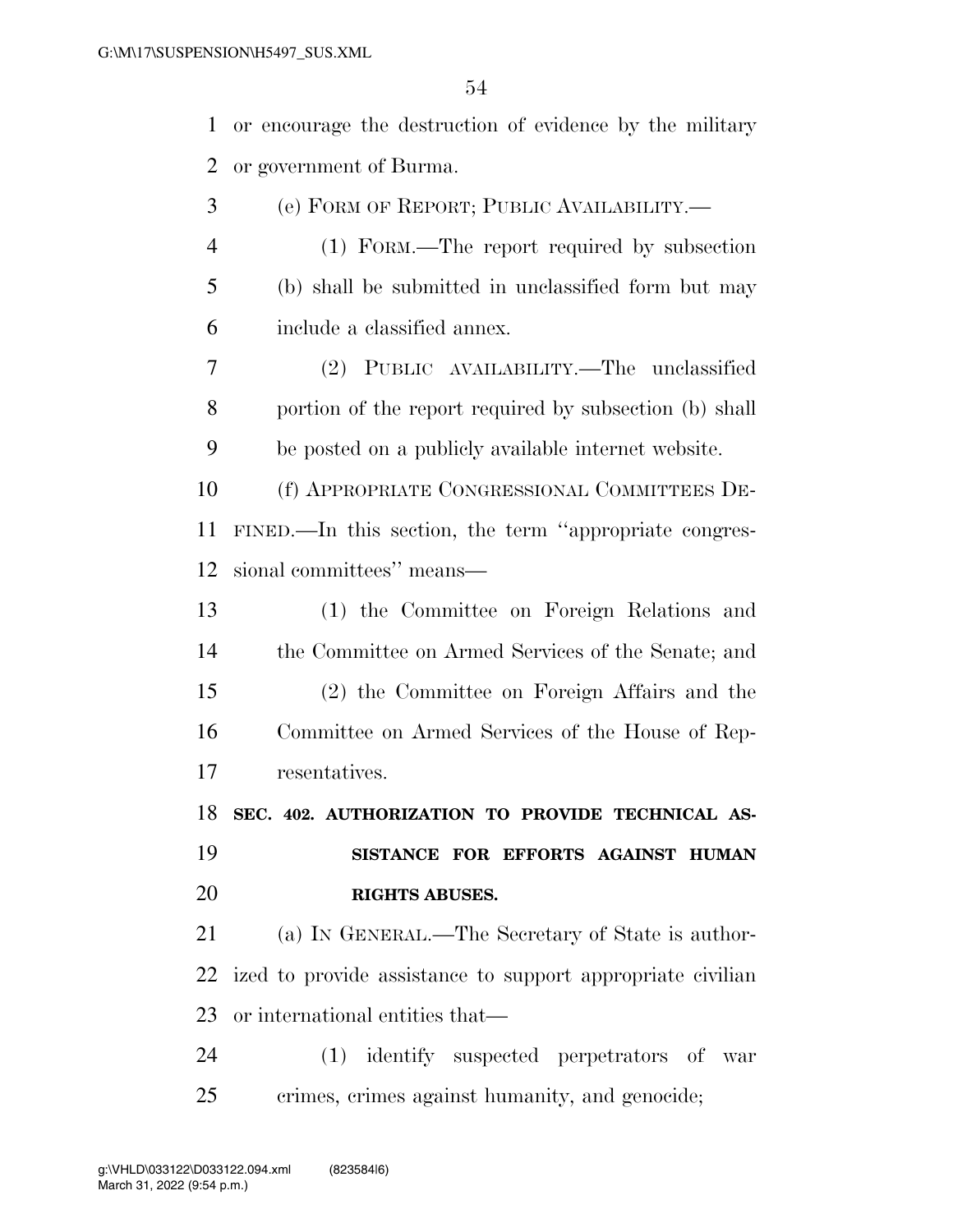(2) collect, document, and protect evidence of crimes and preserving the chain of custody for such evidence;

 (3) conduct criminal investigations of such crimes; and

 (4) support investigations conducted by other countries, and by entities mandated by the United Nations, such as the Independent Investigative Mechanism for Myanmar.

 (b) AUTHORIZATION FOR TRANSITIONAL JUSTICE MECHANISMS.—The Secretary of State, taking into ac- count any relevant findings in the report submitted under section 402, is authorized to provide support for the estab- lishment and operation of transitional justice mechanisms, including a hybrid tribunal, to prosecute individuals sus- pected of committing war crimes, crimes against human-ity, or genocide in Burma.

# **TITLE V—STATUTORY PAY-AS-YOU-GO ACT**

### **SEC. 501. DETERMINATION OF BUDGETARY EFFECTS.**

 The budgetary effects of this Act, for the purpose of complying with the Statutory Pay-As-You-Go Act of 2010, shall be determined by reference to the latest statement titled ''Budgetary Effects of PAYGO Legislation'' for this Act, submitted for printing in the Congressional Record